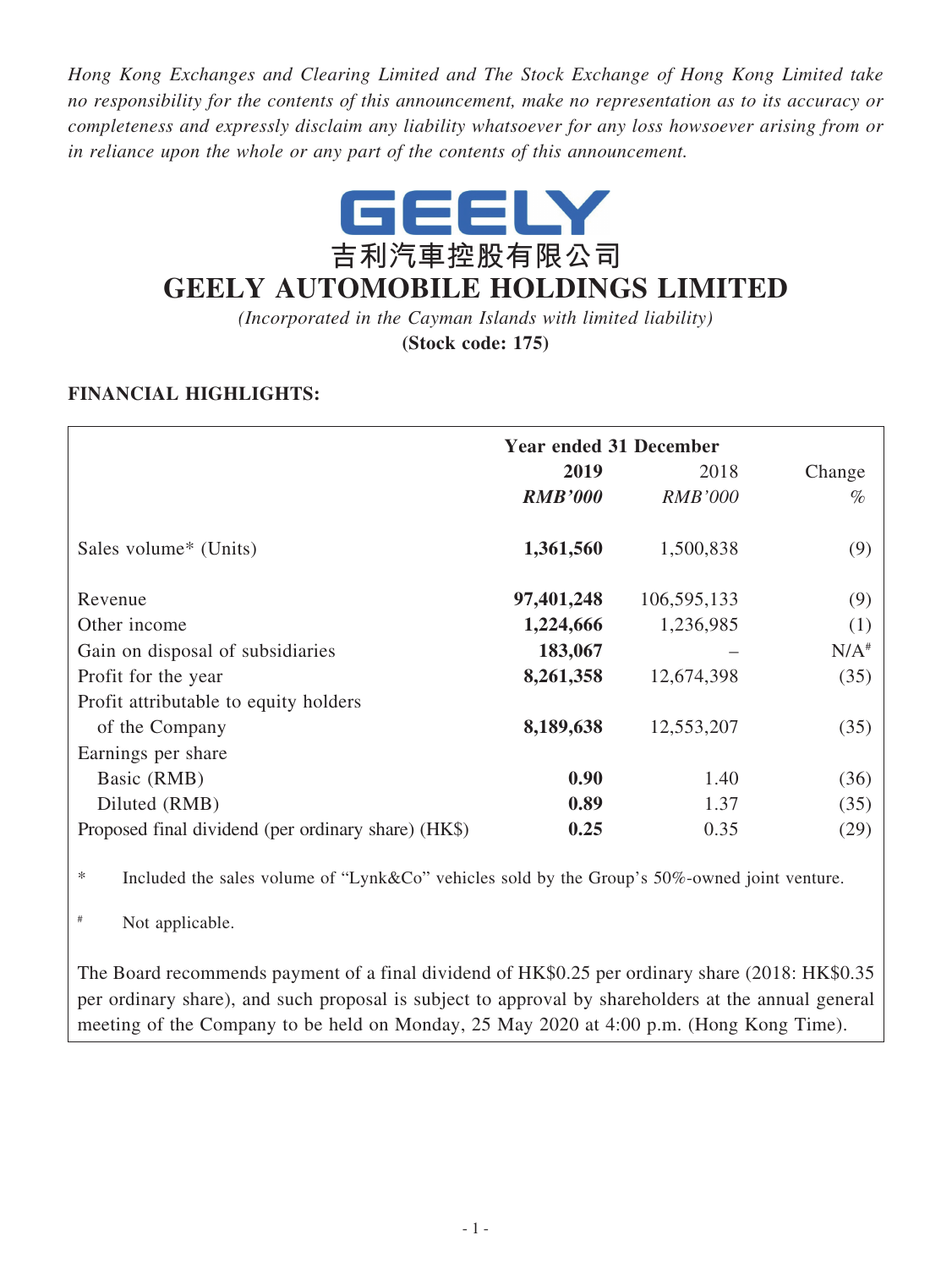# **CONSOLIDATED INCOME STATEMENT**

*For the year ended 31 December 2019*

|                                                         |                       | 2019           | 2018           |
|---------------------------------------------------------|-----------------------|----------------|----------------|
|                                                         | <b>Note</b>           | <b>RMB'000</b> | <b>RMB'000</b> |
|                                                         |                       |                | (Note)         |
| Revenue                                                 | 5                     | 97,401,248     | 106,595,133    |
| Cost of sales                                           |                       | (80, 484, 620) | (85,081,727)   |
| <b>Gross profit</b>                                     |                       | 16,916,628     | 21,513,406     |
| Other income                                            | 6                     | 1,224,666      | 1,236,985      |
| Distribution and selling expenses                       |                       | (4,332,267)    | (4,523,278)    |
| Administrative expenses, excluding share-based payments |                       | (5, 122, 388)  | (3,777,155)    |
| Share-based payments                                    |                       | (5, 459)       | (14, 594)      |
| Finance income, net                                     | 8(a)                  | 108,021        | 78,992         |
| Share of results of associates                          |                       | 38,122         | (59, 949)      |
| Share of results of joint ventures                      |                       | 625,878        | 504,566        |
| Gain on disposal of subsidiaries                        | 19                    | 183,067        |                |
| <b>Profit before taxation</b>                           | $\boldsymbol{\delta}$ | 9,636,268      | 14,958,973     |
| Taxation                                                | $\overline{7}$        | (1,374,910)    | (2, 284, 575)  |
| Profit for the year                                     |                       | 8,261,358      | 12,674,398     |
| <b>Attributable to:</b>                                 |                       |                |                |
| Equity holders of the Company                           |                       | 8,189,638      | 12,553,207     |
| Non-controlling interests                               |                       | 71,720         | 121,191        |
| Profit for the year                                     |                       | 8,261,358      | 12,674,398     |
| <b>Earnings per share</b>                               |                       |                |                |
| <b>Basic</b>                                            | 10                    | <b>RMB0.90</b> | <b>RMB1.40</b> |
| Diluted                                                 | 10                    | <b>RMB0.89</b> | RMB1.37        |

*Note:* The Group has initially applied HKFRS 16 at 1 January 2019 using the modified retrospective approach. Under this approach, comparative information is not restated. See note 3.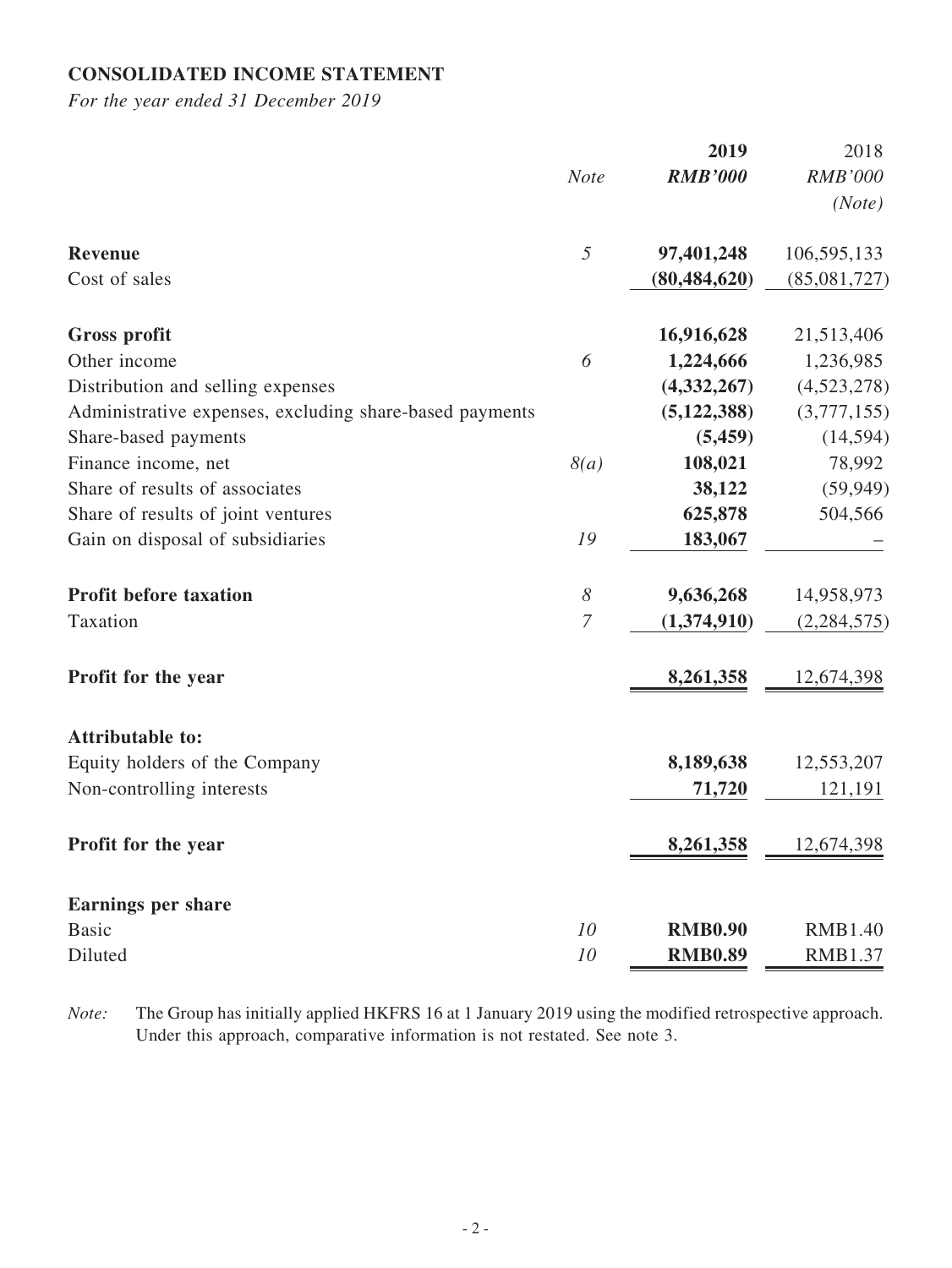# **CONSOLIDATED STATEMENT OF COMPREHENSIVE INCOME**

*For the year ended 31 December 2019*

|                                                                   | 2019           | 2018           |
|-------------------------------------------------------------------|----------------|----------------|
|                                                                   | <b>RMB'000</b> | <b>RMB'000</b> |
|                                                                   |                | (Note)         |
| Profit for the year                                               | 8,261,358      | 12,674,398     |
| Other comprehensive income (after tax of RMBNil) for the<br>year: |                |                |
| Item that may be reclassified subsequently to profit or loss:     |                |                |
| - Exchange differences on translation of financial statements of  |                |                |
| foreign operations                                                | 50,275         | 92,418         |
| Total comprehensive income for the year                           | 8,311,633      | 12,766,816     |
| <b>Attributable to:</b>                                           |                |                |
| Equity holders of the Company                                     | 8,239,395      | 12,644,665     |
| Non-controlling interests                                         | 72,238         | 122,151        |
| Total comprehensive income for the year                           | 8,311,633      | 12,766,816     |

*Note:* The Group has initially applied HKFRS 16 at 1 January 2019 using the modified retrospective approach. Under this approach, comparative information is not restated. See note 3.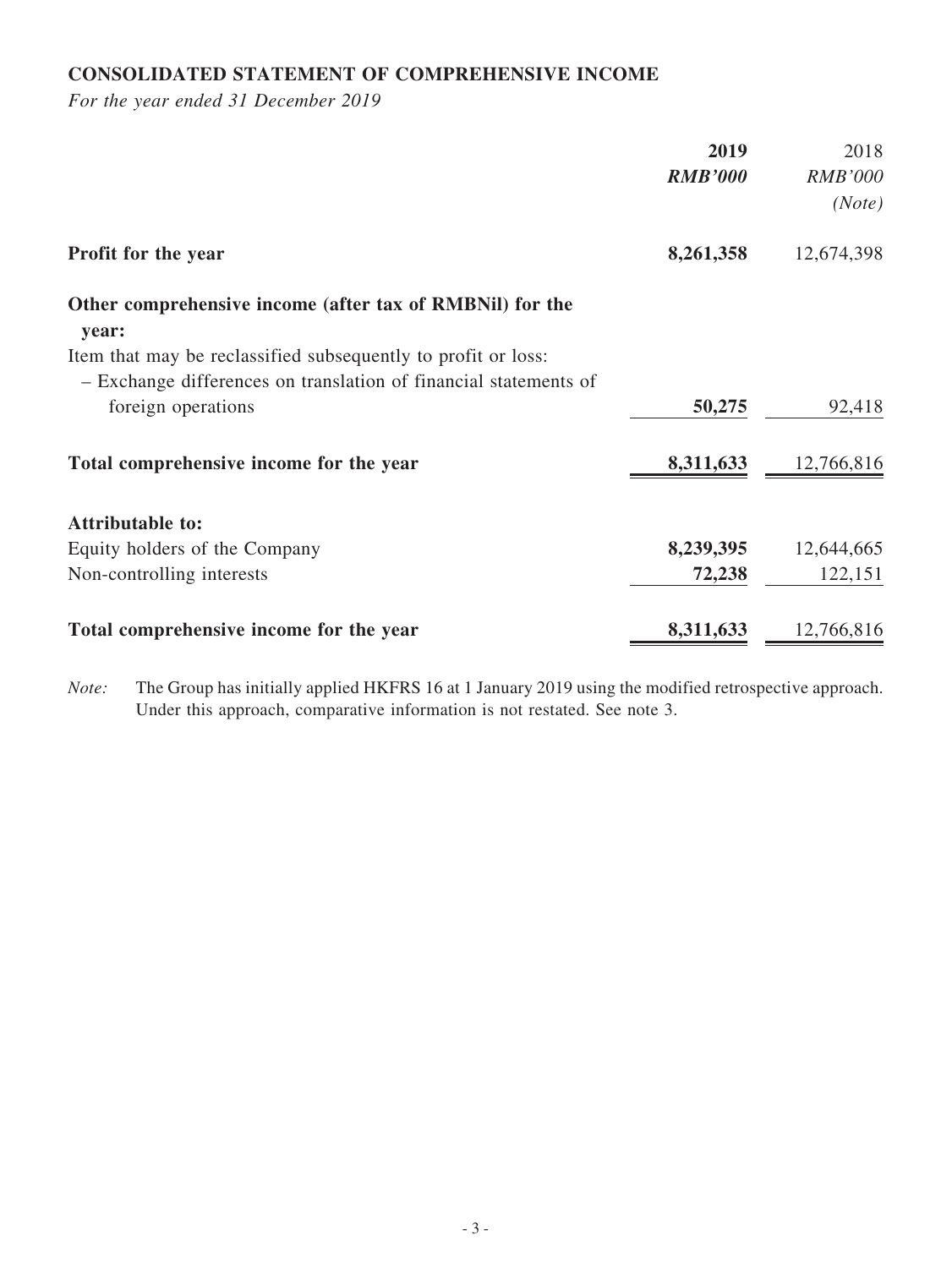# **CONSOLIDATED STATEMENT OF FINANCIAL POSITION**

*As at 31 December 2019*

|                                              |             | 2019           | 2018           |
|----------------------------------------------|-------------|----------------|----------------|
|                                              | <b>Note</b> | <b>RMB'000</b> | <b>RMB'000</b> |
|                                              |             |                | (Note)         |
|                                              |             |                |                |
| <b>Non-current assets</b>                    |             |                |                |
| Property, plant and equipment                |             | 27,070,318     | 23,422,617     |
| Intangible assets                            |             | 17,597,628     | 14,993,188     |
| Land lease prepayments                       |             | 3,230,845      | 3,268,035      |
| Goodwill                                     |             | 42,806         | 26,414         |
| Interests in associates                      |             | 462,387        | 404,669        |
| Interests in joint ventures                  |             | 8,375,076      | 5,917,618      |
| Trade and other receivables                  | 11          | 268,899        |                |
| Deferred tax assets                          | 17          | 865,606        | 642,959        |
|                                              |             | 57,913,565     | 48,675,500     |
|                                              |             |                |                |
| <b>Current assets</b>                        |             |                |                |
| Land lease prepayments                       |             |                | 66,538         |
| Inventories                                  |             | 4,820,776      | 4,097,380      |
| Trade and other receivables                  | 11          | 25,844,914     | 22,864,974     |
| Income tax recoverable                       |             | 26,714         |                |
| Pledged bank deposits                        |             | 40,393         | 19,392         |
| Bank balances and cash                       |             | 19,281,216     | 15,737,196     |
|                                              |             | 50,014,013     | 42,785,480     |
|                                              |             |                |                |
| <b>Current liabilities</b>                   |             |                |                |
| Trade and other payables                     | 12          | 47,873,315     | 41,438,036     |
| Bank borrowings                              |             |                | 1,375,280      |
| Lease liabilities                            | 13          | 37,223         |                |
| Income tax payable                           |             | 615,894        | 947,085        |
|                                              |             | 48,526,432     | 43,760,401     |
| Net current assets/(liabilities)             |             | 1,487,581      | (974, 921)     |
| <b>Total assets less current liabilities</b> |             | 59,401,146     | 47,700,579     |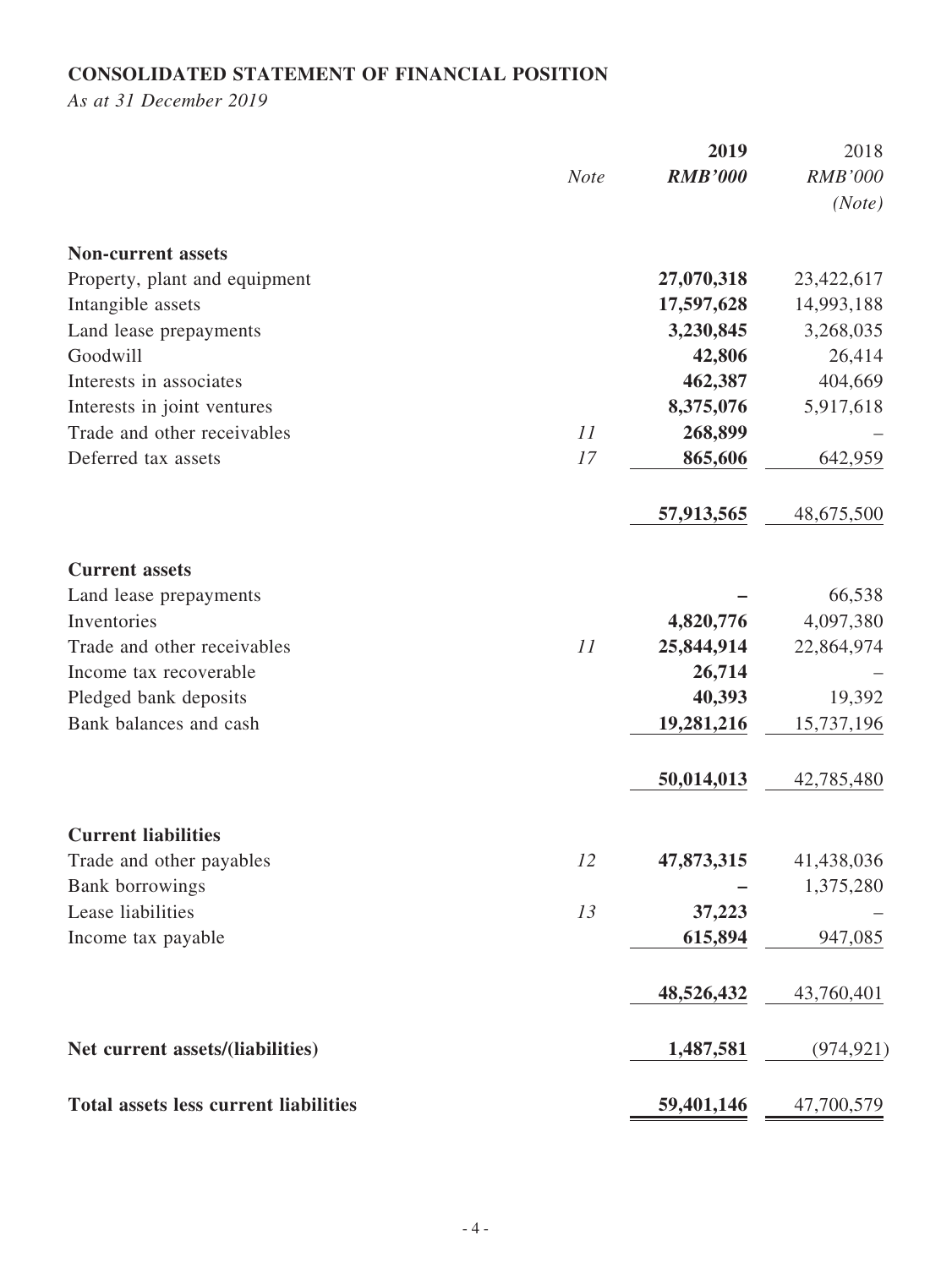# **CONSOLIDATED STATEMENT OF FINANCIAL POSITION (CONTINUED)**

*As at 31 December 2019*

|                                                      |             | 2019           | 2018           |
|------------------------------------------------------|-------------|----------------|----------------|
|                                                      | <b>Note</b> | <b>RMB'000</b> | <b>RMB'000</b> |
|                                                      |             |                | (Note)         |
| <b>CAPITAL AND RESERVES</b>                          |             |                |                |
| Share capital                                        | 14          | 167,733        | 164,470        |
| Perpetual capital securities                         | 15          | 3,413,102      |                |
| Reserves                                             |             | 50,854,791     | 44,779,507     |
| Equity attributable to equity holders of the Company |             | 54,435,626     | 44,943,977     |
| <b>Non-controlling interests</b>                     |             | 488,840        | 430,741        |
| <b>Total equity</b>                                  |             | 54,924,466     | 45,374,718     |
| <b>Non-current liabilities</b>                       |             |                |                |
| Bonds payables                                       | 16          | 2,060,085      | 2,047,822      |
| Lease liabilities                                    | 13          | 26,366         |                |
| <b>Bank borrowings</b>                               |             | 2,089,110      |                |
| Deferred tax liabilities                             | 17          | 301,119        | 278,039        |
|                                                      |             | 4,476,680      | 2,325,861      |
|                                                      |             | 59,401,146     | 47,700,579     |

*Note:* The Group has initially applied HKFRS 16 at 1 January 2019 using the modified retrospective approach. Under this approach, comparative information is not restated. See note 3.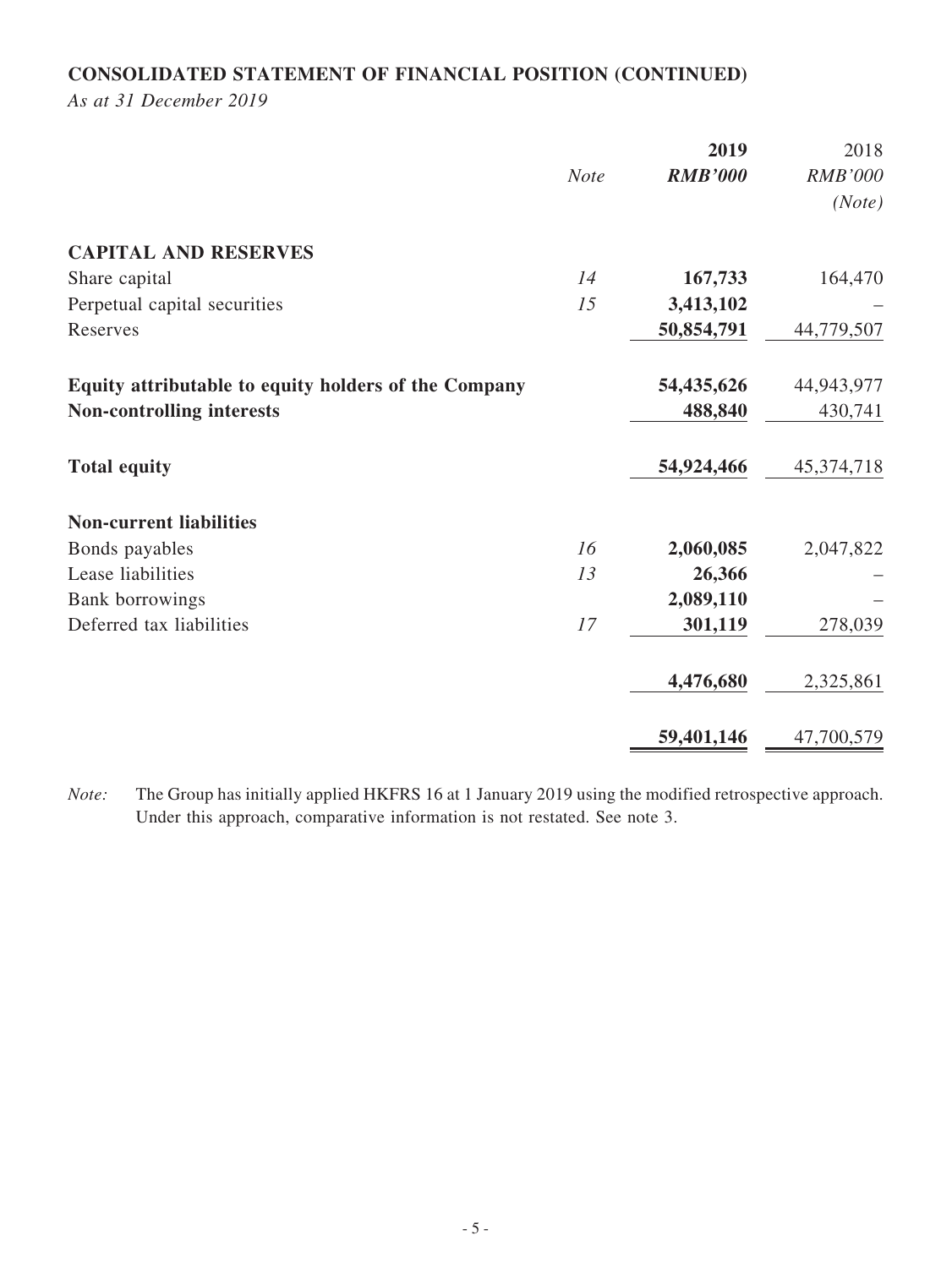# **CONSOLIDATED STATEMENT OF CHANGES IN EQUITY**

*For the year ended 31 December 2019*

|                                                                                              |                      |                  |                    |                      | Attributable to equity holders of the Company |                   |                        |             |                          |             |
|----------------------------------------------------------------------------------------------|----------------------|------------------|--------------------|----------------------|-----------------------------------------------|-------------------|------------------------|-------------|--------------------------|-------------|
|                                                                                              |                      |                  |                    |                      |                                               | Share             |                        |             | Non-                     |             |
|                                                                                              | Share<br>capital     | Share<br>premium | Capital<br>reserve | Statutory<br>reserve | Translation<br>reserve                        | option<br>reserve | Accumulated<br>profits | Sub-total   | controlling<br>interests | Total       |
|                                                                                              | RMB'000<br>(note 14) | RMB'000          | RMB'000            | RMB'000              | RMB'000                                       | RMB'000           | RMB'000                | RMB'000     | RMB'000                  | RMB'000     |
| <b>Balance at 1 January 2018</b>                                                             | 164,286              | 6,641,202        | 164,790            | 179,587              | (123, 575)                                    | 381,898           | 27,024,546             | 34,432,734  | 343,590                  | 34,776,324  |
| Profit for the year<br>Other comprehensive income:<br>Exchange differences on translation of |                      |                  |                    |                      |                                               |                   | 12,553,207             | 12,553,207  | 121,191                  | 12,674,398  |
| financial statements of foreign operations                                                   |                      |                  |                    |                      | 91,458                                        |                   |                        | 91,458      | 960                      | 92,418      |
| Total comprehensive income for the year                                                      |                      |                  |                    |                      | 91,458                                        |                   | 12,553,207             | 12,644,665  | 122,151                  | 12,766,816  |
| Transactions with owners:                                                                    |                      |                  |                    |                      |                                               |                   |                        |             |                          |             |
| Capital contribution from non-controlling                                                    |                      |                  |                    |                      |                                               |                   |                        |             |                          |             |
| interests                                                                                    |                      |                  |                    |                      |                                               |                   |                        |             | 1,030                    | 1,030       |
| Transfer of reserves                                                                         |                      |                  |                    | 130,811              |                                               |                   | (153,609)              | (22, 798)   | $\overline{a}$           | (22, 798)   |
| Shares issued under share option scheme                                                      |                      |                  |                    |                      |                                               |                   |                        |             |                          |             |
| (note 14)                                                                                    | 184                  | 51,095           |                    |                      |                                               | (15,669)          |                        | 35,610      |                          | 35,610      |
| Equity settled share-based payments                                                          |                      |                  |                    |                      |                                               | 14,594            |                        | 14,594      |                          | 14,594      |
| Transfer upon forfeiture of share options                                                    |                      |                  |                    |                      | $\overline{\phantom{0}}$                      | (2,727)           | 2,727                  |             |                          |             |
| Final dividend approved and paid in respect                                                  |                      |                  |                    |                      |                                               |                   |                        |             |                          |             |
| of the previous year (note 9)                                                                |                      |                  |                    |                      |                                               |                   | (2,160,828)            | (2,160,828) | $\overline{a}$           | (2,160,828) |
| Dividends paid to non-controlling interests                                                  |                      |                  |                    |                      |                                               |                   |                        |             | (36,030)                 | (36,030)    |
| Total transactions with owners                                                               | 184                  | 51,095           |                    | 130,811              |                                               | (3,802)           | (2,311,710)            | (2,133,422) | (35,000)                 | (2,168,422) |
| Balance at 31 December 2018 (note)                                                           | 164,470              | 6,692,297        | 164,790            | 310,398              | (32,117)                                      | 378,096           | 37,266,043             | 44,943,977  | 430,741                  | 45,374,718  |

*Note:* The Group has initially applied HKFRS 16 at 1 January 2019 using the modified retrospective approach. Under this approach, comparative information is not restated. See note 3.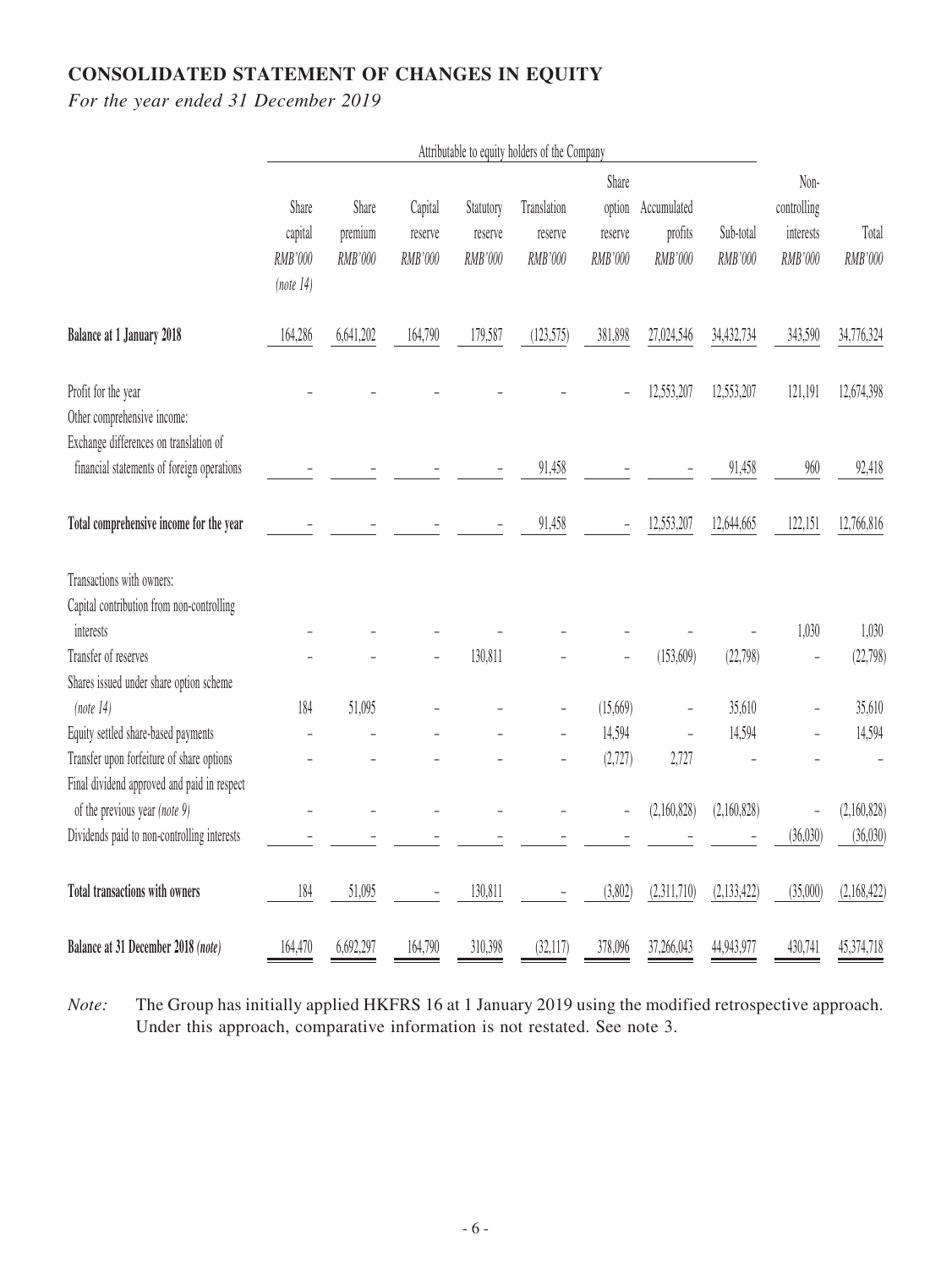# **CONSOLIDATED STATEMENT OF CHANGES IN EQUITY (CONTINUED)**

*For the year ended 31 December 2019*

|                                                                                                                                 |                                                 |                                                                   |                                    |                                      |                           | Attributable to equity holders of the Company             |                                           |                                                 |                             |                                                    |                         |
|---------------------------------------------------------------------------------------------------------------------------------|-------------------------------------------------|-------------------------------------------------------------------|------------------------------------|--------------------------------------|---------------------------|-----------------------------------------------------------|-------------------------------------------|-------------------------------------------------|-----------------------------|----------------------------------------------------|-------------------------|
|                                                                                                                                 | Share<br>capital<br><b>RMB'000</b><br>(note 14) | Perpetual<br>capital<br>securities<br><b>RMB'000</b><br>(note 15) | Share<br>premium<br><b>RMB'000</b> | Capital<br>reserve<br><b>RMB'000</b> | reserve<br><b>RMB'000</b> | <b>Statutory</b> Translation<br>reserve<br><b>RMB'000</b> | <b>Share</b><br>reserve<br><b>RMB'000</b> | option Accumulated<br>profits<br><b>RMB'000</b> | Sub-total<br><b>RMB'000</b> | Non-<br>controlling<br>interests<br><b>RMB'000</b> | Total<br><b>RMB'000</b> |
| <b>Balance at 1 January 2019</b>                                                                                                | 164,470                                         |                                                                   | 6,692,297                          | 164,790                              | 310,398                   | (32, 117)                                                 | 378,096                                   | 37,266,043                                      | 44,943,977                  | 430,741                                            | 45,374,718              |
| Profit for the year<br>Other comprehensive income:<br>Exchange differences on translation<br>of financial statements of foreign |                                                 |                                                                   |                                    |                                      |                           |                                                           |                                           | 8,189,638                                       | 8,189,638                   | 71,720                                             | 8,261,358               |
| operations                                                                                                                      |                                                 |                                                                   |                                    |                                      |                           | 49,757                                                    |                                           |                                                 | 49,757                      | 518                                                | 50,275                  |
| Total comprehensive income<br>for the year                                                                                      |                                                 |                                                                   |                                    |                                      |                           | 49,757                                                    |                                           | 8,189,638                                       | 8,239,395                   | 72,238                                             | 8,311,633               |
| Transactions with owners:<br>Capital contribution from                                                                          |                                                 |                                                                   |                                    |                                      |                           |                                                           |                                           |                                                 |                             |                                                    |                         |
| non-controlling interests<br>Transfer of reserves<br>Issuance of perpetual capital securities                                   |                                                 |                                                                   |                                    |                                      | 45,240                    |                                                           |                                           | (45,240)                                        |                             | 1,555                                              | 1,555                   |
| (note 15)<br>Shares issued under share option                                                                                   |                                                 | 3,413,102                                                         |                                    |                                      |                           |                                                           |                                           |                                                 | 3,413,102                   |                                                    | 3,413,102               |
| scheme (note 14)                                                                                                                | 3,263                                           |                                                                   | 899,295                            |                                      |                           |                                                           | (263, 105)                                |                                                 | 639,453                     |                                                    | 639,453                 |
| Equity settled share-based payments<br>Transfer upon forfeiture of                                                              |                                                 |                                                                   |                                    |                                      |                           |                                                           | 5,459                                     |                                                 | 5,459                       |                                                    | 5,459                   |
| share options<br>Final dividend approved and paid in                                                                            |                                                 |                                                                   |                                    |                                      |                           |                                                           | (20, 149)                                 | 20,149                                          |                             |                                                    |                         |
| respect of the previous year (note 9)<br>Dividends paid to non-controlling                                                      |                                                 |                                                                   |                                    |                                      |                           |                                                           |                                           | (2,805,760)                                     | (2,805,760)                 |                                                    | (2,805,760)             |
| interests                                                                                                                       |                                                 |                                                                   |                                    |                                      |                           |                                                           |                                           |                                                 |                             | (15, 694)                                          | (15, 694)               |
| Total transactions with owners                                                                                                  | 3,263                                           | 3,413,102                                                         | 899,295                            |                                      | 45,240                    |                                                           | (277,795)                                 | (2,830,851)                                     | 1,252,254                   | (14, 139)                                          | 1,238,115               |
| Balance at 31 December 2019                                                                                                     | 167,733                                         | 3,413,102                                                         | 7,591,592                          | 164,790                              | 355,638                   | 17,640                                                    | 100,301                                   | 42,624,830                                      | 54,435,626                  | 488,840                                            | 54,924,466              |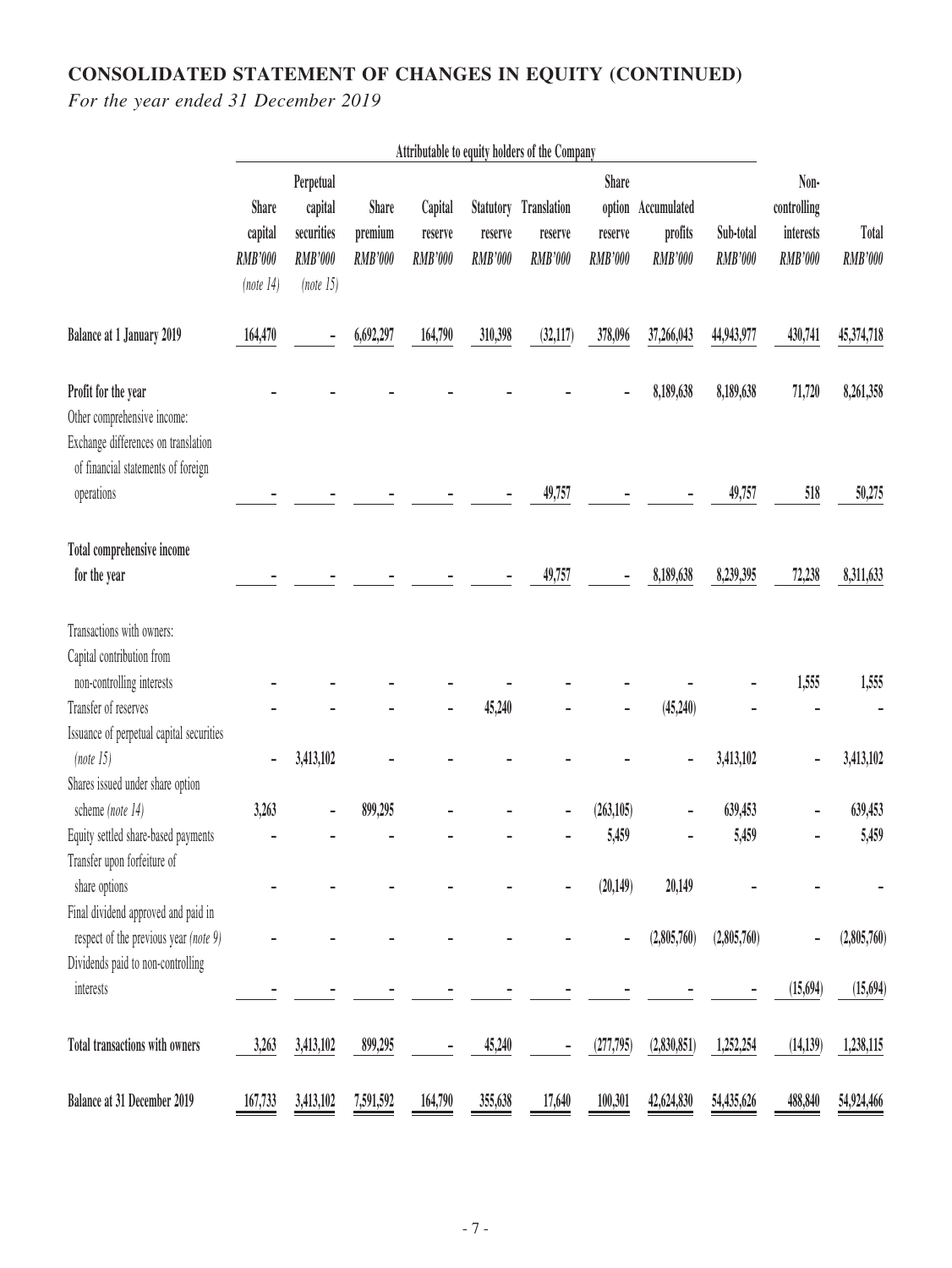# **CONSOLIDATED STATEMENT OF CASH FLOWS**

*For the year ended 31 December 2019*

|                                                       |             | 2019           | 2018           |
|-------------------------------------------------------|-------------|----------------|----------------|
|                                                       | <b>Note</b> | <b>RMB'000</b> | <b>RMB'000</b> |
|                                                       |             |                | (Note)         |
| <b>Cash flows from operating activities</b>           |             |                |                |
| Profit before taxation                                |             | 9,636,268      | 14,958,973     |
| Adjustments for:                                      |             |                |                |
| Bad debts written off                                 | 8(c)        | 5,542          | 2,219          |
| Depreciation and amortisation                         |             | 3,733,212      | 2,413,161      |
| Equity settled share-based payments                   |             | 5,459          | 14,594         |
| Finance costs                                         | 8(a)        | 127,580        | 113,930        |
| Gain on disposal of an associate                      | 6           | (636)          |                |
| Gain on disposal of subsidiaries                      | 19          | (183, 067)     |                |
| Impairment loss on trade and other receivables        | 8(c)        | 38,242         | 9,659          |
| Interest income                                       | 8(a)        | (235,601)      | (192, 922)     |
| Net foreign exchange (gain)/loss                      |             | (8,729)        | 225,520        |
| Net loss on disposal of property, plant and equipment | 8(c)        | 55,929         | 64,482         |
| Share of results of associates                        |             | (38, 122)      | 59,949         |
| Share of results of joint ventures                    |             | (625, 878)     | (504, 566)     |
| Operating profit before working capital changes       |             | 12,510,199     | 17,164,999     |
| Inventories                                           |             | (699, 388)     | 2,175,291      |
| Trade and other receivables                           |             | (3,769,692)    | 11,664,380     |
| Trade and other payables                              |             | 6,446,007      | (14, 458, 627) |
| Cash generated from operations                        |             | 14,487,126     | 16,546,043     |
| Income taxes paid                                     |             | (1,949,422)    | (2,620,921)    |
| Net cash generated from operating activities          |             | 12,537,704     | 13,925,122     |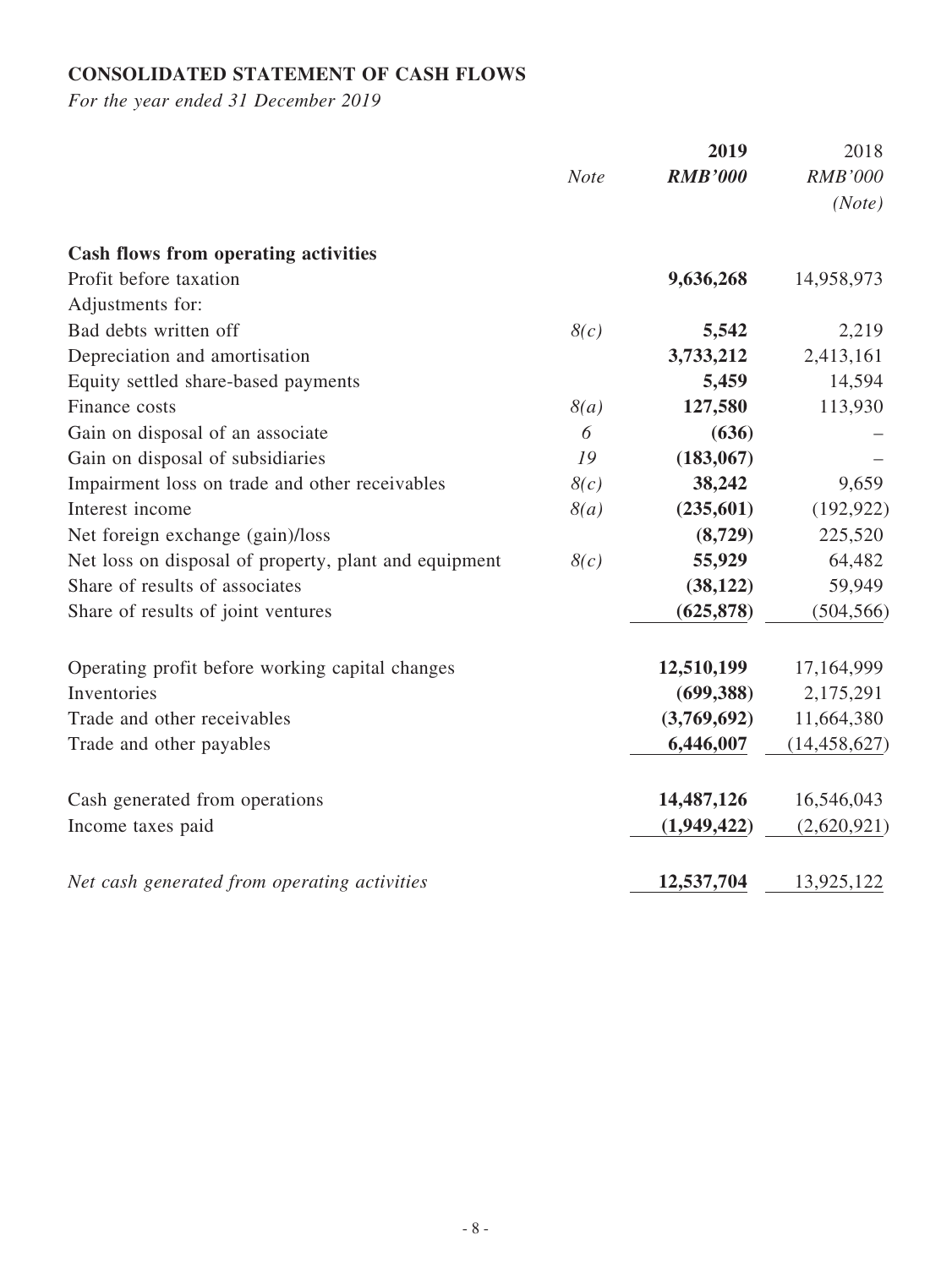# **CONSOLIDATED STATEMENT OF CASH FLOWS (CONTINUED)**

*For the year ended 31 December 2019*

|                                                                                                                                                                                                                                                                                                                                                                                                                                                                                                                                                                                                                                                                                                                                                                                                        | <b>Note</b>                | 2019<br><b>RMB'000</b>                                                                                                                              | 2018<br><b>RMB'000</b><br>(Note)                                                                                                                 |
|--------------------------------------------------------------------------------------------------------------------------------------------------------------------------------------------------------------------------------------------------------------------------------------------------------------------------------------------------------------------------------------------------------------------------------------------------------------------------------------------------------------------------------------------------------------------------------------------------------------------------------------------------------------------------------------------------------------------------------------------------------------------------------------------------------|----------------------------|-----------------------------------------------------------------------------------------------------------------------------------------------------|--------------------------------------------------------------------------------------------------------------------------------------------------|
| <b>Cash flows from investing activities</b><br>Purchase of property, plant and equipment<br>Proceeds from disposal of property, plant and equipment<br>Additions of land lease prepayments<br>Additions of intangible assets<br>Additional capital injection in an associate<br>Additional capital injection in joint ventures<br>Investment in a joint venture<br>Proceeds from disposal of intangible assets<br>Change in pledged bank deposits<br>Net cash outflows on acquisition of subsidiaries<br>Net cash outflows on disposal of subsidiaries<br>Settlement of payables for acquisition of subsidiaries in<br>previous year<br>Proceeds from disposal of financial assets at fair value<br>through profit or loss<br>Proceeds from disposal of interests in an associate<br>Interest received | 19                         | (2,872,645)<br>8,216<br>(95,980)<br>(4,606,090)<br>(20, 493)<br>(1,831,580)<br>(21,001)<br>(320, 689)<br>(2,699)<br>(1,265,277)<br>1,533<br>235,601 | (2,312,931)<br>104,723<br>(178,985)<br>(5,031,452)<br>(95, 258)<br>(880,000)<br>(97, 522)<br>4,644<br>16,651<br>(3,063,151)<br>21,650<br>192,922 |
| Net cash used in investing activities                                                                                                                                                                                                                                                                                                                                                                                                                                                                                                                                                                                                                                                                                                                                                                  |                            | (10,791,104)                                                                                                                                        | (11,318,709)                                                                                                                                     |
| <b>Cash flows from financing activities</b><br>Dividends paid<br>Dividends paid to non-controlling interests<br>Capital contribution from non-controlling interests<br>Proceeds from issuance of perpetual capital securities,                                                                                                                                                                                                                                                                                                                                                                                                                                                                                                                                                                         | 9(b)                       | (2,805,760)<br>(15,694)<br>1,555                                                                                                                    | (2,160,828)<br>(36,030)<br>1,030                                                                                                                 |
| net of transaction costs<br>Proceeds from issuance of bonds, net of transaction costs<br>Proceeds from issuance of shares upon exercise of share                                                                                                                                                                                                                                                                                                                                                                                                                                                                                                                                                                                                                                                       | 15<br>20                   | 3,413,102                                                                                                                                           | 1,927,161                                                                                                                                        |
| options<br>Proceeds from bank borrowings<br>Repayments of bank borrowings<br>Payment of lease liabilities<br>Interest paid                                                                                                                                                                                                                                                                                                                                                                                                                                                                                                                                                                                                                                                                             | 14<br>20<br>20<br>20<br>20 | 639,453<br>2,060,760<br>(1,373,120)<br>(33,399)<br>(123, 537)                                                                                       | 35,610<br>(73, 298)                                                                                                                              |
| Net cash generated from/(used in) financing activities                                                                                                                                                                                                                                                                                                                                                                                                                                                                                                                                                                                                                                                                                                                                                 |                            | 1,763,360                                                                                                                                           | (306, 355)                                                                                                                                       |
| Net increase in cash and cash equivalents<br>Cash and cash equivalents at the beginning of the year<br>Effect of foreign exchange rate changes                                                                                                                                                                                                                                                                                                                                                                                                                                                                                                                                                                                                                                                         |                            | 3,509,960<br>15,737,196<br>34,060                                                                                                                   | 2,300,058<br>13,414,638<br>22,500                                                                                                                |
| Cash and cash equivalents at the end of the year,<br>represented by bank balances and cash                                                                                                                                                                                                                                                                                                                                                                                                                                                                                                                                                                                                                                                                                                             |                            | 19,281,216                                                                                                                                          | 15,737,196                                                                                                                                       |

*Note:* The Group has initially applied HKFRS 16 at 1 January 2019 using the modified retrospective approach. Under this approach, comparative information is not restated. See note 3.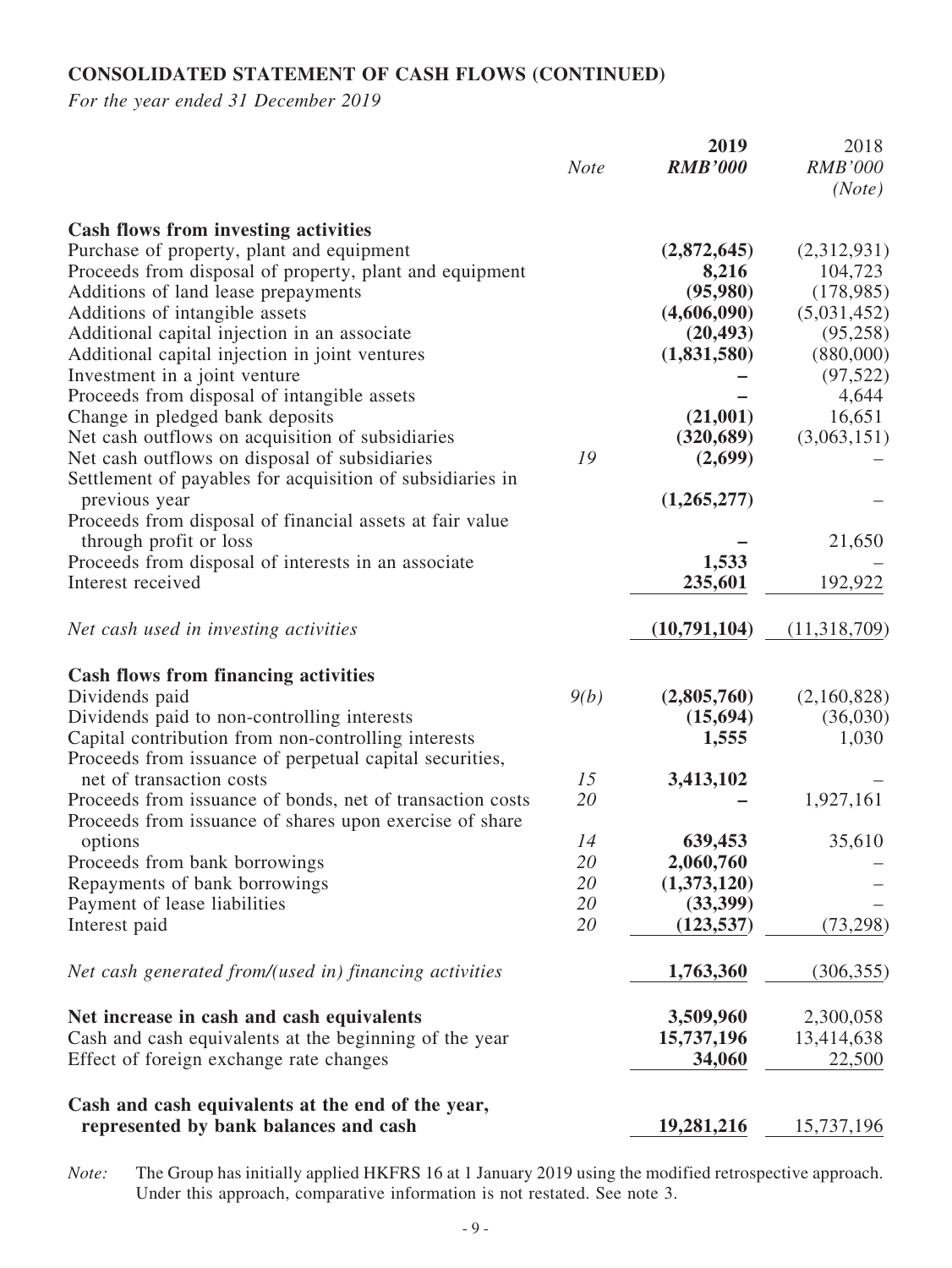# **NOTES**

*For the year ended 31 December 2019 (Amounts expressed in thousands of Renminbi ("RMB"), unless otherwise stated)*

## **1. GENERAL INFORMATION**

Geely Automobile Holdings Limited (the "**Company**") was incorporated in the Cayman Islands as an exempted company with limited liability. The Company's shares are listed on the Main Board of The Stock Exchange of Hong Kong Limited (the "**SEHK**"). As at 31 December 2019, the directors consider the immediate holding company of the Company is Proper Glory Holding Inc., which is incorporated in British Virgin Islands (the "**BVI**"). The ultimate holding company of the Company is Zhejiang Geely Holding Group Company Limited<sup>#</sup> 浙江吉利控股集團有限公司, which is incorporated in the People's Republic of China (the "**PRC**") and is beneficially owned by Mr. Li Shu Fu and his associates.

The English translation of the name of the company established in the PRC is for reference only. The official name of the company is in Chinese.

## **2. STATEMENT OF COMPLIANCE AND BASIS OF PREPARATION**

The consolidated financial statements have been prepared in accordance with all applicable Hong Kong Financial Reporting Standards ("**HKFRSs**"), which collective term includes all applicable individual Hong Kong Financial Reporting Standards, Hong Kong Accounting Standards ("**HKASs**"), and Interpretations issued by the Hong Kong Institute of Certified Public Accountants ("**HKICPA**"), accounting principles generally accepted in Hong Kong and the disclosure requirements of the Hong Kong Companies Ordinance.

The consolidated financial statements also comply with the applicable disclosure provisions of the Rules Governing the Listing of Securities on the SEHK (the "**Listing Rules**").

The HKICPA has issued certain new and amended HKFRSs that are first effective or available for early adoption for the current accounting period of the Company and its subsidiaries (together referred to as the "**Group**"). Note 3 provides information on any changes in accounting policies resulting from initial application of these developments to the extent that they are relevant to the Group for the current and prior accounting periods reflected in the consolidated financial statements.

The consolidated financial statements for the year ended 31 December 2019 comprise the Group and the Group's interests in associates and joint ventures.

The measurement basis used in the preparation of the consolidated financial statements is the historical cost basis.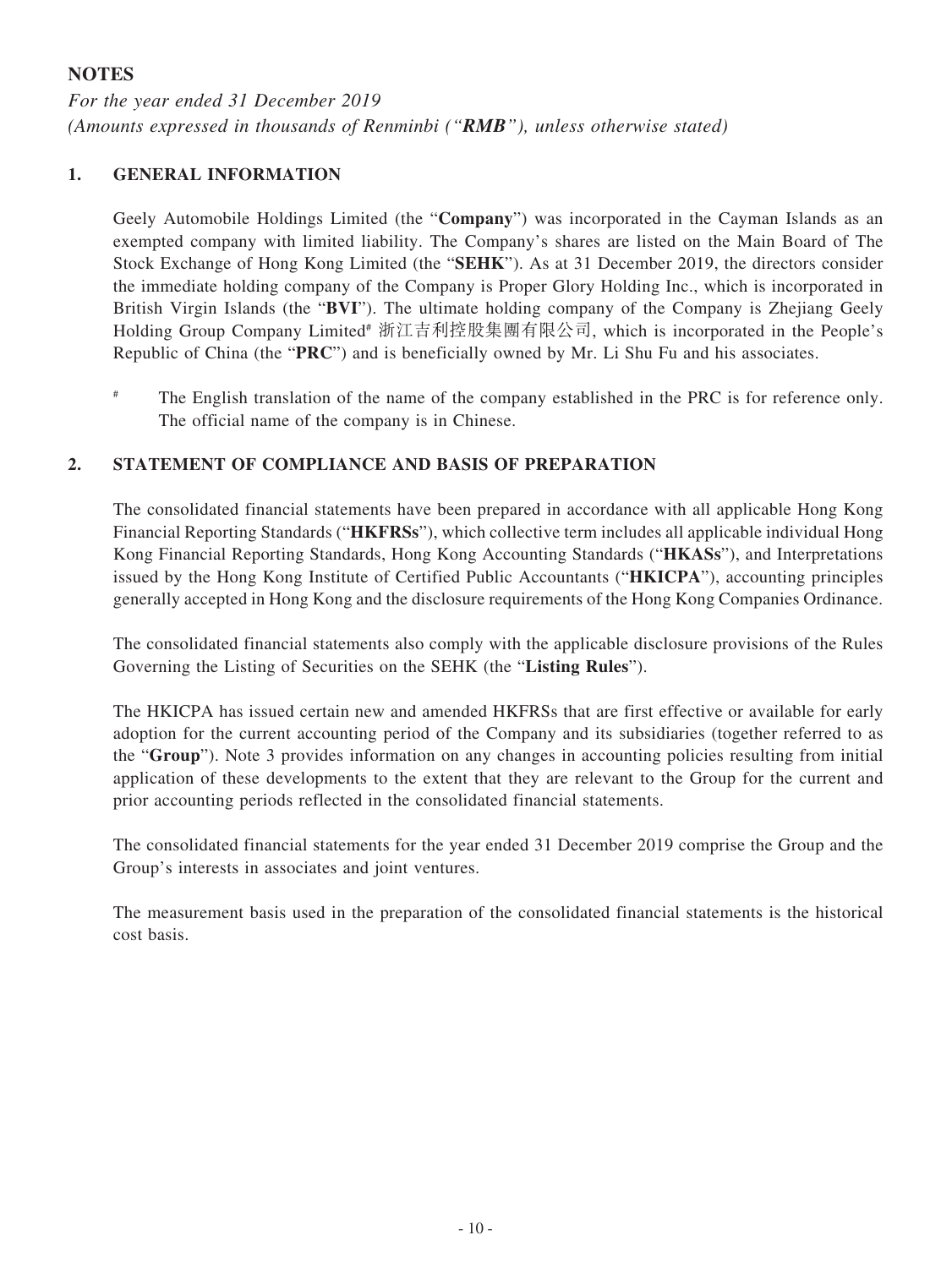#### **3. ADOPTION OF NEW AND AMENDED HKFRSs AND CHANGES IN ACCOUNTING POLICIES**

#### **3.1 New and amended HKFRSs adopted as at 1 January 2019**

The HKICPA has issued a number of new HKFRSs and amendments to HKFRSs that are first effective for the current accounting period of the Group. Of these, HKFRS 16 "Leases" ("**HKFRS 16**") is relevant to the Group's financial statements.

Except for HKFRS 16, none of the developments have had a material effect on how the Group's results and financial position for the current or prior periods have been prepared or presented. The Group has not applied any new standard or interpretation that is not yet effective for the current accounting period.

## *HKFRS 16*

HKFRS 16 replaces HKAS 17 "Leases" ("**HKAS 17**") along with three Interpretations (HK(IFRIC) - Int 4 "Determining whether an Arrangement contains a Lease" ("**HK(IFRIC) - Int 4**"), HK(SIC) Int - 15 "Operating Leases-Incentives" and HK(SIC) Int - 27 "Evaluating the Substance of Transactions Involving the Legal Form of a Lease"). HKFRS 16 has been applied using the modified retrospective approach, with the cumulative effect of adopting HKFRS 16 being recognised in equity as an adjustment to the opening balance of accumulated profits for the current period. Comparative information has not been restated and continues to be reported under HKAS 17.

For contracts in place at the date of initial application, the Group has elected to apply the definition of a lease from HKAS 17 and HK(IFRIC) - Int 4 and has not applied HKFRS 16 to arrangements that were previously not identified as lease under HKAS 17 and HK(IFRIC) - Int 4.

## *As lessee*

The Group has elected not to include initial direct costs in the measurement of the right-of-use asset for operating leases in existence at the date of initial application of HKFRS 16, being 1 January 2019. At this date, the Group has also elected to measure the right-of-use assets at an amount equal to the lease liability adjusted for any prepaid or accrued lease payments that existed at the date of transition. The Group has already recognised the land lease payments where the Group is a lessee. The application of HKFRS 16 does not have impact on these assets except for the whole balance is now presented as "Land lease prepayments" under non-current assets.

Instead of performing an impairment review on the right-of-use assets at the date of initial application, the Group has relied on its historic assessment as to whether leases were onerous immediately before the date of initial application of HKFRS 16.

On transition, for leases previously accounted for as operating leases with a remaining lease term of less than 12 months, the Group has applied the optional exemptions to not recognise right-of-use assets but to account for the lease expense on a straight-line basis over the remaining lease term.

On transition to HKFRS 16, the weighted average of the incremental borrowing rate applied to lease liabilities recognised under HKFRS 16 was 4.75% per annum.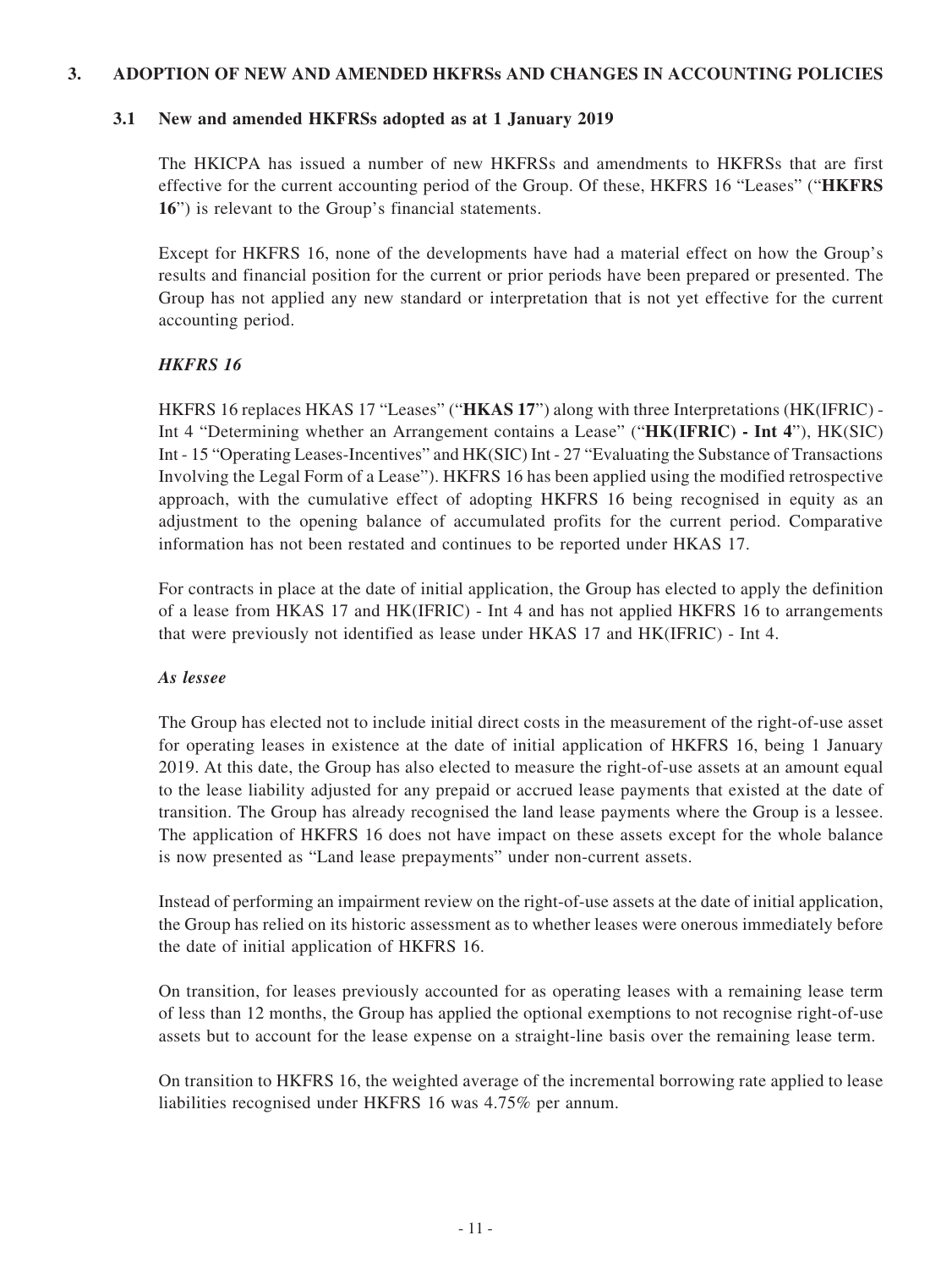The following table reconciles the operating lease commitments as at 31 December 2018 to the opening balance for lease liabilities recognised as at 1 January 2019:

|                                                                                                                                                                                                       | <i>RMB'000</i> |
|-------------------------------------------------------------------------------------------------------------------------------------------------------------------------------------------------------|----------------|
| Operating lease commitments as at 31 December 2018 (note 21)<br>Less: commitments relating to leases exempt from capitalisation:<br>- short-term leases with remaining lease term ending on or before | 76,634         |
| 31 December 2019                                                                                                                                                                                      | (7,358)        |
|                                                                                                                                                                                                       | 69,276         |
| Less: discounted using incremental borrowing rate as at 1 January 2019                                                                                                                                | (5,217)        |
| Total lease liabilities recognised under HKFRS 16 as at 1 January 2019                                                                                                                                | 64,059         |

The following table summarises the impact of transition to HKFRS 16 on the Group's consolidated statement of financial position as at 1 January 2019:

|                                                                               | <i>RMB'000</i> |
|-------------------------------------------------------------------------------|----------------|
| Increase in land lease prepayments (non-current assets)                       | 66,538         |
| Decrease in land lease prepayments (current assets)                           | (66, 538)      |
| Increase in right-of-use assets presented in property, plant and equipment    | 68,721         |
| Decrease in prepayment related to previous operating lease presented in trade |                |
| and other receivables                                                         | (4,662)        |
| Increase in lease liabilities (current liabilities)                           | (17,623)       |
| Increase in lease liabilities (non-current liabilities)                       | (46, 436)      |
|                                                                               |                |

#### *As lessor*

Upon initial application of HKFRS 16, the Group is not required to make any adjustment on transition for leases in which the Group is a lessor but account for these leases in accordance with HKFRS 16. Comparative information is not restated.

#### **3.2 Issued but not yet effective HKFRSs**

Up to the date of issue of the consolidated financial statements, the HKICPA has issued a number of new and amended HKFRSs which are not yet effective for the year ended 31 December 2019 and which have not been adopted in the consolidated financial statements. These include the following which may be relevant to the Group.

| Amendments to HKFRS 3                 | Definition of a business <sup>3</sup>                                                                 |
|---------------------------------------|-------------------------------------------------------------------------------------------------------|
| Amendments to HKAS 1 and              | Definition of material <sup>1</sup>                                                                   |
| HKAS 8                                |                                                                                                       |
| Amendments to HKFRS 10 and<br>HKAS 28 | Sale or contribution of assets between an investor and<br>its associate or joint venture <sup>2</sup> |

<sup>1</sup> Effective for annual periods beginning on or after 1 January 2020

<sup>2</sup> Effective date not yet determined

<sup>3</sup> Effective for business combinations and asset acquisitions for which the acquisition date is on or after the beginning of the first annual period beginning on or after 1 January 2020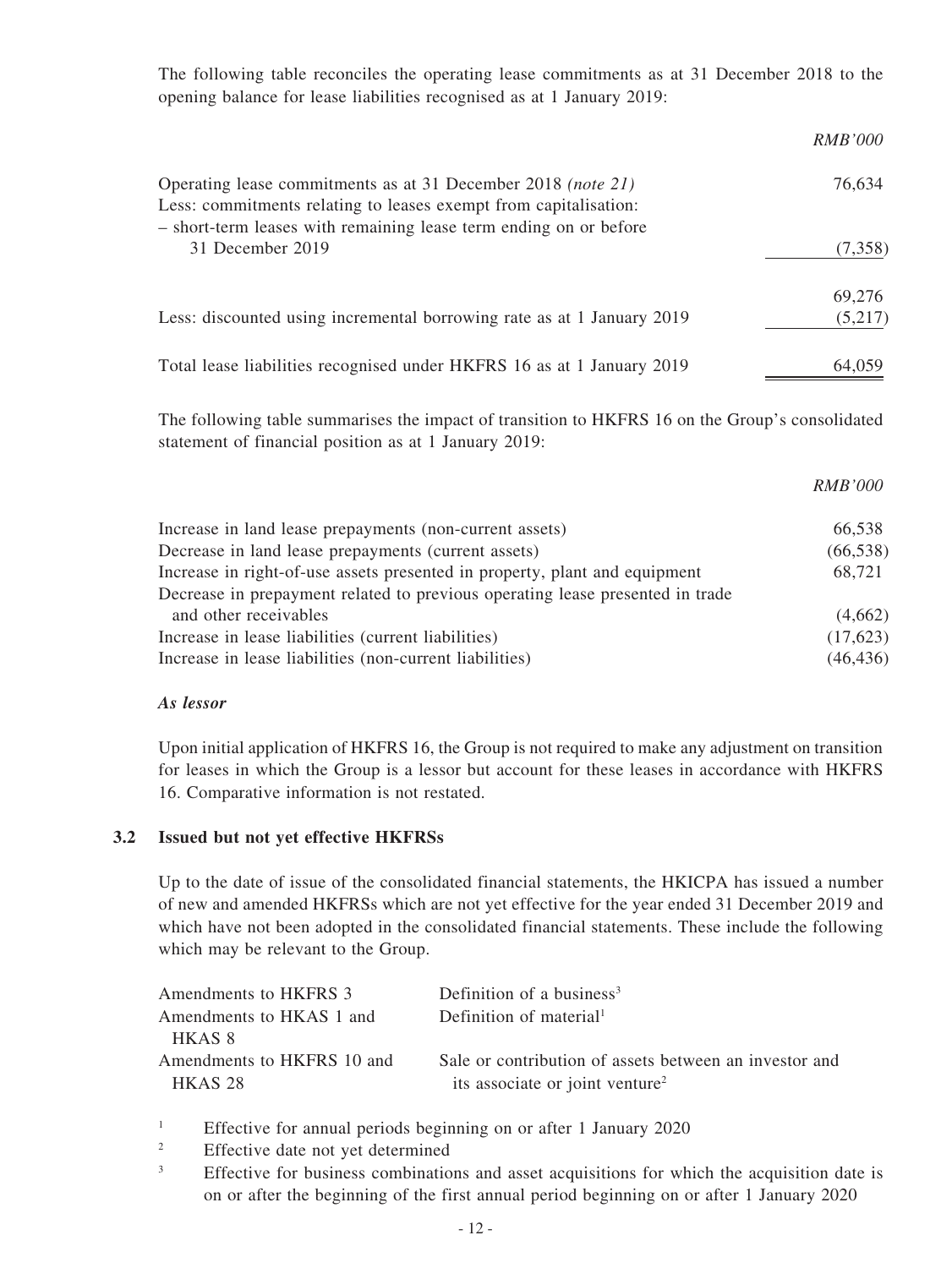The directors anticipate that all of the pronouncements will be adopted in the Group's accounting policy for the first period beginning on or after the effective date of the pronouncement. New and amended HKFRSs are not expected to have a material impact on the Group's consolidated financial statements.

### **4. SEGMENT INFORMATION**

The only operating segment of the Group is the production and sale of automobiles, automobile parts and related automobile components and licensing of its intellectual properties. The directors consider that the Group operates in a single business segment. No separate analysis of the reportable segment results by operating segment is necessary.

### **Geographical information**

The following tables set out information about the geographical location of (i) the Group's revenue from external customers and (ii) the Group's property, plant and equipment (including right-of-use assets), intangible assets, interests in associates and joint ventures, goodwill and land lease prepayments ("**specified non-current assets**"). The geographical location of customers is based on the location at which the services are provided or the goods are delivered. The geographical location of the specified non-current assets is based on the physical location of the assets in the case of property, plant and equipment (including right-of-use assets) and land lease prepayments, the location of the operations to which they are allocated in the case of intangible assets and goodwill, and the location of operations in the case of interests in associates and joint ventures.

|                                        | 2019           | 2018           |
|----------------------------------------|----------------|----------------|
|                                        | <b>RMB'000</b> | <b>RMB'000</b> |
| <b>Revenue from external customers</b> |                |                |
| <b>PRC</b>                             | 92,640,882     | 104,903,388    |
| Malaysia                               | 2,722,776      | 253,892        |
| Eastern Europe                         | 1,593,038      | 618,281        |
| Middle East                            | 219,825        | 488,135        |
| Central and South America              | 115,001        | 138,220        |
| Africa                                 | 66,705         | 190,818        |
| Other countries                        | 43,021         | 2,399          |
|                                        | 97,401,248     | 106,595,133    |
| <b>Specified non-current assets</b>    |                |                |
| Hong Kong, place of domicile           | 4,421          | 196            |
| <b>PRC</b>                             | 56,585,615     | 47,896,705     |
| Other countries                        | 189,024        | 135,640        |
|                                        | 56,779,060     | 48,032,541     |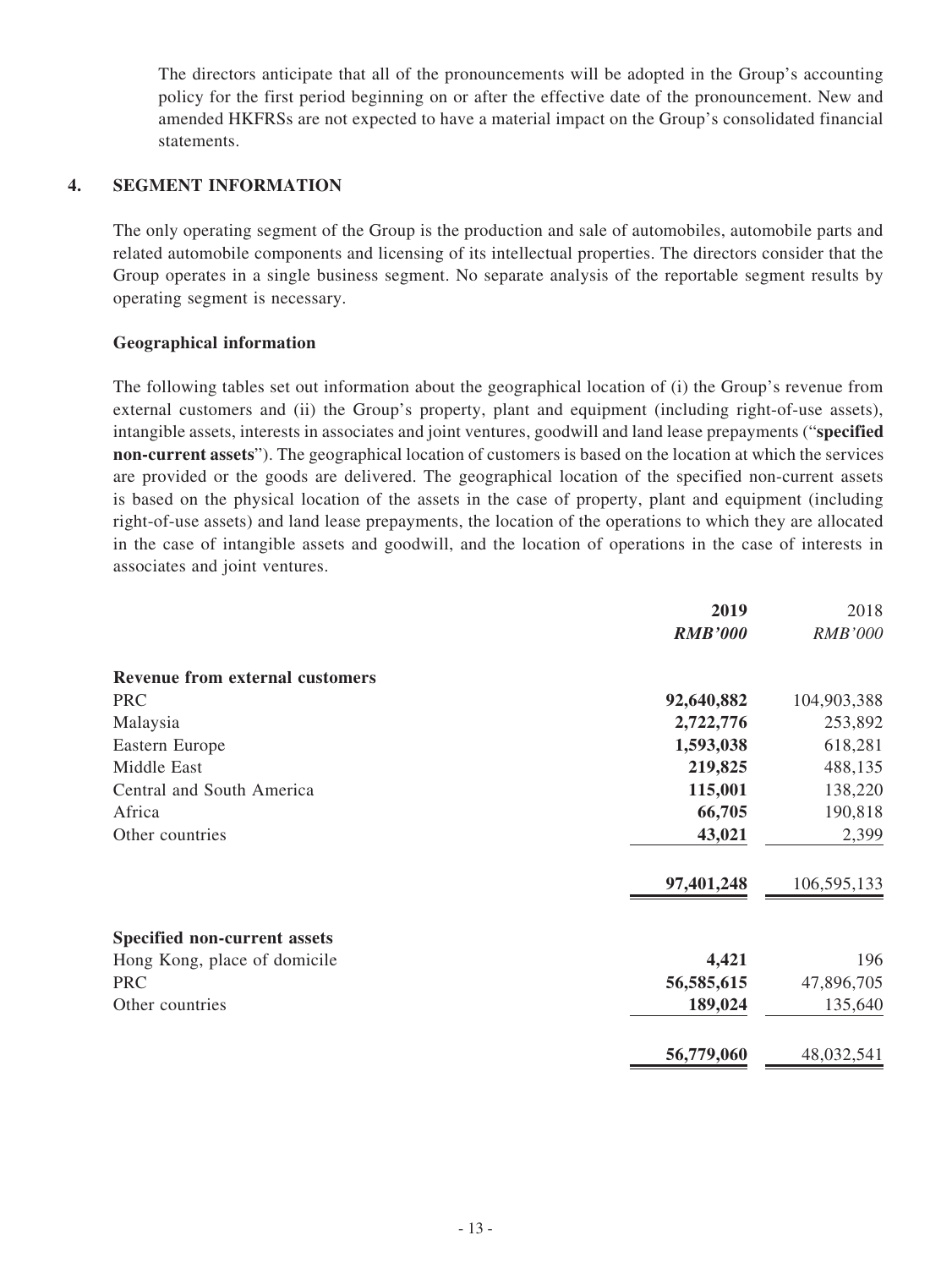## **5. REVENUE**

Revenue from sales of automobiles and automobile parts and components and licensing of intellectual properties, net of value-added taxes ("**VAT**") or related sales taxes and net of discounts, was generally recognised at a point in time when the customers obtain possession of and control of the promised goods or the right to use of the intellectual properties in the contract.

|                                              | 2019           | 2018           |
|----------------------------------------------|----------------|----------------|
|                                              | <b>RMB'000</b> | <i>RMB'000</i> |
| <b>Revenue from contracts with customers</b> |                |                |
| within the scope of HKFRS 15                 |                |                |
| Disaggregated by major products              |                |                |
| - Sales of automobiles                       | 91,842,836     | 102,651,387    |
| - Sales of automobile parts and components   | 5,130,185      | 3,943,746      |
| - Licensing of intellectual properties       | 428,227        |                |
|                                              | 97,401,248     | 106,595,133    |

The Group's customer base is diversified and no customer with whom the transactions has exceeded 10% of the Group's revenue.

### **6. OTHER INCOME**

|                                               | 2019           | 2018           |
|-----------------------------------------------|----------------|----------------|
|                                               | <b>RMB'000</b> | <b>RMB'000</b> |
| Rental income                                 | 22,364         | 32,715         |
| Gain on disposal of an associate              | 636            |                |
| Gain on disposal of scrap materials           | 46,810         | 30,187         |
| Net foreign exchange gain                     | 67,554         |                |
| Government grants and subsidies <i>(note)</i> | 845,449        | 992,859        |
| Sundry income                                 | 241,853        | 181,224        |
|                                               | 1,224,666      | 1,236,985      |

*Note:* Government grants and subsidies mainly related to cash subsidies from government in respect of operating and research and development activities which are either unconditional grants or grants with conditions having been satisfied.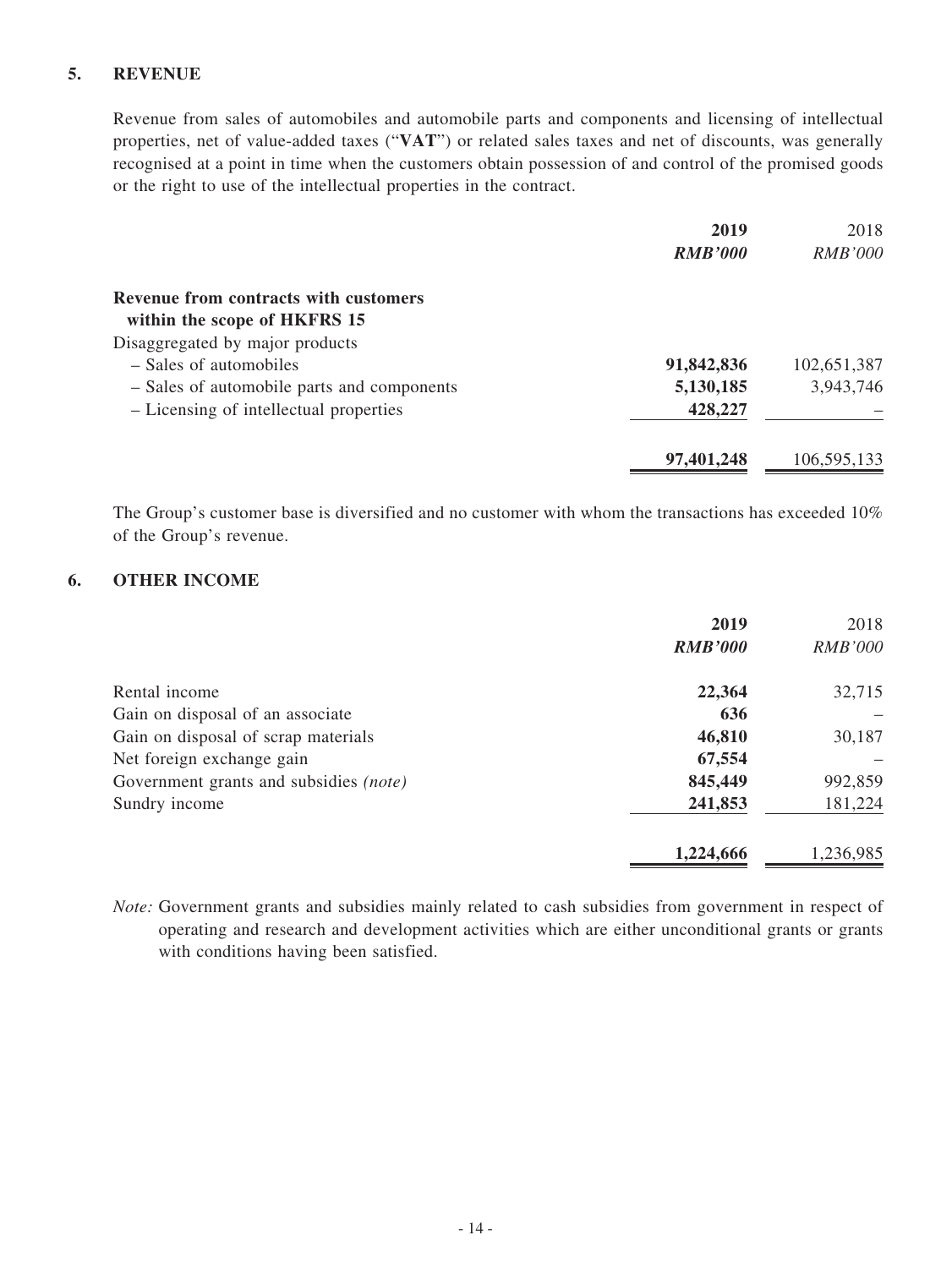# **7. TAXATION**

|                                         | 2019           | 2018           |
|-----------------------------------------|----------------|----------------|
|                                         | <b>RMB'000</b> | <i>RMB'000</i> |
| Current tax:                            |                |                |
| - PRC enterprise income tax             | 1,590,840      | 2,500,577      |
| - Under/(Over)-provision in prior years | 2,978          | (1, 457)       |
|                                         | 1,593,818      | 2,499,120      |
| Deferred tax (note 17)                  | (218,908)      | (214, 545)     |
|                                         | 1,374,910      | 2,284,575      |

Hong Kong profits tax has not been provided as the Hong Kong incorporated companies within the Group had no estimated assessable profits in Hong Kong for the years ended 31 December 2019 and 2018.

The income tax provision of the Group in respect of its operations in the PRC has been calculated at the applicable tax rate on the estimated assessable profits for the year based on the existing legislation, interpretations and practises in respect thereof. The PRC enterprise income tax rate is 25% (2018: 25%).

Pursuant to the relevant laws and regulations in the PRC, certain PRC subsidiaries of the Group obtained the High and New Technology Enterprises qualification. Accordingly, they enjoyed a preferential income tax rate of 15% for the years ended 31 December 2019 and 2018.

According to relevant laws and regulations promulgated by the State Administration of Taxation of the PRC that was effective from 2008 to 2017, enterprises engaging in research and development activities were entitled to claim 150% of their research and development costs so incurred as tax deductible expenses when determining their assessable profits for that year ("**Super Deduction**"). From 2018 onwards, such enterprises are entitled to claim Super Deduction at the rate of 175%. The Group has made its best estimate for the Super Deduction to be claimed for the Group's entities in ascertaining their assessable profits for the years ended 31 December 2019 and 2018.

The share of results of associates and joint ventures in the consolidated income statement is after income taxes accrued in the appropriate income tax jurisdictions.

Taxation arising in other jurisdictions is calculated at the rates prevailing in the relevant jurisdictions.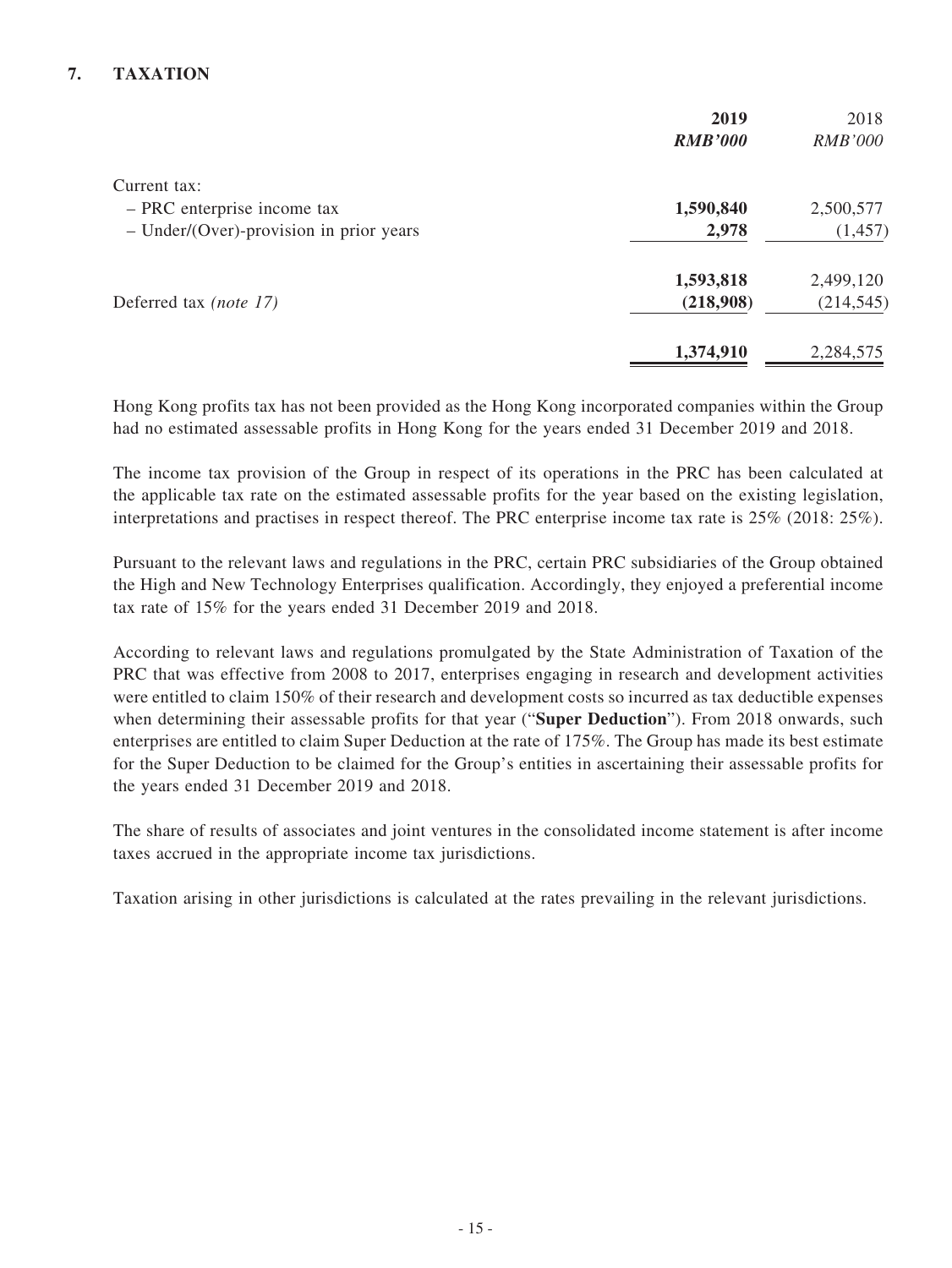The tax charge for the year can be reconciled from the profit before taxation per consolidated income statement as follows:

|                                                                                   | 2019<br><b>RMB'000</b> | 2018<br><b>RMB'000</b> |
|-----------------------------------------------------------------------------------|------------------------|------------------------|
| Profit before taxation                                                            | 9,636,268              | 14,958,973             |
| Tax at the PRC enterprise income tax rate of 25% (2018: 25%)                      | 2,409,067              | 3,739,743              |
| Tax effect of expenses not deductible                                             | 155,487                | 185,479                |
| Tax effect of non-taxable income                                                  | (112, 523)             | (105, 529)             |
| Tax effect of unrecognised tax losses                                             | 26,777                 | 60,197                 |
| Utilisation of previously unrecognised tax losses                                 | (46, 527)              | (20, 482)              |
| Tax effect of different tax rates of entities operating in other<br>jurisdictions | 12,686                 | 15,860                 |
| Deferred tax charge on distributable profits<br>withholding tax (note $17$ )      | 23,080                 | 10,068                 |
| Effect of tax concessions and lower tax rates for certain PRC<br>subsidiaries     | (884,788)              | (1,442,286)            |
| Super Deduction for research and development costs                                | (211, 327)             | (157, 018)             |
| Under/(Over)-provision in prior years                                             | 2,978                  | (1, 457)               |
| Tax expense for the year                                                          | 1,374,910              | 2,284,575              |

The Group is also liable to withholding tax on dividends to be distributed from the Group's subsidiaries in the PRC in respect of their profits generated from 1 January 2008. Deferred tax liabilities of RMB23,080,000 (2018: RMB10,068,000) were recognised for the distributable profits not yet paid out as dividends that are generated by the PRC subsidiaries of the Company during the year.

## **8. PROFIT BEFORE TAXATION**

Profit before taxation is arrived at after charging/(crediting):

|                                                         | 2019<br><b>RMB'000</b> | 2018<br><i>RMB'000</i><br>(Note (a)) |
|---------------------------------------------------------|------------------------|--------------------------------------|
| (a) Finance income and costs                            |                        |                                      |
| <b>Finance costs</b>                                    |                        |                                      |
| Effective interest expenses on bonds payables (note 16) | 3,574                  | 8,624                                |
| Coupon expense on bonds payables                        | 75,271                 | 67,769                               |
| Interest on lease liabilities                           | 3,557                  |                                      |
| Interest on bank borrowings wholly repayable within     |                        |                                      |
| five years                                              | 45,178                 | 37,537                               |
|                                                         | 127,580                | 113,930                              |
| <b>Finance income</b>                                   |                        |                                      |
| Bank and other interest income                          | (235, 601)             | (192, 922)                           |
| Net finance income                                      | (108, 021)             | (78,992)                             |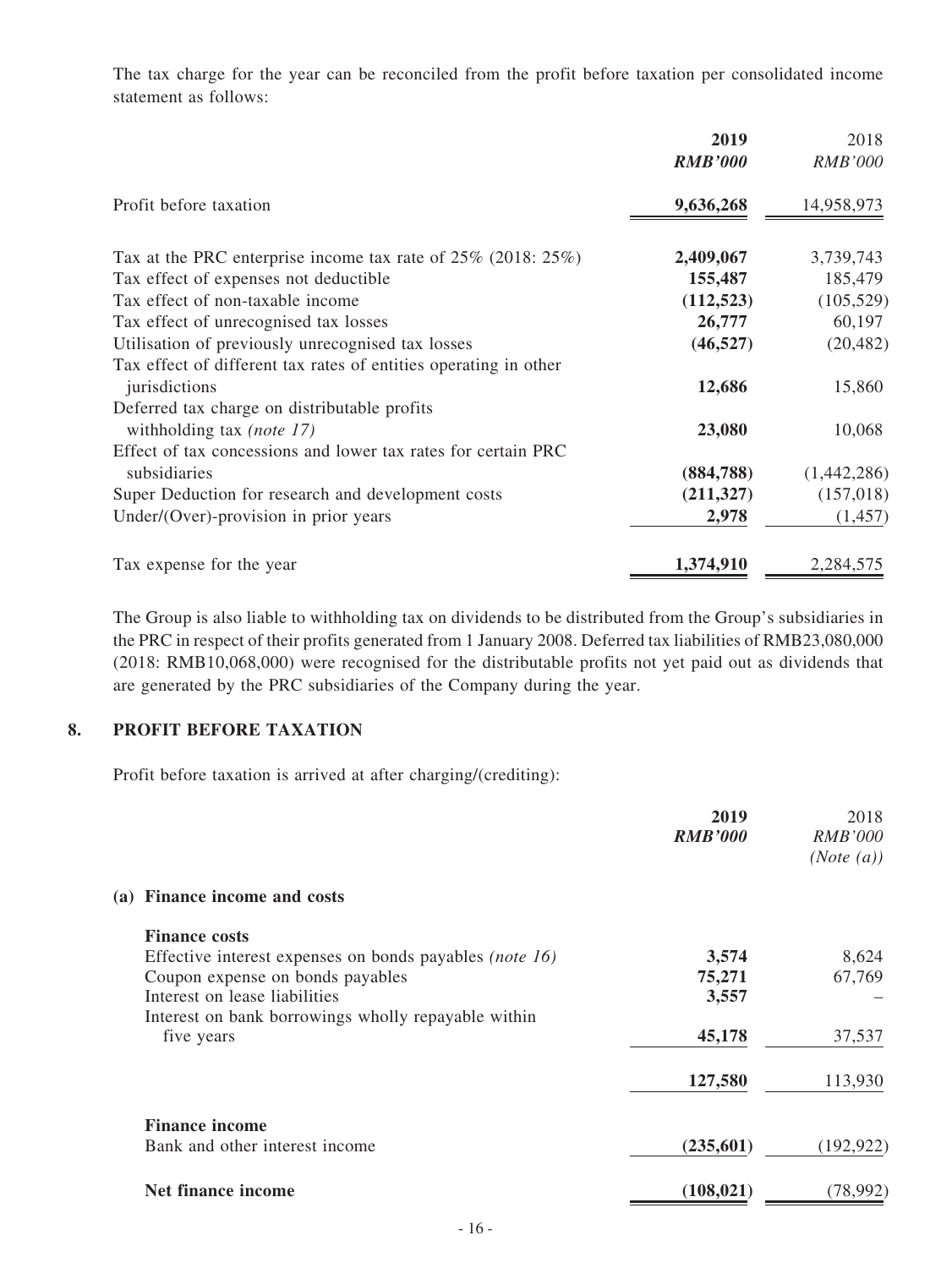|                                                                                                                                                                                                                                                                                                                           |                                                             | 2019<br><b>RMB'000</b>                                                             | 2018<br><b>RMB'000</b><br>(Note (a))                                            |
|---------------------------------------------------------------------------------------------------------------------------------------------------------------------------------------------------------------------------------------------------------------------------------------------------------------------------|-------------------------------------------------------------|------------------------------------------------------------------------------------|---------------------------------------------------------------------------------|
| (b) Staff costs (including directors' emoluments) (note (b))<br>Salaries, wages and other benefits<br>Retirement benefit scheme contributions<br>Equity settled share-based payments                                                                                                                                      |                                                             | 5,638,075<br>394,121<br>5,459                                                      | 5,679,709<br>378,262<br>14,594                                                  |
|                                                                                                                                                                                                                                                                                                                           |                                                             | 6,037,655                                                                          | 6,072,565                                                                       |
| (c) Other items<br>Lease charges:<br>- Land and buildings held under operating leases<br>12 months as at initial application of HKFRS 16                                                                                                                                                                                  | - Short term leases and leases with lease term shorter than | 18,683                                                                             | 17,589                                                                          |
| Total lease charges                                                                                                                                                                                                                                                                                                       |                                                             | 18,683                                                                             | 17,589                                                                          |
| Depreciation ( <i>note</i> $(b)$ ):<br>- Owned assets<br>- Right-of-use assets (including land lease prepayments<br>upon initial adoption of HKFRS 16)                                                                                                                                                                    |                                                             | 1,403,730<br>112,797                                                               | 978,233                                                                         |
| Total depreciation                                                                                                                                                                                                                                                                                                        |                                                             | 1,516,527                                                                          | 978,233                                                                         |
| Amortisation of:<br>- Land lease prepayments<br>- Intangible assets (related to capitalised product<br>development costs)                                                                                                                                                                                                 |                                                             | 2,216,685                                                                          | 57,223<br>1,377,705                                                             |
| Total amortisation                                                                                                                                                                                                                                                                                                        |                                                             | 2,216,685                                                                          | 1,434,928                                                                       |
| Auditor's remuneration<br>Bad debts written off<br>Cost of inventories (note $(b)$ )<br>Impairment loss on trade and other receivables<br>Net loss on disposal of property, plant and equipment<br>Net foreign exchange (gain)/loss<br>Net claims paid on defective materials purchased<br>Research and development costs |                                                             | 8,616<br>5,542<br>80,484,620<br>38,242<br>55,929<br>(67, 554)<br>64,195<br>850,468 | 7,203<br>2,219<br>85,081,727<br>9,659<br>64,482<br>328,355<br>53,470<br>548,653 |

#### *Notes:*

- (a) The Group has initially applied HKFRS 16 at 1 January 2019 using the modified retrospective approach. Under this approach, comparative information is not restated. See note 3.
- (b) Cost of inventories included RMB4,979,329,000 (2018: RMB4,851,363,000) relating to staff costs and depreciation, which amounts were also included in the respective total amounts disclosed separately for each of these types of expenses.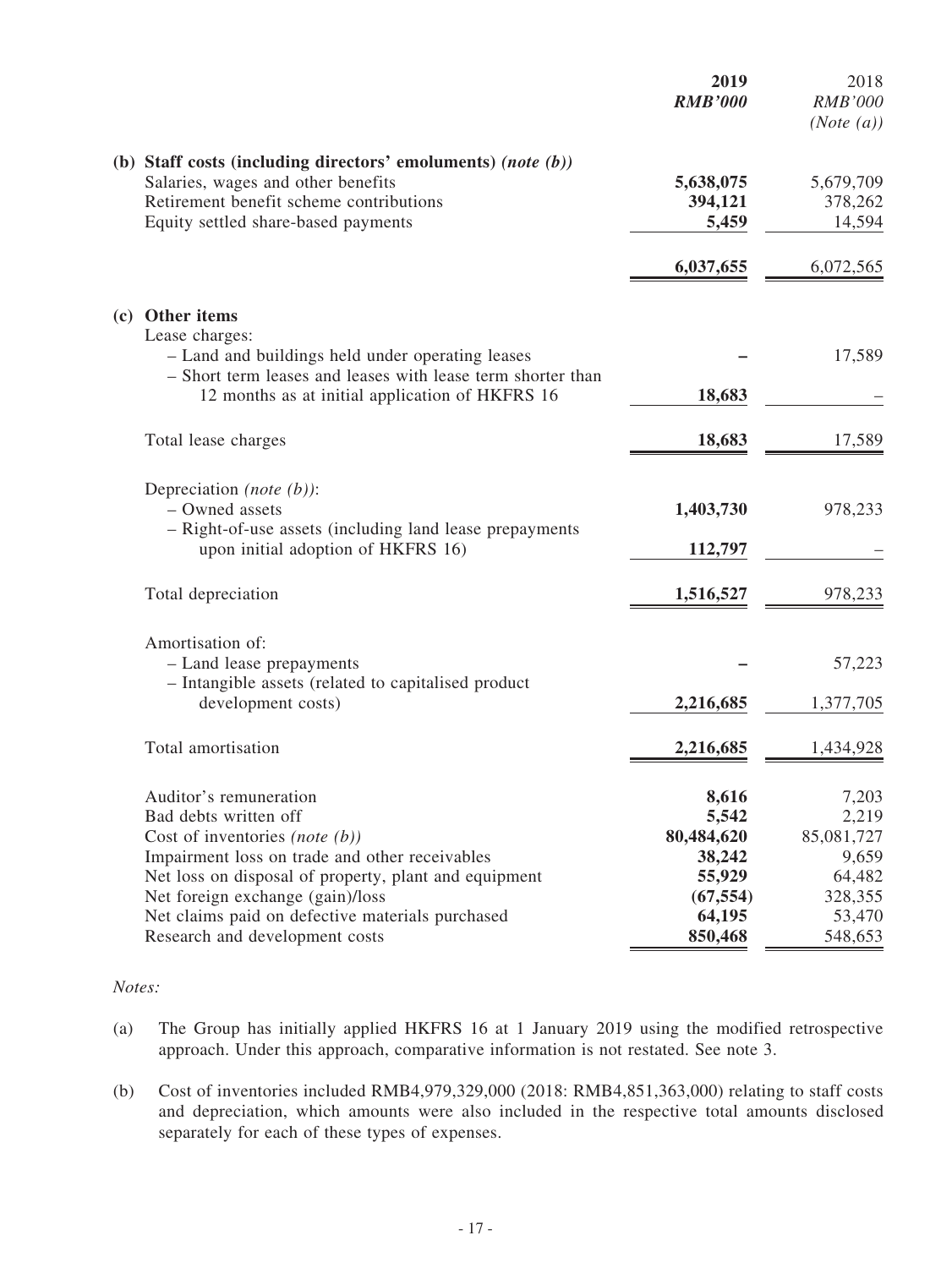# **9. DIVIDENDS**

## **(a) Dividends payable to equity holders of the Company attributable to the year:**

|                                                                                                         | 2019<br><b>RMB'000</b> | 2018<br><i>RMB'000</i> |
|---------------------------------------------------------------------------------------------------------|------------------------|------------------------|
| Final dividend proposed after the reporting date of Hong<br>Kong dollars ("HK\$") 0.25 (2018: HK\$0.35) |                        |                        |
| per ordinary share                                                                                      | 2,057,746              | 2,767,091              |

The final dividend proposed after the reporting date has not been recognised as a liability as at 31 December 2019.

**(b) Dividends payable to equity holders of the Company attributable to the previous financial year, approved and paid during the year:**

|                                                           | 2019           | 2018           |
|-----------------------------------------------------------|----------------|----------------|
|                                                           | <b>RMB'000</b> | <i>RMB'000</i> |
| Final dividend in respect of the previous financial year, |                |                |
| approved and paid during the year of HK\$0.35             |                |                |
| $(2018: HK$0.29)$ per ordinary share                      | 2,805,760      | 2,160,828      |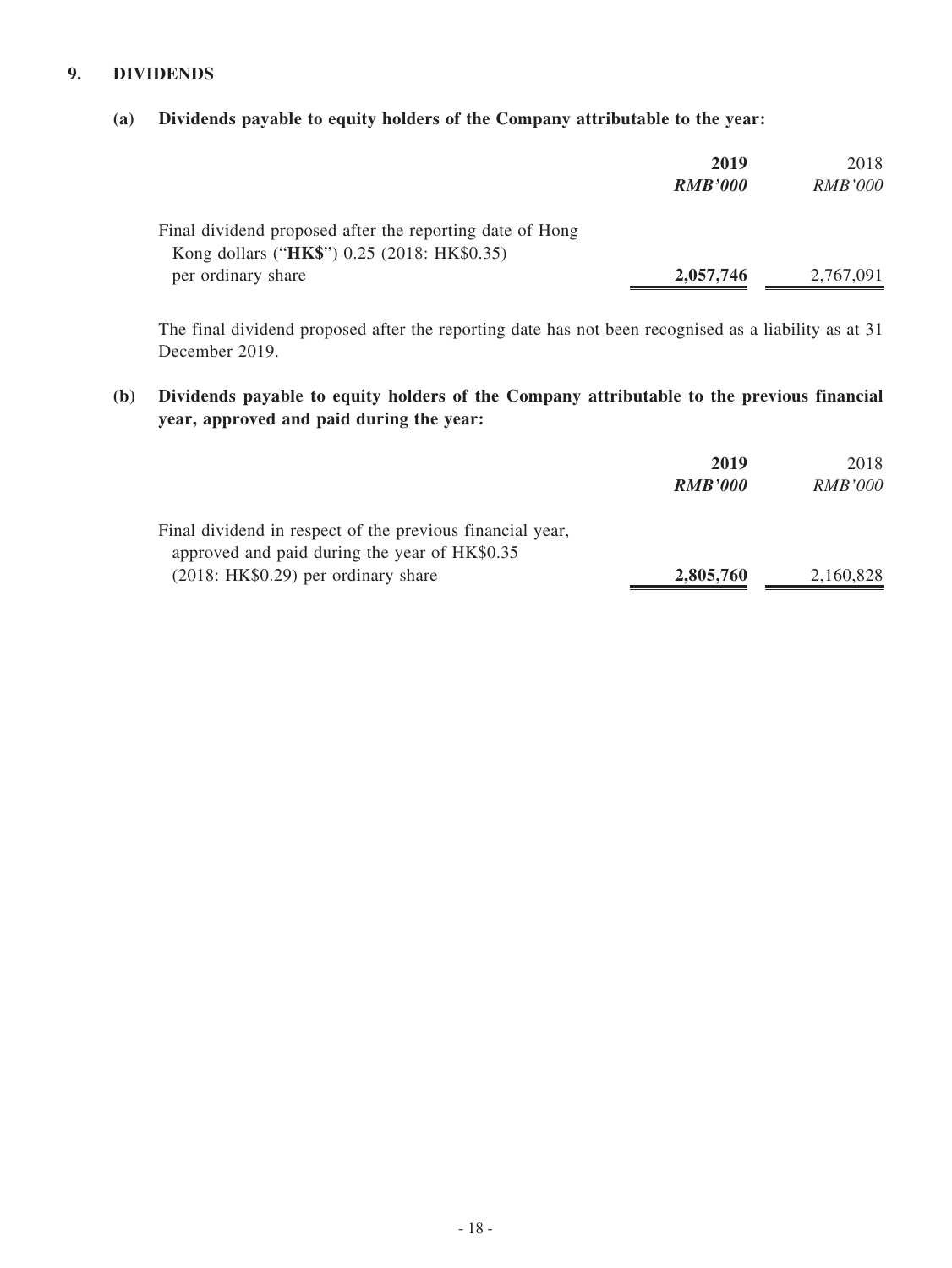### **10. EARNINGS PER SHARE**

#### **(a) Basic earnings per share**

The calculation of the basic earnings per share is based on the profit attributable to equity holders of the Company of RMB8,189,638,000 (2018: RMB12,553,207,000) and weighted average number of ordinary shares of 9,080,734,422 shares (2018: 8,976,494,672 shares), calculated as follows:

#### *Weighted average number of ordinary shares*

|                                                                                       | 2019                        | 2018                       |
|---------------------------------------------------------------------------------------|-----------------------------|----------------------------|
| Issued ordinary shares as at 1 January (note 14)<br>Effect of share options exercised | 8,981,612,540<br>99,121,882 | 8,970,514,540<br>5,980,132 |
| Weighted average number of ordinary shares<br>as at 31 December                       | 9,080,734,422               | 8,976,494,672              |

#### **(b) Diluted earnings per share**

The calculation of diluted earnings per share is based on the profit attributable to equity holders of the Company of RMB8,189,638,000 (2018: RMB12,553,207,000) and the weighted average number of ordinary shares (diluted) of 9,180,124,256 shares (2018: 9,174,027,477 shares), calculated as follows:

#### *Weighted average number of ordinary shares (diluted)*

|                                                      | 2019          | 2018          |
|------------------------------------------------------|---------------|---------------|
| Weighted average number of ordinary shares (basic)   |               |               |
| as at 31 December                                    | 9,080,734,422 | 8,976,494,672 |
| Effect of deemed issue of shares under the Company's |               |               |
| share option scheme                                  | 99,389,834    | 197,532,805   |
| Weighted average number of ordinary shares (diluted) |               |               |
| as at 31 December                                    | 9,180,124,256 | 9,174,027,477 |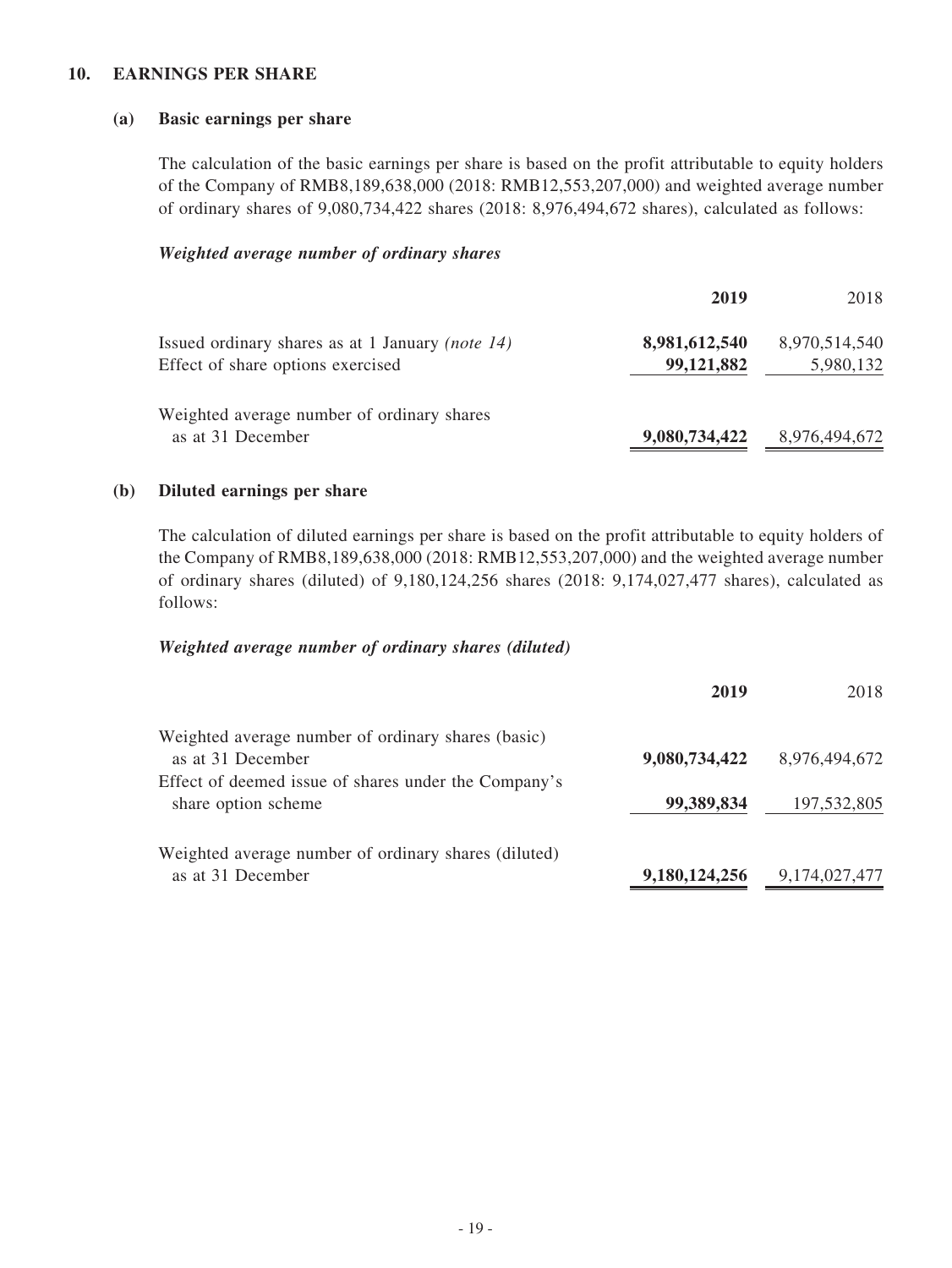# **11. TRADE AND OTHER RECEIVABLES**

|                                                                                 | <b>Note</b>       | 2019<br><b>RMB'000</b> | 2018<br><b>RMB'000</b> |
|---------------------------------------------------------------------------------|-------------------|------------------------|------------------------|
| <b>Trade and notes receivables</b>                                              |                   |                        |                        |
| Trade receivables, net of loss allowance                                        |                   |                        |                        |
| - Third parties                                                                 |                   | 622,228                | 338,158                |
| - Joint ventures                                                                |                   | 261,436                | 145,183                |
| - An associate                                                                  |                   | 489,970                | 269,538                |
| - Related companies controlled by the substantial<br>shareholder of the Company |                   | 1,179,681              | 330,812                |
|                                                                                 |                   |                        |                        |
|                                                                                 | $\left( a\right)$ | 2,553,315              | 1,083,691              |
| Notes receivables                                                               | (b)               | 17,210,523             | 16,988,253             |
|                                                                                 |                   |                        |                        |
|                                                                                 |                   | 19,763,838             | 18,071,944             |
| Deposit, prepayment and other receivables                                       |                   |                        |                        |
| Prepayment to suppliers                                                         |                   |                        |                        |
| - Third parties                                                                 |                   | 277,245                | 151,444                |
| - Related companies controlled by the substantial                               |                   |                        |                        |
| shareholder of the Company                                                      |                   |                        | 1,974                  |
|                                                                                 |                   |                        |                        |
|                                                                                 |                   | 277,245                | 153,418                |
| Deposits paid for acquisition of property,                                      |                   |                        |                        |
| plant and equipment                                                             |                   | 457,691                | 609,953                |
| VAT and other taxes receivables                                                 |                   | 4,304,742              | 3,592,041              |
| Utility deposits and other receivables                                          |                   | 1,270,529              | 414,586                |
|                                                                                 |                   | 6,310,207              | 4,769,998              |
| Amounts due from related companies controlled by                                |                   |                        |                        |
| the substantial shareholder of the Company                                      | (c)               | 39,768                 | 23,032                 |
|                                                                                 |                   | 6,349,975              | 4,793,030              |
|                                                                                 |                   |                        |                        |
|                                                                                 |                   | 26, 113, 813           | 22,864,974             |
| Representing:                                                                   |                   |                        |                        |
| $-$ Current                                                                     |                   | 25,844,914             | 22,864,974             |
| - Non-current                                                                   |                   | 268,899                |                        |
|                                                                                 |                   | 26,113,813             | 22,864,974             |
|                                                                                 |                   |                        |                        |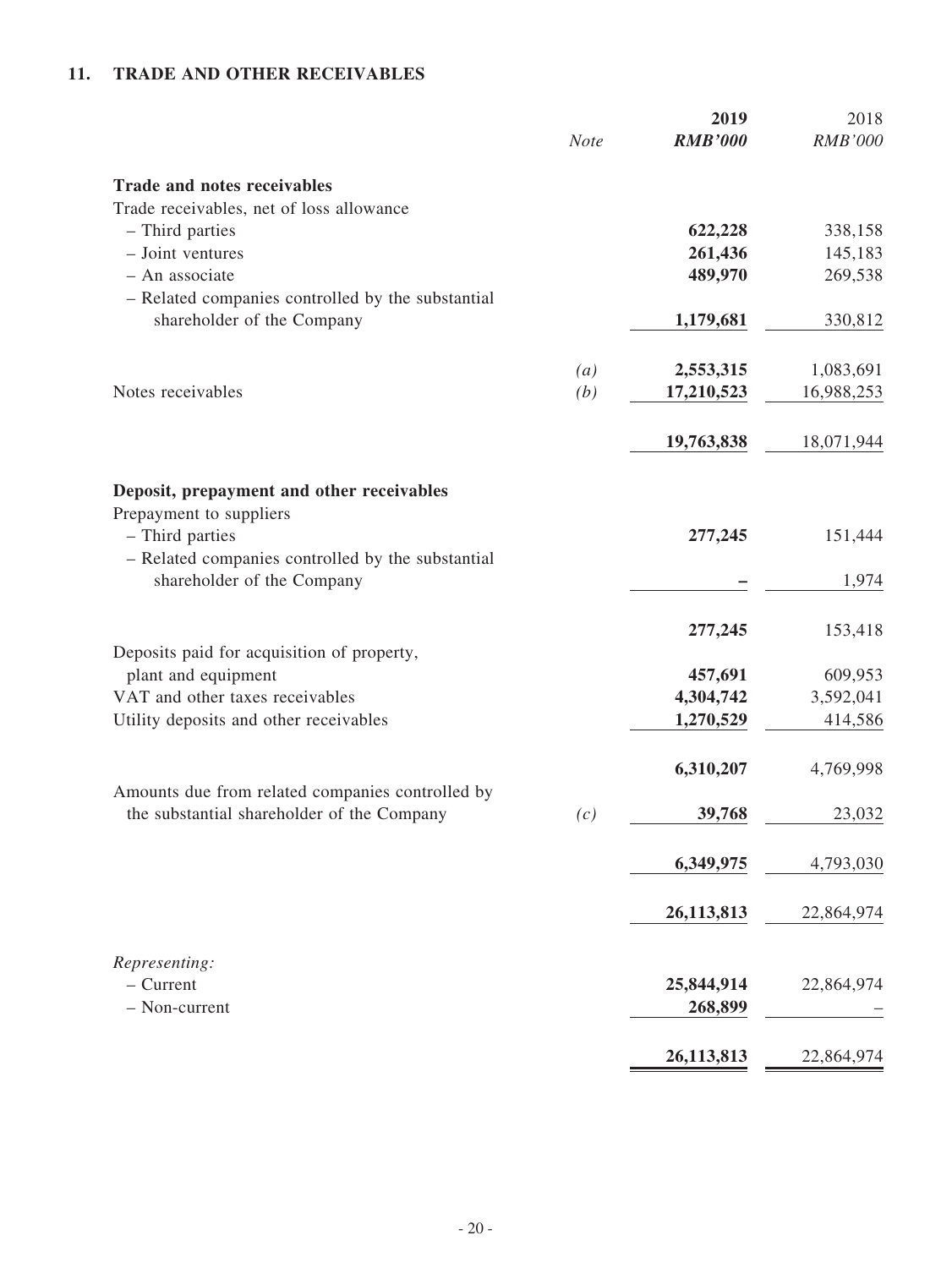#### **(a) Trade receivables**

The Group allows average credit periods ranged from 30 days to 90 days to its PRC customers from sales of automobiles and automobile parts and components. In respect of the trade receivable from related company arising from the licensing of intellectual properties, it will be settled within five years in accordance with the contract terms. The following is an ageing analysis of the trade receivables of the PRC customers, based on invoice date and net of loss allowance, at the reporting date:

|                | 2019           | 2018           |
|----------------|----------------|----------------|
|                | <b>RMB'000</b> | <b>RMB'000</b> |
| $0 - 60$ days  | 1,128,532      | 478,099        |
| $61 - 90$ days | 117,568        | 26,919         |
| Over 90 days   | 586,296        | 80,998         |
|                | 1,832,396      | 586,016        |

For overseas customers, the Group allows average credit periods ranged from 30 days to 720 days. The following is an ageing analysis of the trade receivables of the overseas customers, based on invoice date and net of loss allowance, at the reporting date:

|                         | 2019<br><b>RMB'000</b> | 2018<br><b>RMB'000</b> |
|-------------------------|------------------------|------------------------|
| $0 - 60$ days           | 119,792                | 285,290                |
| $61 - 90$ days          | 90,208                 | 10,233                 |
| $91 - 365 \text{ days}$ | 410,858                | 148,989                |
| Over 365 days           | 100,061                | 53,163                 |
|                         | 720,919                | 497,675                |

As at 31 December 2019, 32% (2018: 1%) of the total trade receivables was due from the Group's five largest customers.

### **(b) Notes receivables**

All notes receivables are denominated in RMB. As at 31 December 2019 and 2018, all notes receivables were guaranteed by established banks in the PRC and have maturities of less than six months from the reporting date.

#### **(c) Amounts due from related companies**

The amounts due are unsecured, interest-free and repayable on demand.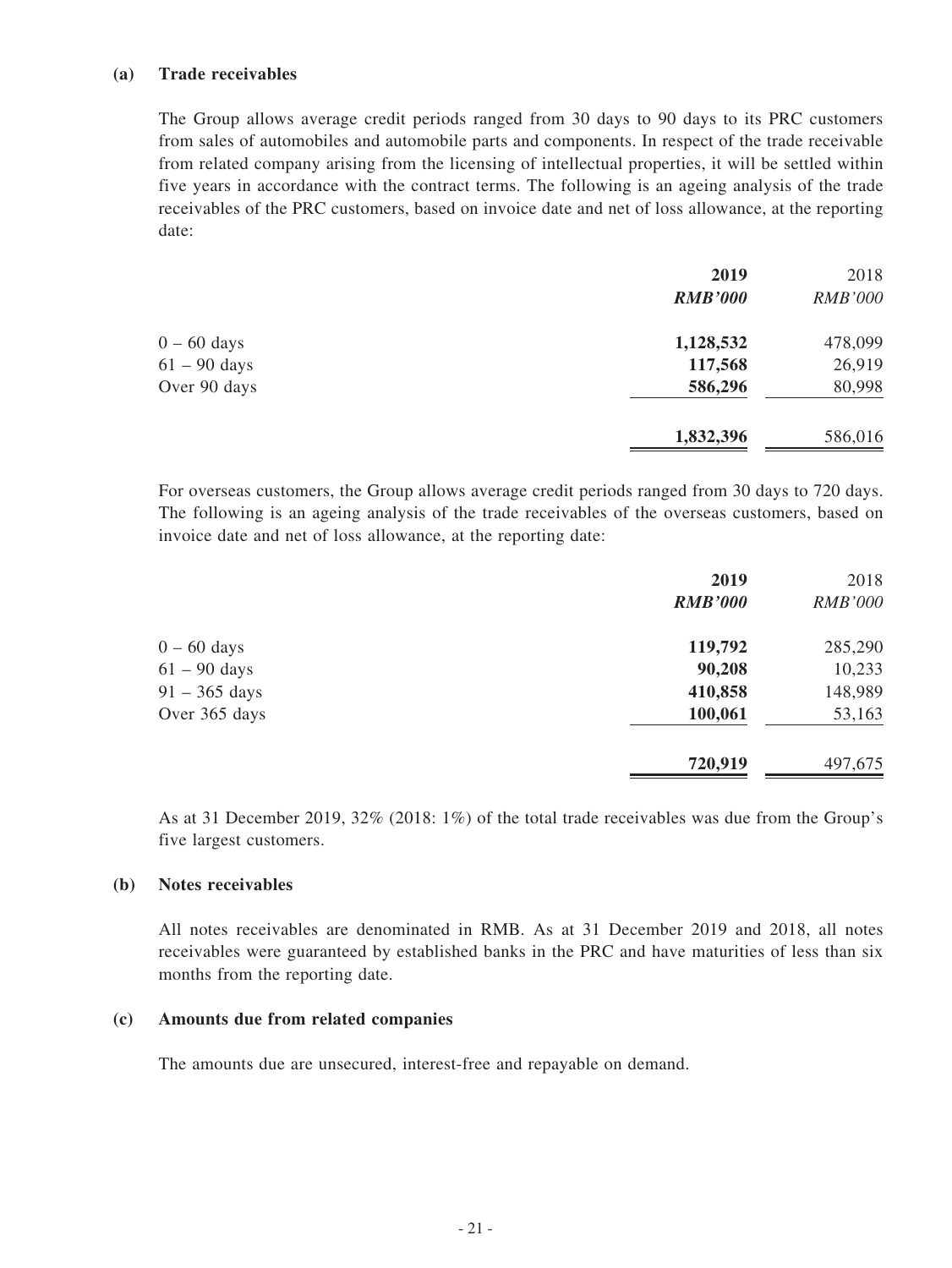# **12. TRADE AND OTHER PAYABLES**

|                                                                             | <b>Note</b>       | 2019<br><b>RMB'000</b> | 2018<br><b>RMB'000</b> |
|-----------------------------------------------------------------------------|-------------------|------------------------|------------------------|
| Trade and notes payables                                                    |                   |                        |                        |
| Trade payables                                                              |                   |                        |                        |
| - Third parties<br>- An associate                                           |                   | 30,544,446<br>726,376  | 23,562,370<br>726,074  |
| - Related companies controlled by the substantial                           |                   |                        |                        |
| shareholder of the Company                                                  |                   | 253,879                | 916,316                |
|                                                                             |                   |                        |                        |
|                                                                             | $\left( a\right)$ | 31,524,701             | 25,204,760             |
| Notes payables                                                              | (b)               | 2,233,280              | 2,076,400              |
|                                                                             |                   |                        |                        |
|                                                                             |                   | 33,757,981             | 27,281,160             |
|                                                                             |                   |                        |                        |
| Other payables<br>Receipts in advance from customers                        | (c)               |                        |                        |
| - Third parties                                                             |                   | 4,940,701              | 1,885,021              |
| - Related companies controlled by the substantial                           |                   |                        |                        |
| shareholder of the Company                                                  |                   |                        | 5,751                  |
|                                                                             |                   |                        |                        |
|                                                                             |                   | 4,940,701              | 1,890,772              |
| Deferred government grants which conditions have not                        |                   |                        |                        |
| been satisfied<br>Payables for acquisition of property, plant and equipment |                   | 1,459,964<br>2,795,722 | 3,190,186<br>2,017,144 |
| Payables for acquisition of subsidiaries                                    |                   |                        | 1,265,277              |
| Accrued staff salaries and benefits                                         |                   | 1,253,715              | 1,224,556              |
| VAT and other taxes payables                                                |                   | 145,941                | 167,710                |
| Other accrued charges                                                       |                   | 3,519,291              | 2,427,879              |
|                                                                             |                   | 14, 115, 334           |                        |
| Amounts due to related companies controlled by the                          |                   |                        | 12,183,524             |
| substantial shareholder of the Company                                      | (d)               |                        | 1,752,809              |
| Amount due to ultimate holding company                                      | (d)               |                        | 220,543                |
|                                                                             |                   |                        |                        |
|                                                                             |                   | 14,115,334             | 14,156,876             |
|                                                                             |                   | 47,873,315             | 41,438,036             |
|                                                                             |                   |                        |                        |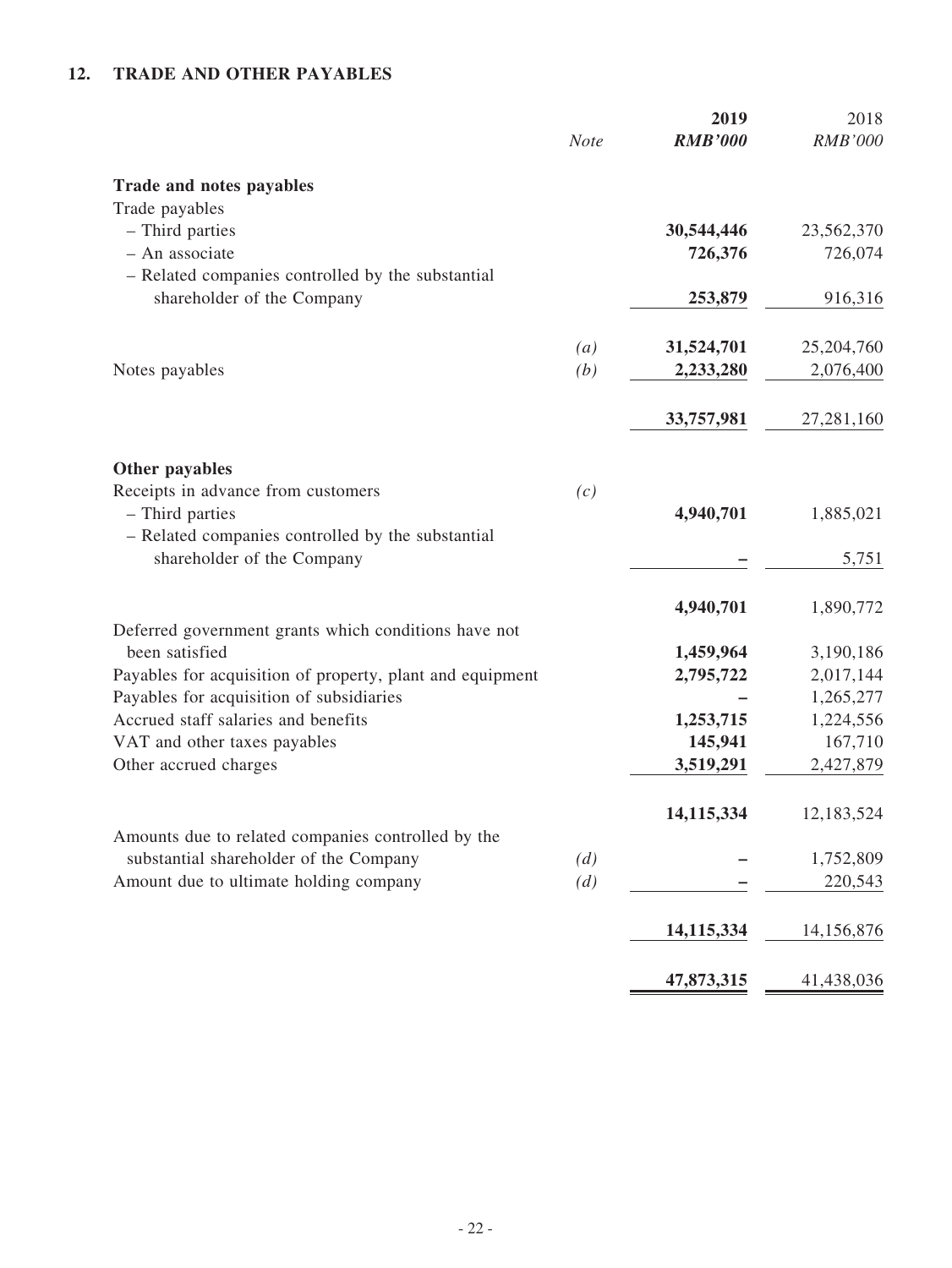#### **(a) Trade payables**

The following is an ageing analysis of trade payables, based on invoice date, at the reporting date:

| 2019           | 2018           |
|----------------|----------------|
| <b>RMB'000</b> | <b>RMB'000</b> |
| 28,851,143     | 20,013,747     |
| 1,389,265      | 2,586,200      |
| 1,284,293      | 2,604,813      |
| 31,524,701     | 25,204,760     |
|                |                |

Trade payables do not carry interest. The average credit period on purchase of goods is 60 days.

#### **(b) Notes payables**

All notes payables are denominated in RMB and are notes paid and/or payable to third parties for settlement of trade payables. As at 31 December 2019 and 2018, all notes payables had maturities of less than six months from the reporting date.

As at 31 December 2019, the Group has no pledged bank deposits (2018: RMB19,392,000) to secure the notes payables.

#### **(c) Receipts in advance from customers**

The amounts represent the advance payments from customers for automobiles and automobile parts and components, which revenue will be recognised when the performance obligation was satisfied through the automobiles and automobile parts and components were transferred to the customers.

|                                                         | 2019           | 2018           |
|---------------------------------------------------------|----------------|----------------|
|                                                         | <b>RMB'000</b> | <i>RMB'000</i> |
| Revenue recognised during the year that was included in |                |                |
| the contract liabilities at the beginning of the year   | (1,890,772)    | (7,984,472)    |

The Group's contracts with customers are for period of one year or less. The entire contract liabilities balance at the period end would be recognised into revenue in the next period. As permitted under HKFRS 15, the transaction price allocated to these unsatisfied contracts which have an original expected duration of one year or less is not disclosed.

#### **(d) Amounts due to related companies/ultimate holding company**

The amounts due are unsecured, interest-free and repayable on demand.

All of the trade and other payables are expected to be settled or recognised as income within one year or are repayable on demand.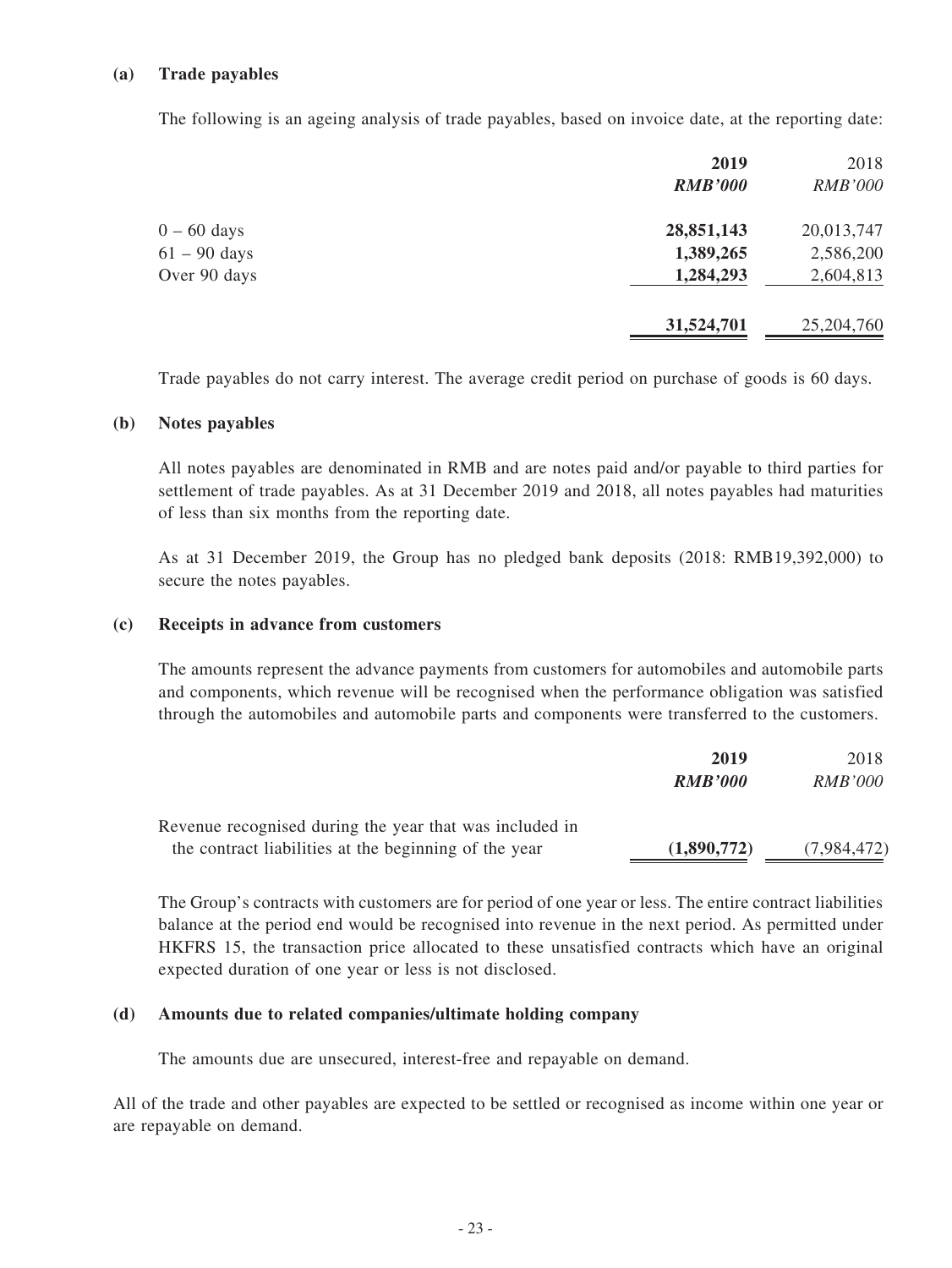## **13. LEASE LIABILITIES**

The following table shows the remaining contractual maturities of the Group's lease liabilities:

|                                                                      | 2019                   |
|----------------------------------------------------------------------|------------------------|
|                                                                      | <b>RMB'000</b>         |
| Total minimum lease payments:                                        |                        |
| Due within one year                                                  | 39,706                 |
| Due in the second to fifth years                                     | 26,963                 |
| Future finance charges on lease liabilities                          | (3,080)                |
| Present value of lease liabilities                                   | 63,589                 |
|                                                                      | 2019<br><b>RMB'000</b> |
| Present value of minimum lease payments:                             |                        |
| Due within one year                                                  | 37,223                 |
| Due in the second to fifth years                                     | 26,366                 |
| Less: Portion due within one year included under current liabilities | (37, 223)              |
| Portion due after one year included under non-current liabilities    | 26,366                 |

The Group has initially applied HKFRS 16 using the modified retrospective approach and adjusted the opening balances at 1 January 2019 to recognise lease liabilities relating to leases which were previously classified as operating leases under HKAS 17. Comparative information as at 31 December 2018 has not been restated. Details for transitions to HKFRS 16 are set out in note 3.

The Group has obtained the right to use office and factory premises through the tenancy agreements. The right-of-use assets have been included in "buildings" in "property, plant and equipment". The leases typically run on an initial period of two to ten years. The Group makes fixed payments during the contract period.

During the year ended 31 December 2019, the total cash outflows for the leases are RMB55,639,000.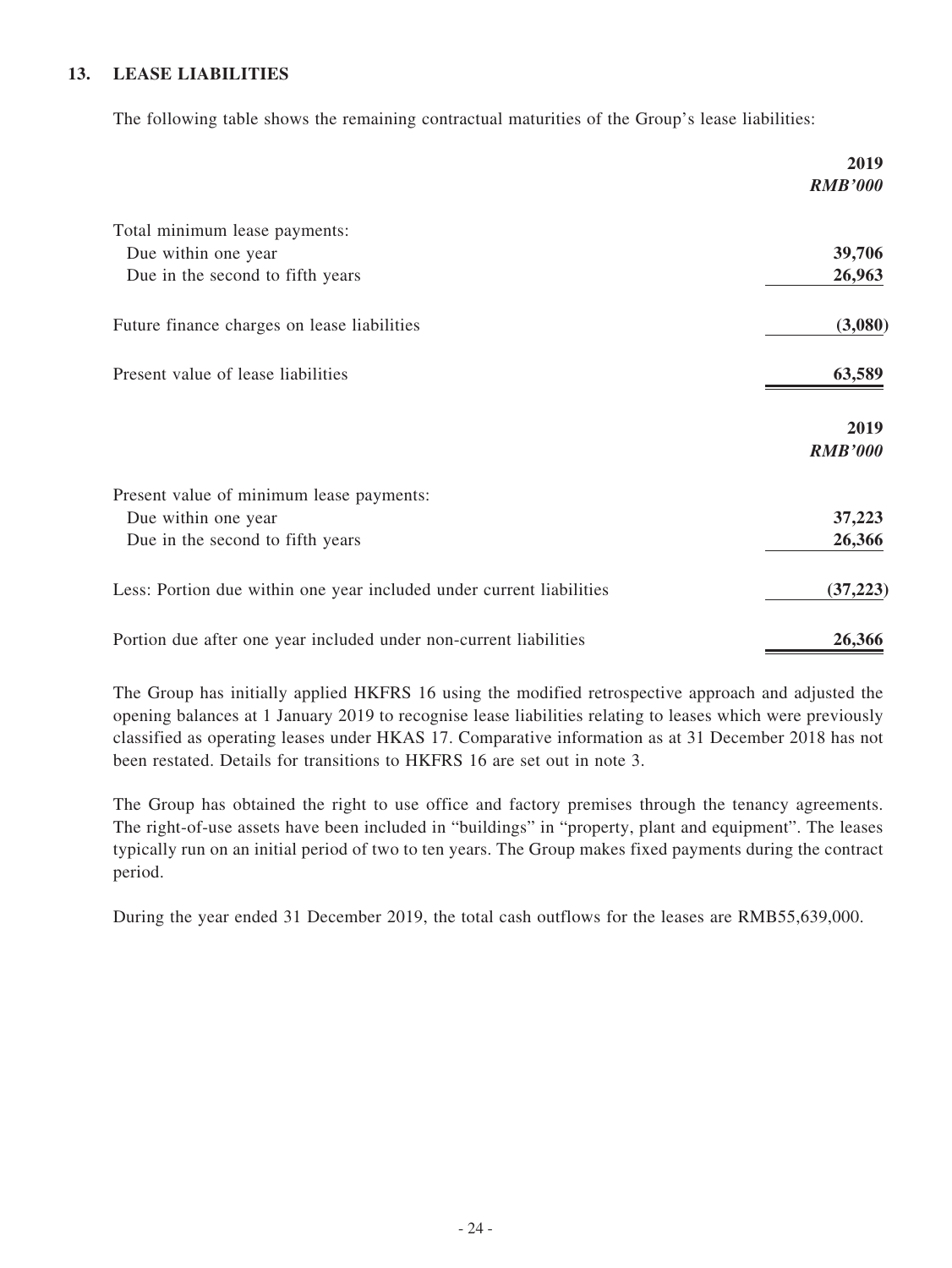## **14. SHARE CAPITAL**

|                |                | 2018            |                |
|----------------|----------------|-----------------|----------------|
| <b>Number</b>  | <b>Nominal</b> | Number          | Nominal        |
| of shares      | value          | of shares       | value          |
|                | <b>RMB'000</b> |                 | <b>RMB'000</b> |
|                |                |                 |                |
|                |                |                 |                |
|                |                |                 |                |
| 12,000,000,000 | 246,720        | 12,000,000,000  | 246,720        |
|                |                |                 |                |
|                |                |                 |                |
|                |                |                 |                |
| 8,981,612,540  | 164,470        | 8,970,514,540   | 164,286        |
|                |                |                 |                |
| 185,385,000    | 3,263          | 11,098,000      | 184            |
|                |                |                 | 164,470        |
|                | 9,166,997,540  | 2019<br>167,733 | 8,981,612,540  |

### *Note:*

During the year ended 31 December 2019, share options were exercised to subscribe for 185,385,000 ordinary shares (2018: 11,098,000 ordinary shares) of the Company at a consideration of approximately RMB639,453,000 (2018: RMB35,610,000) of which approximately RMB3,263,000 (2018: RMB184,000) was credited to share capital and approximately RMB636,190,000 (2018: RMB35,426,000) was credited to the share premium account. As a result of the exercise of share options, share option reserve of RMB263,105,000 (2018: RMB15,669,000) has been transferred to the share premium account.

## **15. PERPETUAL CAPITAL SECURITIES**

On 27 November 2019, the Company (the "**Issuer**") announced the issue of 4% senior perpetual capital securities with an aggregate principal amount of US\$500,000,000 (equivalent to approximately RMB3,425,857,000) (the "**Securities**") which are listed on Singapore Exchange Securities Trading Limited at an issue price of 99.641%. Transaction costs relating to the issue of the Securities amounted to approximately RMB12,755,000. Distribution is payable semi-annually in arrears in equal instalments on 9 June and 9 December of each year based on the distribution rate as defined in the subscription agreement. Distribution by the Issuer may be deferred at its sole discretion. The Securities have no fixed maturity and are redeemable in whole, but not in part, at the Issuer's option on 9 December 2024, or any distribution payment date falling thereafter at their principal amounts together with any accrued, unpaid or deferred distributions. While any distributions are unpaid or deferred, the Company will not declare, pay dividends or make distributions or similar periodic payments in respect of, or repurchase, redeem or otherwise acquire any securities of lower rank.

As the Securities do not contain any contractual obligation to pay cash or other financial assets, in accordance with HKAS 32 "Financial Instruments: Presentation", they are classified as equity for accounting purpose. Any distributions made by the Issuer to the holders of the Securities will be deducted directly to equity in the consolidated financial statements.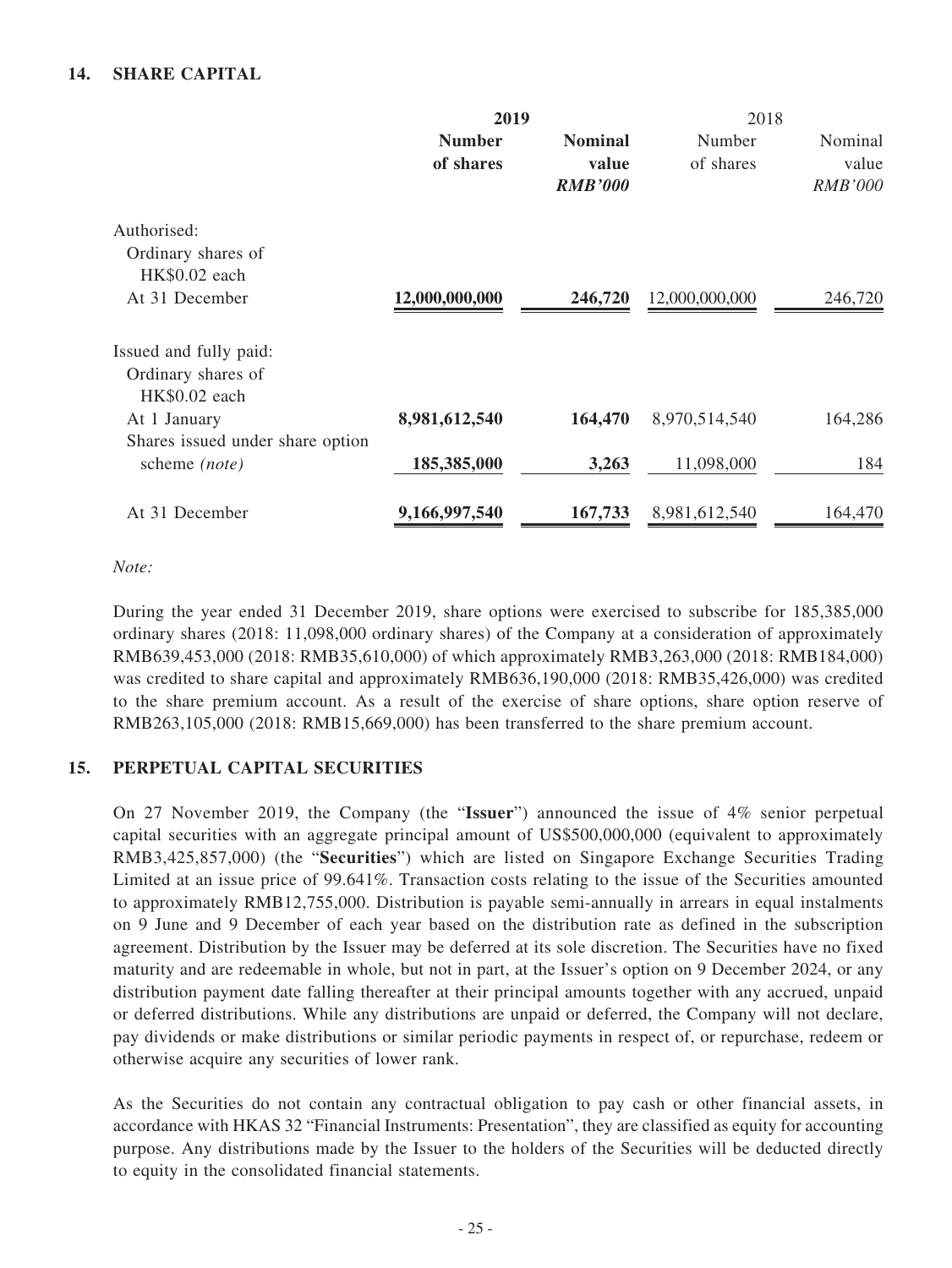### **16. BONDS PAYABLES**

On 18 January 2018, the Company announced the issue of bonds with an aggregate principal amount of US\$300,000,000 (equivalent to approximately RMB1,944,690,000) (the "**Bonds**"). The Bonds carried interest at 3.625% per annum, payable semi-annually in arrears on 25 January and 25 July of each year, and the maturity date was 25 January 2023.

The Bonds were listed on Singapore Exchange Securities Trading Limited. They constitute direct, unconditional, unsubordinated and (subject to the terms and conditions of the Bonds) unsecured obligations of the Company and shall at all times rank pari passu and without any preference among themselves. The payment obligations of the Company under the Bonds shall, save for such exceptions as may be provided by applicable law and subject to the terms and conditions of the Bonds, at all times rank pari passu with all its other present and future unsecured and unsubordinated obligations.

The carrying amount of the Bonds at initial recognition, net of transaction costs, amounted to US\$297,296,000 (equivalent to approximately RMB1,927,161,000) and the effective interest rate was 3.825% per annum. The Bonds were carried at amortised cost.

The movements of the Bonds during the year are set out below:

|                                            | 2019           | 2018           |
|--------------------------------------------|----------------|----------------|
|                                            | <b>RMB'000</b> | <b>RMB'000</b> |
| <b>Carrying amount</b>                     |                |                |
| At 1 January                               | 2,047,822      |                |
| Initial fair value on the date of issuance |                | 1,927,161      |
| Exchange differences                       | 8,689          | 112,037        |
| Interest expenses                          | 3,574          | 8,624          |
| At 31 December                             | 2,060,085      | 2,047,822      |

#### **17. DEFERRED TAX ASSETS AND LIABILITIES**

The following is the deferred tax (assets)/liabilities recognised in the consolidated statement of financial position and the movements thereon during the year:

|                                                        | 2019           | 2018           |
|--------------------------------------------------------|----------------|----------------|
|                                                        | <b>RMB'000</b> | <i>RMB'000</i> |
| At 1 January                                           | (364, 920)     | (133, 354)     |
| Impact on initial application of HKFRS 9               |                | (3,483)        |
| Acquisition through business combination               | (2,314)        | (13,538)       |
| Disposed of through disposal of subsidiaries (note 19) | 21,655         |                |
| Credit to the consolidated income statement (note 7)   | (218,908)      | (214, 545)     |
| At 31 December                                         | (564, 487)     | (364, 920)     |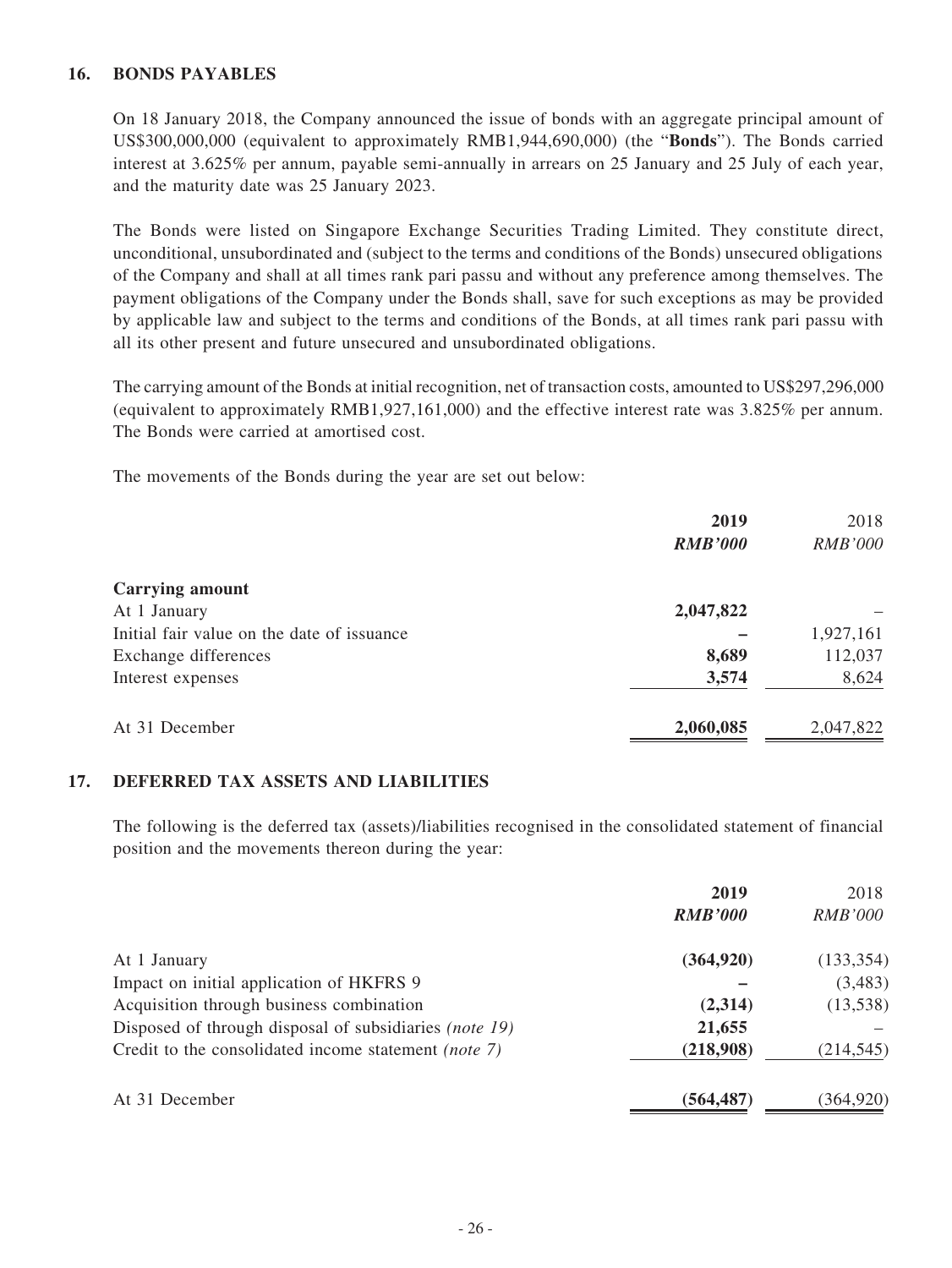### **Deferred tax assets**

|                                   | <b>Unused</b>  | Intangible     |                |                |
|-----------------------------------|----------------|----------------|----------------|----------------|
|                                   | tax losses     | assets         | <b>Others</b>  | <b>Total</b>   |
|                                   | <b>RMB'000</b> | <b>RMB'000</b> | <b>RMB'000</b> | <b>RMB'000</b> |
| At 1 January 2018                 |                | 169,066        | 235,742        | 404,808        |
| Credit/(Charge) to the            |                |                |                |                |
| consolidated income statement     | 101,308        | 136,149        | (12, 844)      | 224,613        |
| Acquisition through business      |                |                |                |                |
| combinations                      | 13,538         |                |                | 13,538         |
| At 31 December 2018 and           |                |                |                |                |
| 1 January 2019                    | 114,846        | 305,215        | 222,898        | 642,959        |
| Credit to the consolidated income |                |                |                |                |
| statement                         | 76,945         | 143,994        | 21,049         | 241,988        |
| Acquisition through business      |                |                |                |                |
| combination (note 18)             | 2,314          |                |                | 2,314          |
| Disposed of through disposal of   |                |                |                |                |
| subsidiaries (note 19)            | (4,010)        | (17, 645)      |                | (21, 655)      |
| At 31 December 2019               | 190,095        | 431,564        | 243,947        | 865,606        |

# **Deferred tax liabilities**

|                                                             | Withholding tax on<br>undistributed<br>profits from<br>the PRC<br>subsidiaries<br><i>RMB'000</i> |
|-------------------------------------------------------------|--------------------------------------------------------------------------------------------------|
| At 1 January 2018                                           | 267,971                                                                                          |
| Charge to the consolidated income statement <i>(note 7)</i> | 10,068                                                                                           |
| At 31 December 2018 and 1 January 2019                      | 278,039                                                                                          |
| Charge to the consolidated income statement (note 7)        | 23,080                                                                                           |
| At 31 December 2019                                         | 301,119                                                                                          |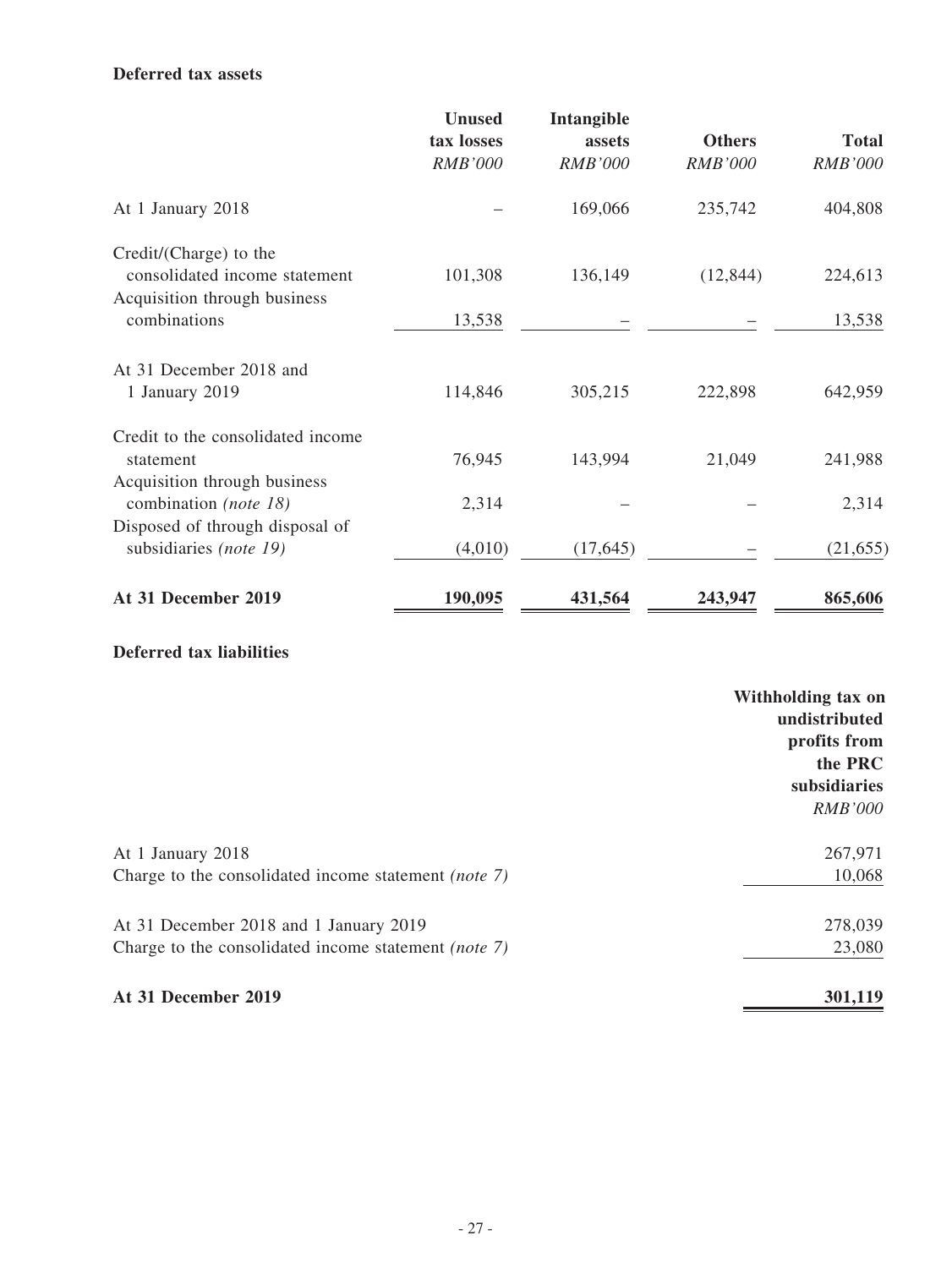The deferred tax assets have been offset against certain deferred tax liabilities in the consolidated statement of financial position as they are related to the same entity and related to tax levied by the same tax authority. The amounts recognised in the consolidated statement of financial position are as follows:

|                                                                   | 2019           | 2018           |
|-------------------------------------------------------------------|----------------|----------------|
|                                                                   | <b>RMB'000</b> | <i>RMB'000</i> |
| Deferred tax assets recognised in the consolidated statement      |                |                |
| of financial position                                             | (865,606)      | (642, 959)     |
| Deferred tax liabilities recognised in the consolidated statement |                |                |
| of financial position                                             | 301,119        | 278,039        |
| Net deferred tax assets                                           | (564, 487)     | (364, 920)     |

Withholding tax is imposed on dividends declared in respect of profits earned by the PRC subsidiaries from 1 January 2008 onwards. Deferred tax liabilities have been provided in the consolidated financial statements in respect of temporary differences attributable to the profits earned by the PRC subsidiaries based on the expected dividends payout ratio of these PRC subsidiaries. Deferred tax liabilities have not been recognised in respect of temporary differences relating to the post-2007 profits earned by the PRC subsidiaries amounting to approximately RMB13,752,541,000 (2018: RMB12,219,028,000).

As at the reporting date, the Group has unused tax losses of approximately RMB1,715,741,000 (2018: RMB2,239,044,000) available for offset against future profits. Of the total tax losses, approximately RMB10,990,000 (2018: RMB497,505,000) may be carried forward for five years from the year of incurring the loss, and the remaining unrecognised tax losses have no expiry dates. No deferred tax asset has been recognised in respect of those tax losses due to the unpredictability of future profit streams.

## **18. BUSINESS COMBINATION**

## **Yiwu Geely Powertrain Company Limited# 義烏吉利動力總成有限公司 ("YW Geely")**

On 29 April 2019, Zhejiang Geely Powertrain Company Limited# 浙江吉利動力總成有限公司 ("**Zhejiang Powertrain**"), an indirect 99% owned subsidiary of the Company, and a fellow subsidiary owned by the Company's ultimate holding company entered into an acquisition agreement pursuant to which Zhejiang Powertrain has conditionally agreed to acquire, and the fellow subsidiary has conditionally agreed to sell the entire equity interests of YW Geely for a cash consideration of approximately RMB322,206,000. YW Geely is engaged in the technology research and development, technology consultancy services, manufacture and sale of vehicle engines and provision of after-sales services in the PRC. The acquisition of YW Geely was completed on 30 July 2019. Please refer to the Company's circular dated 22 May 2019 for further details.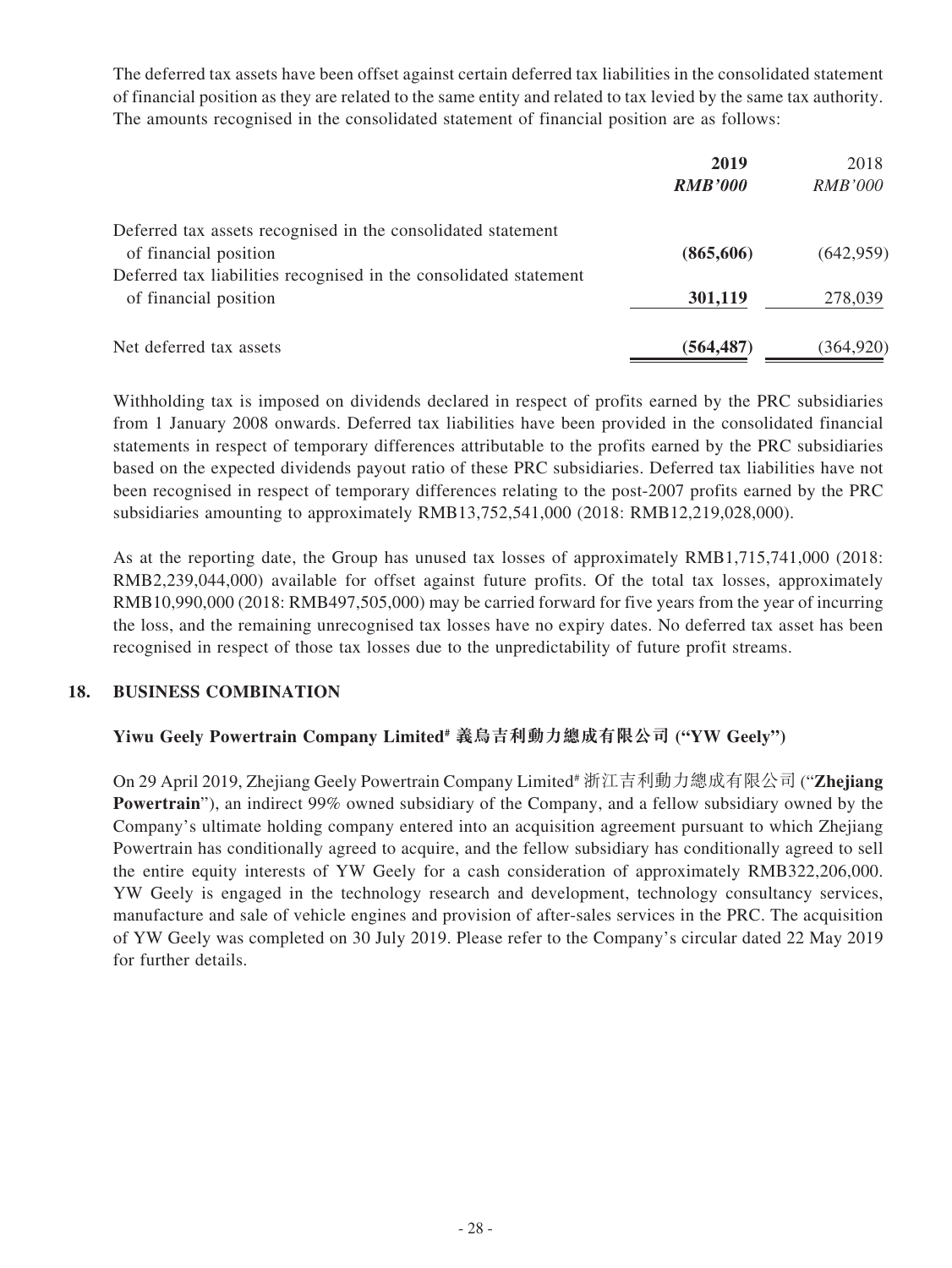The assets acquired and liabilities recognised at the acquisition date are as follows:

|                                                             | Pre-acquisition<br>carrying<br>amounts<br><b>RMB'000</b> | <b>Fair value</b><br>adjustments<br><b>RMB'000</b> | Recognised<br>values on<br>acquisition<br><b>RMB'000</b> |
|-------------------------------------------------------------|----------------------------------------------------------|----------------------------------------------------|----------------------------------------------------------|
| The net assets acquired:                                    |                                                          |                                                    |                                                          |
| Property, plant and equipment                               | 1,713,308                                                |                                                    | 1,713,308                                                |
| Intangible assets                                           | 356,393                                                  |                                                    | 356,393                                                  |
| Land lease prepayments                                      | 48,534                                                   | 173                                                | 48,707                                                   |
| Deferred tax assets (note 17)                               | 2,314                                                    |                                                    | 2,314                                                    |
| Trade and other receivables                                 | 13,994                                                   |                                                    | 13,994                                                   |
| Inventories                                                 | 32,563                                                   |                                                    | 32,563                                                   |
| Bank balances and cash                                      | 1,517                                                    |                                                    | 1,517                                                    |
| Trade and other payables                                    | (1,862,982)                                              |                                                    | (1,862,982)                                              |
|                                                             | 305,641                                                  | 173                                                | 305,814                                                  |
| Goodwill arising on acquisition:                            |                                                          |                                                    |                                                          |
| Cash consideration transferred                              |                                                          |                                                    | 322,206                                                  |
| Fair value of identifiable net assets acquired              |                                                          |                                                    | (305, 814)                                               |
|                                                             |                                                          |                                                    | 16,392                                                   |
| Net cash outflow arising on acquisition<br>of a subsidiary: |                                                          |                                                    |                                                          |
| Cash consideration paid                                     |                                                          |                                                    | (322, 206)                                               |
| Bank balances and cash acquired                             |                                                          |                                                    | 1,517                                                    |
|                                                             |                                                          |                                                    | (320, 689)                                               |

No acquisition-related costs had been incurred in relation to the acquisition.

As a result of the acquisition, the Group is expected to increase its manufacturing capacity to meet the increasing demand of automobiles in the PRC, as well as enhancing its production capabilities. Goodwill arose because the consideration paid included amounts in relation to the revenue growth and future market development of the businesses acquired. These benefits are not recognised separately from goodwill, because they do not meet the recognition criteria for identifiable intangible assets. Goodwill arising from the acquisition is not expected to be deductible for tax purpose.

YW Geely has contributed revenue of RMBNil and loss of RMB15,243,000, respectively from the acquisition date to 31 December 2019.

If the acquisition had occurred on 1 January 2019, the consolidated revenue and consolidated profit of the Group for the year ended 31 December 2019 would be RMB97,401,248,000 and RMB8,244,703,000, respectively. The proforma financial information is for illustrative purpose only and does not necessarily reflect the Group's revenue and operating results if the acquisition had been occurred on 1 January 2019 and could not serve as a basis for the forecast of future operation results.

The English translation of the name of the company established in the PRC is for reference only. The official name of the company is in Chinese.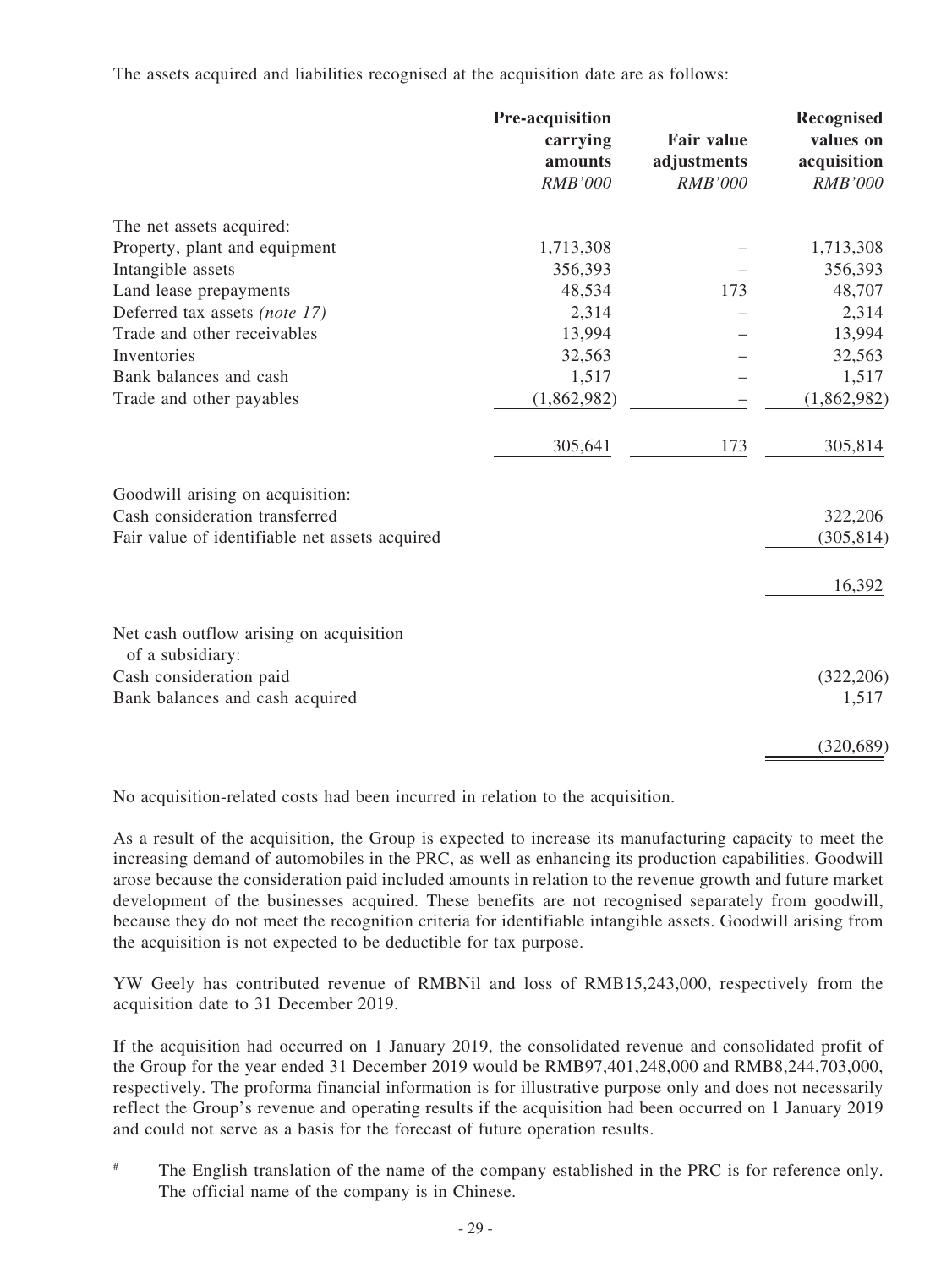### **19. DISPOSAL OF SUBSIDIARIES**

## **Disposal of Jinan Geely Automobile Company Limited# 濟南吉利汽車有限公司 and its subsidiary ("Jinan Geely Group")**

On 26 November 2019, the Group entered into a disposal agreement with a fellow subsidiary owned by the Company's ultimate holding company for the disposal of the entire interests in Jinan Geely Group, of which members are indirect 99% owned subsidiaries of the Company, at an aggregate cash consideration of approximately RMB507,135,000 ("**JN Disposal**"). JN Disposal was completed on 3 December 2019. Please refer to the Company's announcement dated 26 November 2019 for further details. The net assets disposed of at the disposal date are set out as follows:

|                                                            | <b>RMB'000</b> |
|------------------------------------------------------------|----------------|
| Net assets disposed of:                                    |                |
| Property, plant and equipment                              | 468,147        |
| Intangible assets                                          | 141,358        |
| Land lease prepayments                                     | 170,338        |
| Deferred tax assets (note 17)                              | 21,655         |
| Inventories                                                | 8,555          |
| Trade and other receivables                                | 915,660        |
| Bank balances and cash                                     | 2,699          |
| Trade and other payables                                   | (1,402,043)    |
| Income tax payable                                         | (2,301)        |
|                                                            | 324,068        |
| Gain on disposal of subsidiaries:                          |                |
| Consideration receivable (included in utility deposits and |                |
| other receivables in note $11$ <sup>*</sup>                | 507,135        |
| Net assets disposed of                                     | (324,068)      |
|                                                            | 183,067        |
| Cash outflow arising on disposal:                          |                |
| Bank balances and cash disposed of                         | (2,699)        |

\* Consideration receivable of RMB507,135,000 is received in full subsequent to the reporting date.

# The English translation of the name of the company established in the PRC is for reference only. The official name of the company is in Chinese.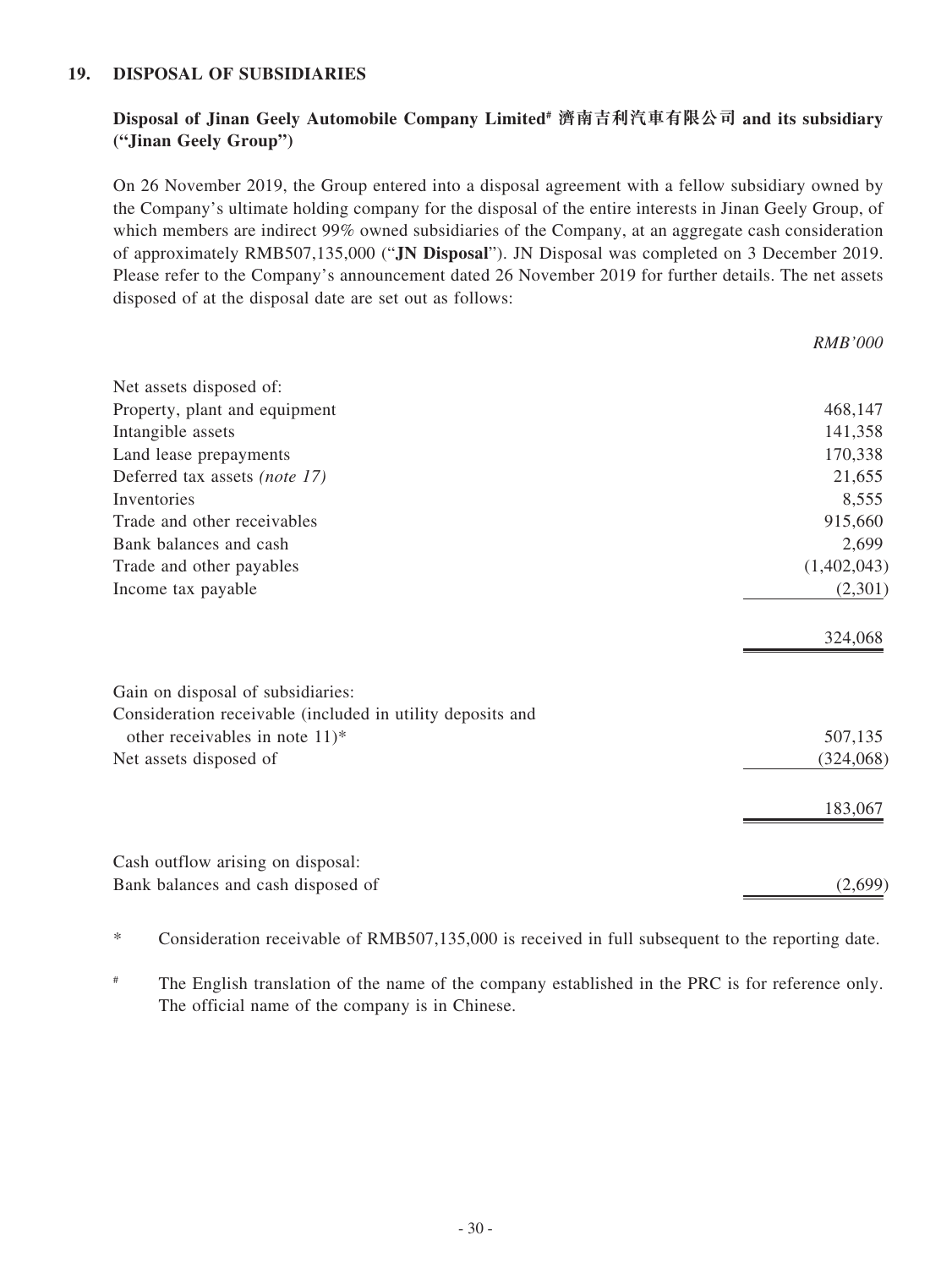### **20. CASH FLOW INFORMATION**

#### **Reconciliation of liabilities arising from financing activities**

The table below details changes in the Group's liabilities from financing activities, including both cash and non-cash changes. Liabilities arising from financing activities are liabilities for which cash flows were, or future cash flows will be, classified in the Group's consolidated statement of cash flows as cash flows from financing activities.

|                                                      | <b>Dividends</b><br>payable<br>RMB'000 | <b>Bank</b><br>borrowings<br>RMB'000 | Lease<br>liabilities<br>RMB'000<br>(note 13) | <b>Bonds</b><br>payables<br>RMB'000<br>(note 16) | <b>Total</b><br>RMB'000 |
|------------------------------------------------------|----------------------------------------|--------------------------------------|----------------------------------------------|--------------------------------------------------|-------------------------|
| At 1 January 2018                                    |                                        | 1,296,460                            |                                              |                                                  | 1,296,460               |
| Change from financing cash flows:                    |                                        |                                      |                                              |                                                  |                         |
| Initial fair value on the date of issuance           |                                        |                                      |                                              | 1,927,161                                        | 1,927,161               |
| Other borrowing costs paid                           |                                        | (38,041)                             |                                              | (35, 257)                                        | (73, 298)               |
| Dividends paid                                       | (2,160,828)                            |                                      |                                              |                                                  | (2,160,828)             |
| Total changes from financing cash flows              | (2,160,828)                            | (38,041)                             |                                              | 1,891,904                                        | (306, 965)              |
| <b>Exchange adjustments</b>                          |                                        | 78,820                               |                                              | 112,037                                          | 190,857                 |
| Other changes (note):                                |                                        |                                      |                                              |                                                  |                         |
| Interest expenses                                    |                                        | 37,537                               |                                              | 76,393                                           | 113,930                 |
| Dividends declared                                   | 2,160,828                              |                                      |                                              |                                                  | 2,160,828               |
| Others                                               |                                        | 504                                  |                                              | (32,512)                                         | (32,008)                |
| Total other changes                                  | 2,160,828                              | 38,041                               |                                              | 43,881                                           | 2,242,750               |
| At 31 December 2018                                  |                                        | 1,375,280                            |                                              | 2,047,822                                        | 3,423,102               |
| Adjustment from the adoption of HKFRS 16<br>(note 3) |                                        |                                      | 64,059                                       |                                                  | 64,059                  |
| At 1 January 2019                                    |                                        | 1,375,280                            | 64,059                                       | 2,047,822                                        | 3,487,161               |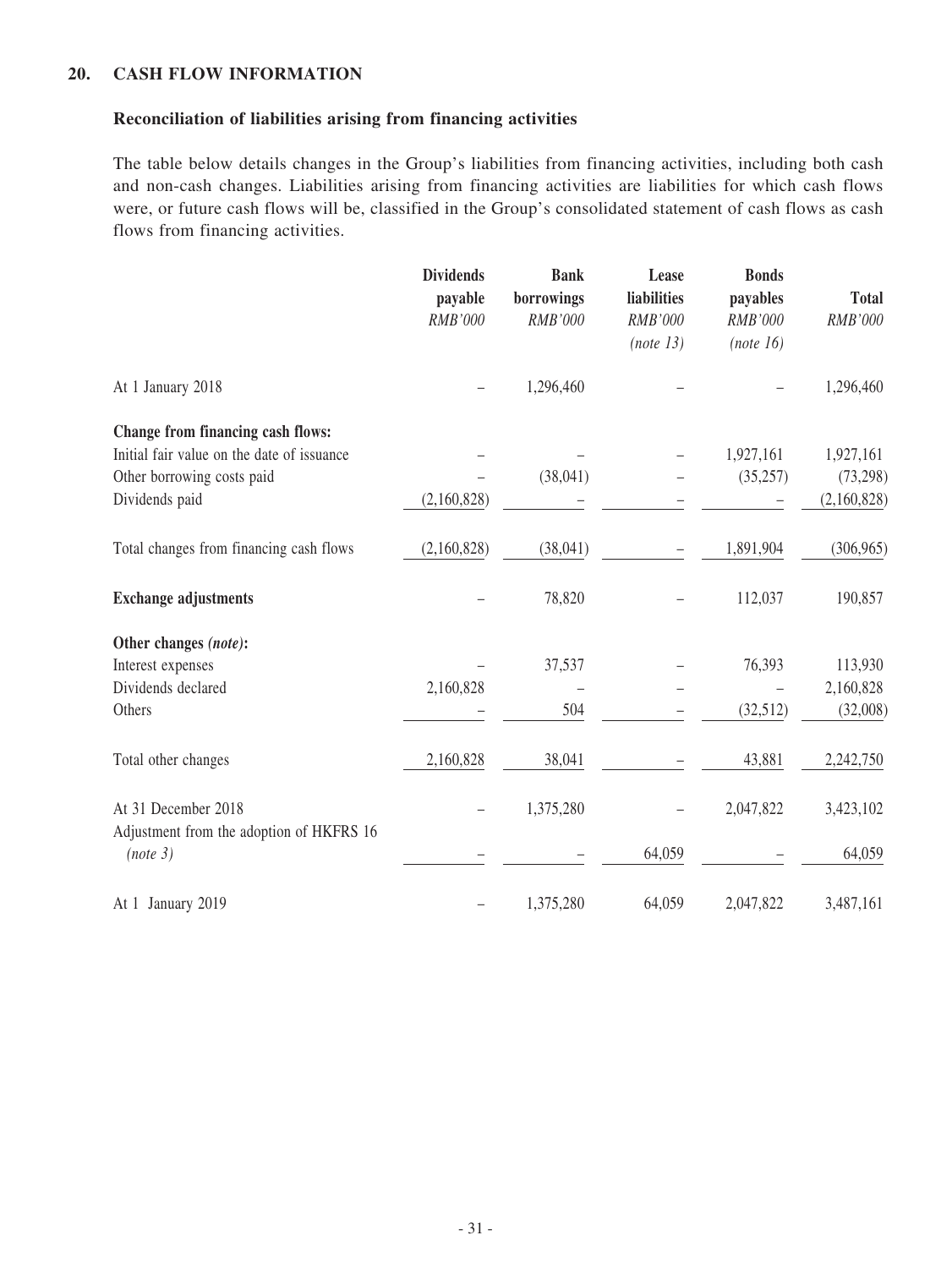|                                         | <b>Dividends</b><br>payable<br>RMB'000 | <b>Bank</b><br>borrowings<br>RMB'000 | Lease<br>liabilities<br>RMB'000<br>(note 13) | <b>Bonds</b><br>payables<br>RMB'000<br>(note 16) | <b>Total</b><br>RMB'000 |
|-----------------------------------------|----------------------------------------|--------------------------------------|----------------------------------------------|--------------------------------------------------|-------------------------|
| Change from financing cash flows:       |                                        |                                      |                                              |                                                  |                         |
| Proceeds from bank borrowings           |                                        | 2,060,760                            |                                              |                                                  | 2,060,760               |
| Repayments of bank borrowings           |                                        | (1,373,120)                          |                                              |                                                  | (1,373,120)             |
| Capital element of lease rentals paid   |                                        |                                      | (33,399)                                     |                                                  | (33,399)                |
| Other borrowing costs paid              |                                        | (45, 178)                            | (3,557)                                      | (74, 802)                                        | (123, 537)              |
| Dividends paid                          | (2,805,760)                            |                                      |                                              |                                                  | (2,805,760)             |
| Total changes from financing cash flows | (2,805,760)                            | 642,462                              | (36,956)                                     | (74, 802)                                        | (2,275,056)             |
| <b>Exchange adjustments</b>             |                                        | 26,190                               |                                              | 8,689                                            | 34,879                  |
| Other changes (note):                   |                                        |                                      |                                              |                                                  |                         |
| Entering into new leases                |                                        |                                      | 32,929                                       |                                                  | 32,929                  |
| Interest expenses                       |                                        | 45,178                               | 3,557                                        | 78,845                                           | 127,580                 |
| Dividends declared                      | 2,805,760                              |                                      |                                              |                                                  | 2,805,760               |
| Others                                  |                                        |                                      |                                              | (469)                                            | (469)                   |
| Total other changes                     | 2,805,760                              | 45,178                               | 36,486                                       | 78,376                                           | 2,965,800               |
| At 31 December 2019                     |                                        | 2,089,110                            | 63,589                                       | 2,060,085                                        | 4,212,784               |

*Note:* Other changes include interest accruals.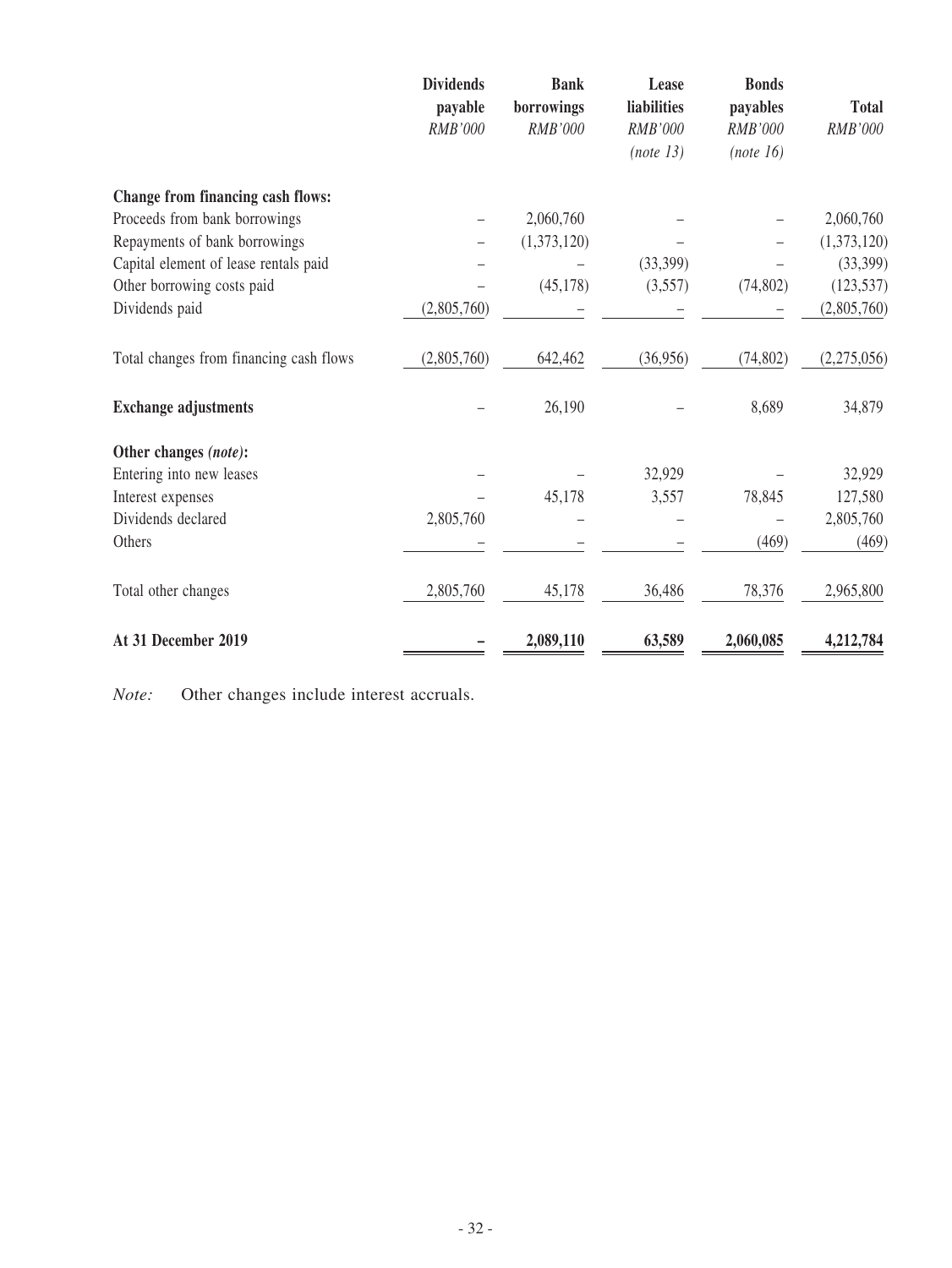## **21. COMMITMENTS**

## **Capital expenditure commitments**

As at the reporting date, the capital commitments not provided for in the consolidated financial statements were as follows:

|                                                       | 2019<br><b>RMB'000</b> | 2018<br><i>RMB'000</i> |
|-------------------------------------------------------|------------------------|------------------------|
| Contracted but not provided for, net of deposits paid |                        |                        |
| - purchase of property, plant and equipment           | 2,239,904              | 4,070,570              |
| $-$ investment in an associate (note (a))             | 490,000                | 490,000                |
| $-$ investment in a joint venture <i>(note (b))</i>   | 654,588                | 225,546                |
|                                                       | 3,384,492              | 4,786,116              |

#### *Notes:*

- (a) On 20 December 2018, Zhejiang Jirun Automobile Company Limited# 浙江吉潤汽車有限公司 ("**Jirun Automobile**"), an indirect 99% owned subsidiary of the Company, entered into an investment agreement (the "**Investment Agreement 1**") with Contemporary Amperex Technology Company Limited# 寧德時代新能源科技股份有限公司 ("**CATL Battery**"), an independent third party, pursuant to which the parties agreed to establish an associate company (the "**Associate Company**") to principally engage in the research and development, manufacture and sale of battery cells, battery modules and battery packs. Pursuant to the terms of the Investment Agreement 1, the Associate Company will be owned as to 49% by Jirun Automobile and as to 51% by CATL Battery. The registered capital of the Associate Company will be RMB1,000,000,000, and will be contributed as to 49% (equivalent to RMB490,000,000) in cash by Jirun Automobile and as to 51% (equivalent to RMB510,000,000) in cash by CATL Battery. As at 31 December 2019, the formation of the Associate Company was not yet completed. Please refer to the Company's announcement dated 20 December 2018 for further details.
- (b) On 12 June 2019, Shanghai Maple Guorun Automobile Company Limited# 上海華普國潤汽車 有限公司 ("**Shanghai Maple Guorun**"), an indirect 99% owned subsidiary of the Company, entered into an investment agreement (the "**Investment Agreement 2**") with LG Chem Ltd. ("**LG Chem**"), an independent third party, pursuant to which the parties agreed to establish a joint venture company (the "**JV**") to principally engage in the production and sales of batteries for electric vehicles. Pursuant to the terms of the Investment Agreement 2, the JV will be owned as to 50% by Shanghai Maple Guorun and as to 50% by LG Chem. The registered capital of the JV will be US\$188,000,000 (equivalent to approximately RMB1,309,176,000), and will be contributed as to 50% (US\$94,000,000 or equivalent to approximately RMB654,588,000) and 50% (US\$94,000,000 or equivalent to approximately RMB654,588,000) by Shanghai Maple Guorun and LG Chem, respectively. As at 31 December 2019, the formation of the JV was not yet completed. Please refer to the Company's announcement dated 12 June 2019 for further details.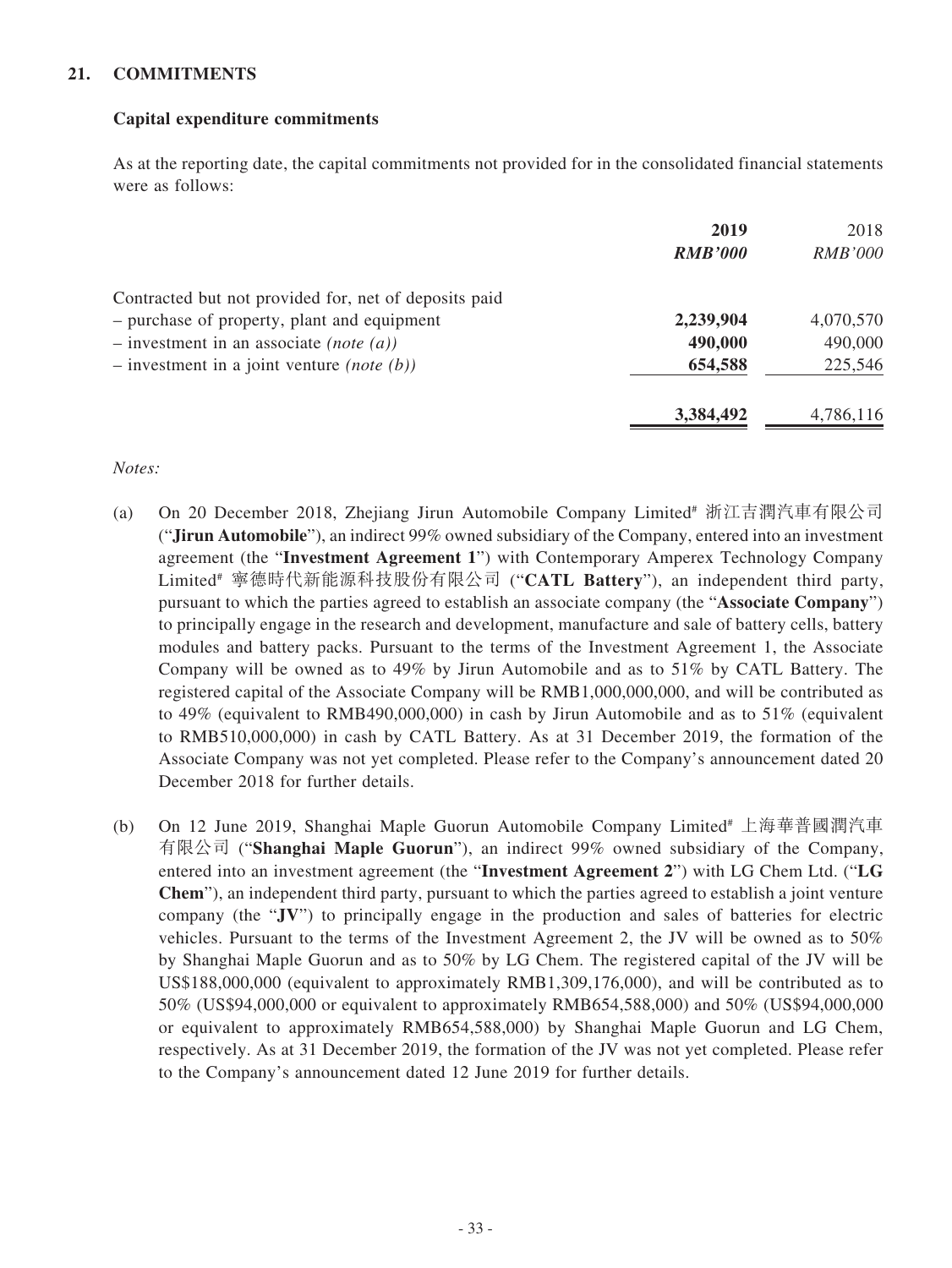## **As lessee**

As at the reporting date, the lease commitments for short-term leases (2018: total future minimum lease payments payable by the Group under non-cancellable operating leases) are as follows:

|                                          | 2019<br><b>RMB'000</b> | 2018<br><b>RMB'000</b> |
|------------------------------------------|------------------------|------------------------|
| Office and factory premises              |                        |                        |
| - Within one year                        | 826                    | 26,561                 |
| - In the second to fifth years inclusive |                        | 50,073                 |
|                                          | 826                    | 76,634                 |

As at 31 December 2019, the Group leases a number of office and factory properties which are qualified to be accounted for under short-term lease exemption under HKFRS 16. Details of the leases are set out in note 13.

As at 31 December 2018, the Group leases a number of office and factory premises under operating leases. The leases run for an initial period of two to ten years.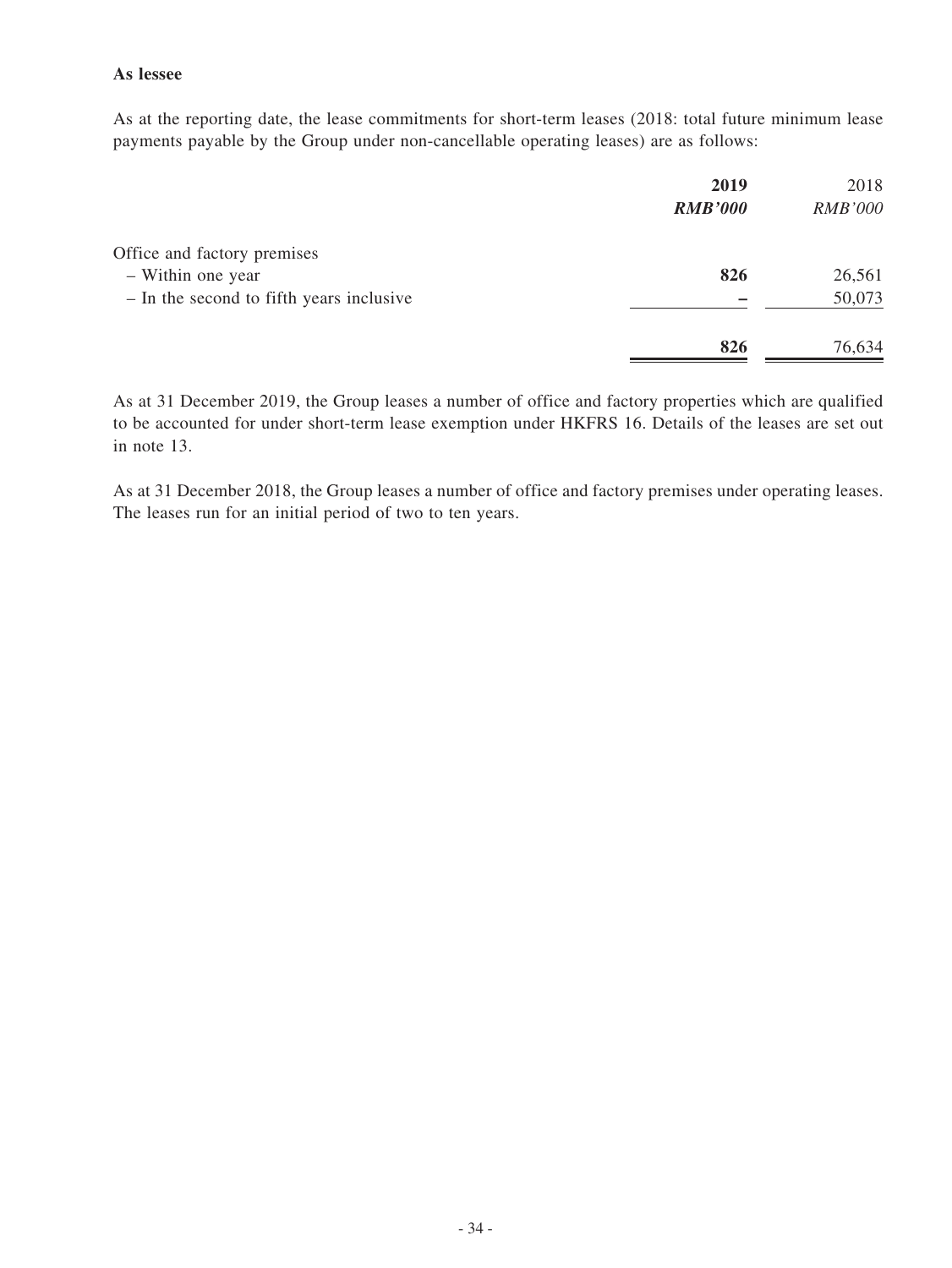### **As lessor**

As at the reporting date, the total future minimum lease receipts in respect of certain portion of buildings and plant and machinery under non-cancellable operating leases are receivable as follows:

|                                           | 2019<br><b>RMB'000</b> | 2018<br><b>RMB'000</b> |
|-------------------------------------------|------------------------|------------------------|
|                                           |                        |                        |
| <b>Buildings</b>                          |                        |                        |
| - Within one year                         | 3,026                  | 7,021                  |
| - After one year but within two years     | 1,518                  | 7,021                  |
| - After two years but within three years  | 10                     | 5,609                  |
| - After three years but within four years | 10                     | 4,198                  |
| - After four years but within five years  | <b>10</b>              | 4,198                  |
| - After five years                        | 15                     | 13,642                 |
|                                           | 4,589                  | 41,689                 |
| Plant and machinery                       |                        |                        |
| - Within one year                         | 3,109                  | 4,001                  |
| - After one year but within two years     | 3,109                  | 4,001                  |
| - After two years but within three years  |                        | 4,001                  |
| - After three years but within four years |                        | 4,001                  |
| - After four years but within five years  |                        | 4,001                  |
| - After five years                        |                        | 13,003                 |
|                                           | 6,218                  | 33,008                 |
|                                           |                        |                        |
|                                           | 10,807                 | 74,697                 |

Leases are negotiated and rental are fixed for an initial period of two to ten years (2018: five to fourteen years).

The English translation of the names of the companies established in the PRC is for reference only. The official names of these companies are in Chinese.

## **22. COMPARATIVE FIGURES**

The Group has initially applied HKFRS 16 at 1 January 2019 using the modified retrospective approach. Under this approach, comparative information is not restated. Further details of the changes in accounting policies are disclosed in note 3.

#### **23. EVENT AFTER THE REPORTING DATE**

The outbreak of novel coronavirus ("**COVID-19**") continues to spread throughout China and to countries across the world and which has brought uncertainties to the Group's operating environment in the PRC.

Given the dynamic nature of these circumstances, the Group will put the best efforts to minimise the impact on the business operation and will pay close attention to the development of the COVID-19 outbreak and evaluate its impact on the financial position and operating results of the Group.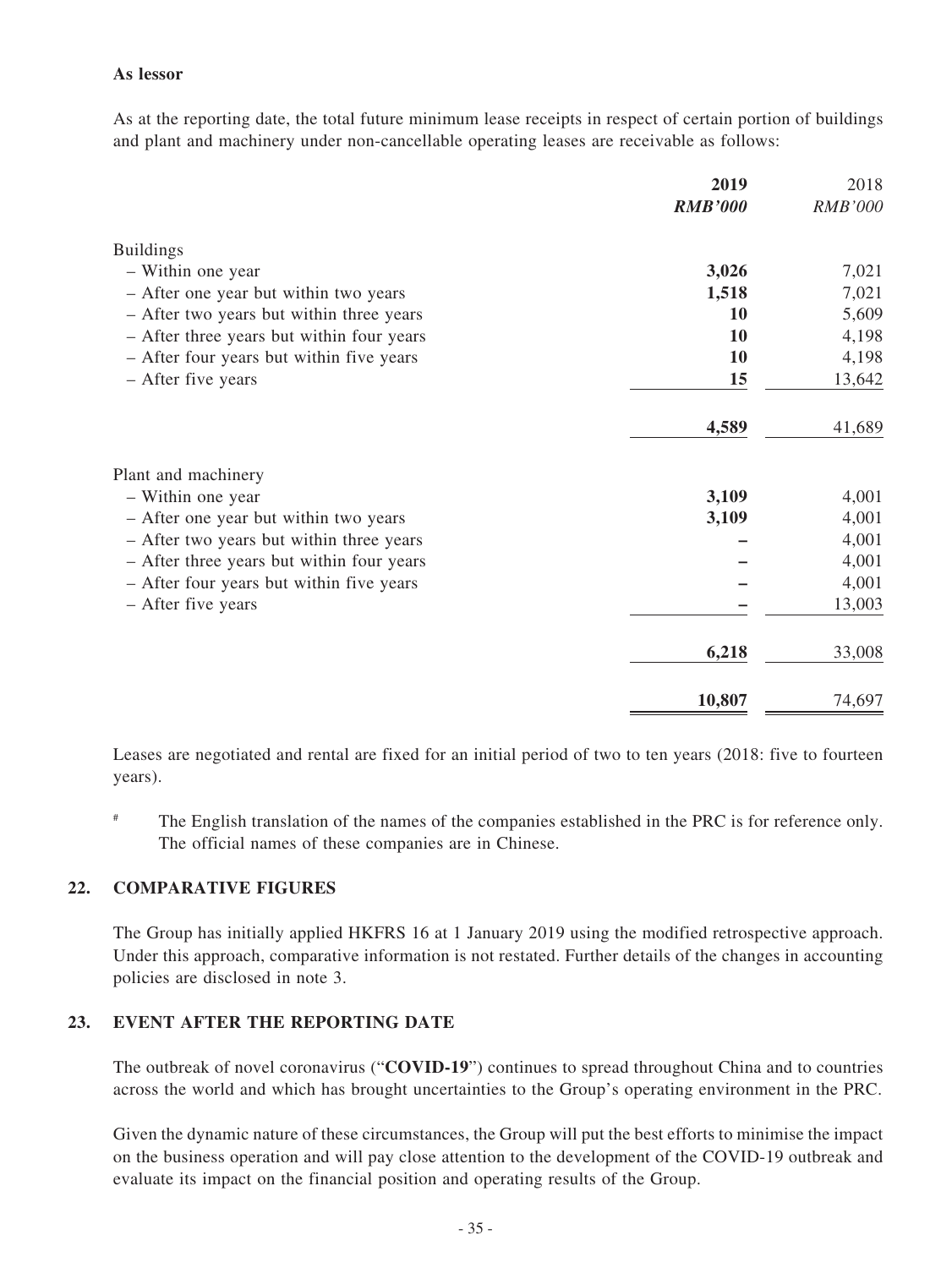## **MANAGEMENT DISCUSSION AND ANALYSIS**

## **Financial Review**

Our Group's financial performance in 2019 was below the management's expectations with total revenue decreased by 9% to RMB97.4 billion for the year ended 31 December 2019. Total net profit of our Group declined 35% from RMB12.7 billion in 2018 to RMB8.3 billion in 2019 due to greaterthan-expected decrease in overall sales volume and pricing pressure caused by weak demand and fierce market competition during the year. After accounting for non-controlling interests, our net profit attributable to shareholders was down 35% from RMB12.6 billion in 2018 to RMB8.2 billion in 2019. Diluted earnings per share was down 35% to RMB0.89. As a result of the higher customer incentives, which offset continued product mix improvement, our Group's average ex-factory selling price ("**ASP**") was about the same level as compared to the corresponding period last year. During the year, our manufacturing operations continued to generate good operational cash inflow, plus the issue of US\$500 million senior perpetual capital securities in December 2019, our Group's total cash level (bank balances and cash + pledged bank deposits) increased further by 23% to RMB19.3 billion at the end of 2019.

## **Business Overview**

Weakness at China's passenger vehicle market worsened in 2019. Following a 4% decline in total sales volume in 2018, sales volume of passenger vehicles fell another 10% in 2019. The deterioration of consumer confidence in China caused by economic uncertainties arisen from trade dispute between China and the USA, the completed elimination of purchase tax subsidies for fuel efficient vehicles, plus the rush by local governments in China to speedily implement new emission standards are believed to be the key reasons for the significant decline in the passenger vehicles demand in China during the period.

Despite this, we continued to lift our retail market share and further strengthened our leading position in China's passenger vehicle segment in 2019, making us the largest indigenous brand vehicle manufacturer in China in terms of sales volume and maintaining our position as the third largest passenger vehicle brand in China. In 2019, we posted a 12% decline in domestic wholesale volume (including the sales volume of "Lynk&Co" vehicles sold by our 50%-owned joint venture) to 1,303,569 units. On the other hand, our Group's export sales volume exhibited a strong rebound of 109% year-on-year ("**YoY**") increase to 57,991 units in 2019 as a result of the introduction of more updated products to the export markets. Overall, our Group sold a total of 1,361,560 units of vehicles (including the sales volume of "Lynk&Co" vehicles sold by our 50%-owned joint venture) in 2019, down 9% from 2018. Despite the weaker-than-expected passenger vehicle demand in China throughout the year, our Group's 2019 sales volume still exceeded the revised target we set in early July 2019, reflecting the improved competitiveness of the Group's products.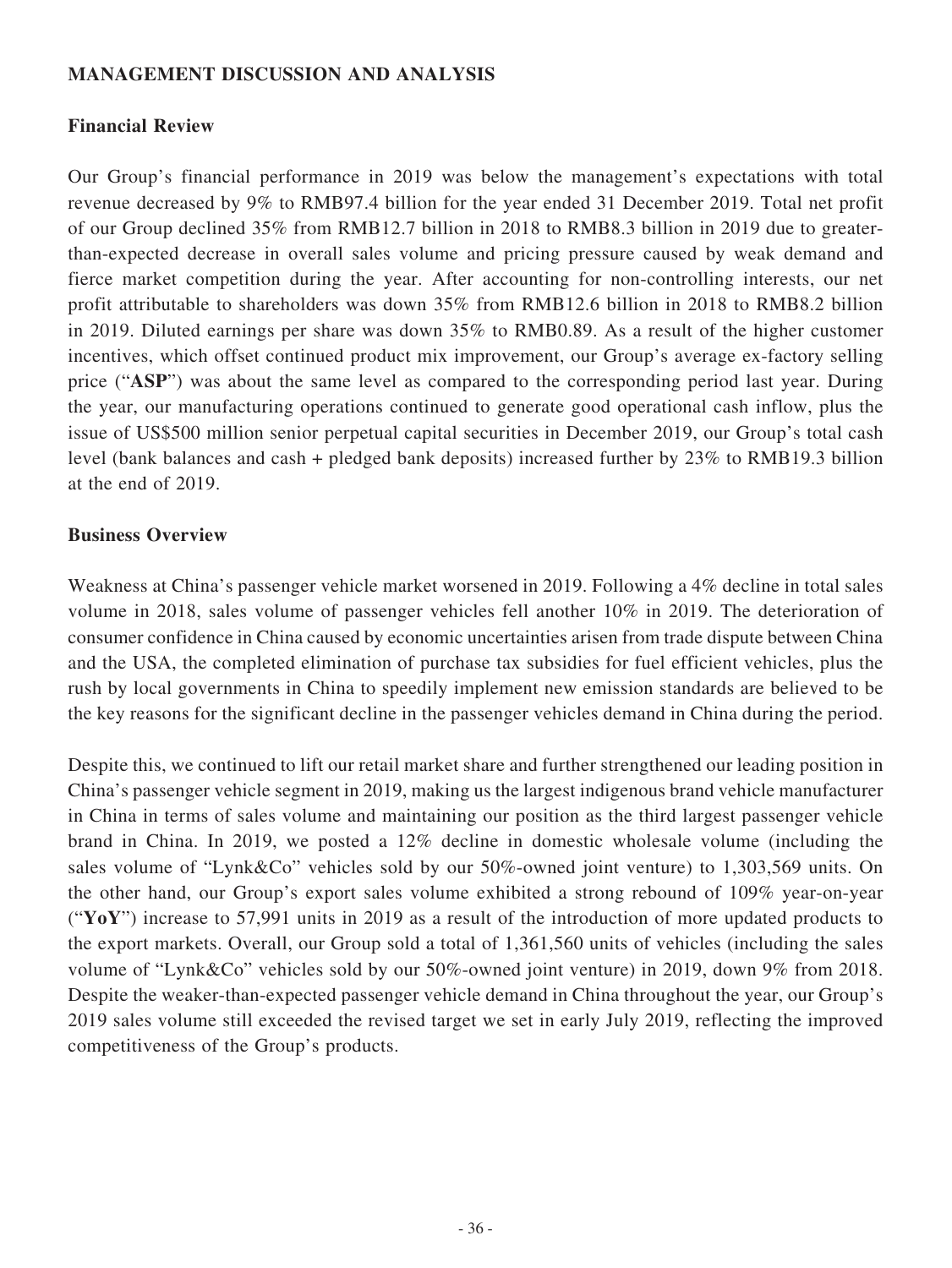# **Financial Resources**

Total capital expenditures (excluding acquisition through business combination) on property, plant and equipment, intangible assets (i.e. capitalised product development costs) and land lease prepayments for the Group amounted to RMB7.6 billion in 2019, which was within the budgeted amount of RMB11.6 billion fixed at the beginning of the year. Working capital (inventories + trade and other receivables – trade and other payables) decreased by about RMB2,463 million to deficit RMB16,939 million at the end of 2019. If excluding the working capital effects from the acquisition through business combination and the disposal of subsidiaries, the working capital increased by RMB2.0 billion in 2019. Further, as a result of the good operational cash inflow from the Group's manufacturing operations and the issuance of the Company's US\$500 million senior perpetual capital securities, the Group's total cash level (bank balances and cash + pledged bank deposits) increased by 23% YoY to RMB19.3 billion at the end of 2019. The Group's total borrowings (included bank borrowings and bonds payables) also increased by 21% to RMB4.1 billion. Despite this, interest expense increased to a lesser extent in 2019 due to lower funding cost helped by improved credit ratings and move to restructure debt to longer duration during the year. At the end of 2019, the financial position of the Group remained strong with net cash on hand (total cash level – borrowings – perpetual capital securities) of RMB11.8 billion versus a net cash level of RMB10.6 billion six months ago. At the end of 2019, the Group's total borrowings were solely denominated in US\$, which aligned with the currency mix of the Group's revenues from export business. In addition, net notes receivable (notes receivables – notes payables) at the end of 2019 amounted to RMB15.0 billion, which could provide the Group with additional cash reserves when needed through discounting the notes receivables with the banks.

The Group has been assigned credit ratings from both Standard & Poor's Ratings Services and Moody's Investors Service. Standard & Poor's corporate credit rating on the Group is currently "BBB-/Stable". On 5 June 2019, Moody's Investors Service upgraded the Group's credit rating outlook to "Baa3" issuer rating. The rating outlook was changed to ratings under review from stable on 26 March 2020 due to the coronavirus outbreak.

Budgeted capital expenditures (excluding acquisition through business combination) of the Group amount to about RMB6.8 billion in 2020, including the funding for the research and development of new vehicle platforms and models and the financing of the expansion and upgrading of production facilities at existing plants. As at the date of this announcement, the Company has no definite plan or schedule on raising funds in the international capital market.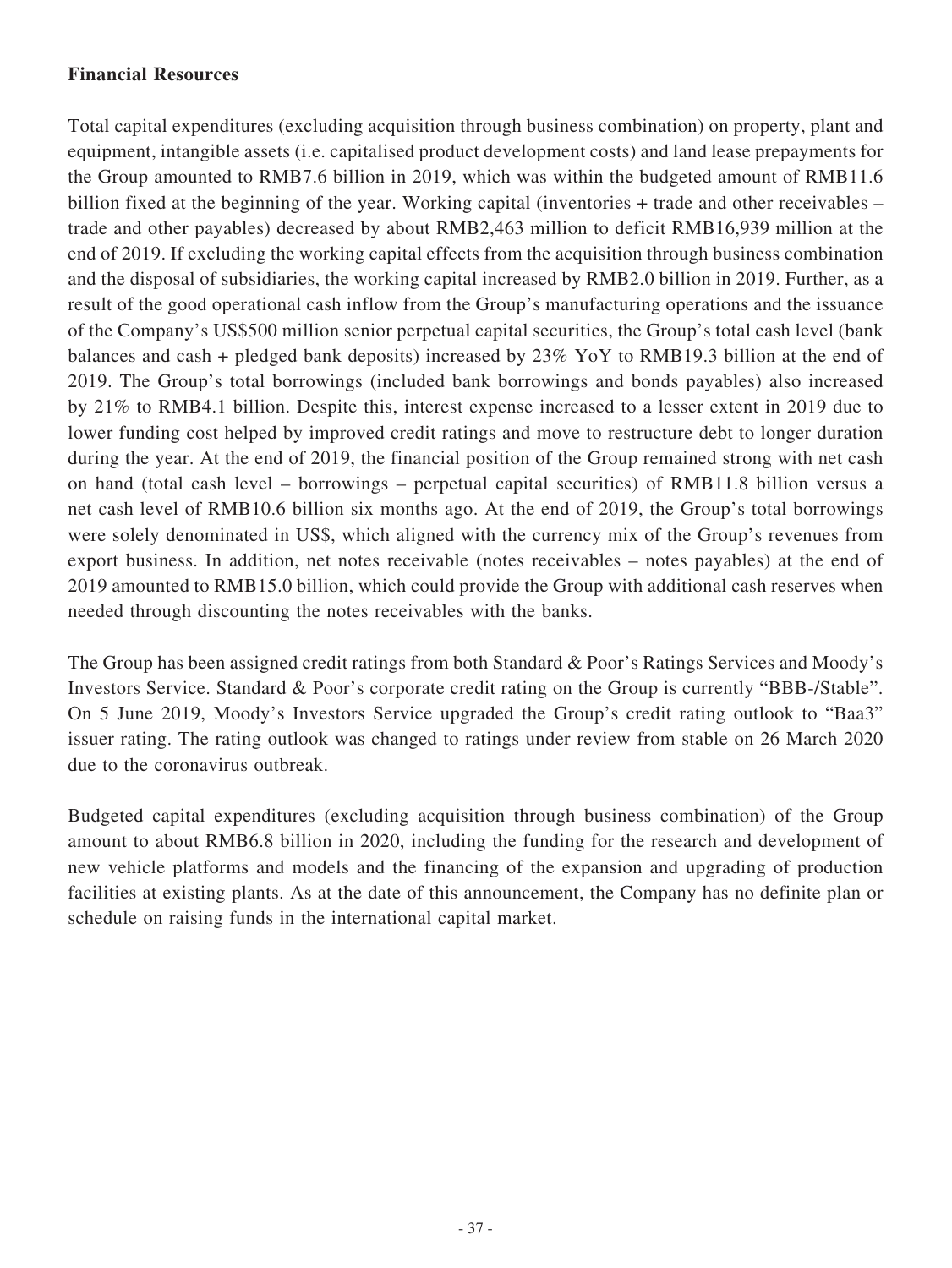# **Research and Development**

During the year ended 31 December 2019, the Group recognised a total expense of RMB3,067 million (2018: RMB1,926 million) in relation to its research and development activities and such expense was included in "Administrative expenses" in the consolidated income statement.

Further details were illustrated in the table below:

|                                                     | 2019<br>RMB('000) | 2018<br>RMB('000) | YoY<br><i>change</i> $(\%)$ |
|-----------------------------------------------------|-------------------|-------------------|-----------------------------|
| Amortisation of intangible assets (i.e. capitalised |                   |                   |                             |
| product development costs)                          | 2,216,685         | 1,377,705         | 61                          |
| Research and development costs (i.e. not qualified  |                   |                   |                             |
| for capitalisation)                                 | 850,468           | 548,653           | 55                          |
| Total research and development costs charged to     |                   |                   |                             |
| <i>profit or loss</i>                               | 3,067,153         | 1,926,358         | 59                          |

In 2019, the increase in capitalised product development costs of RMB4.6 billion, included in the intangible assets of the consolidated statement of financial position, is primarily related to vehicle model development. The remaining is for the development of powertrain and new energy vehicle technologies.

## **Outlook**

The prevailing political and economic uncertainties should continue to affect the passenger vehicle demand in China. The recent outbreak of novel coronavirus had caused serious disruption to our supply chain and thus our production levels, meaning additional pressure on our business volume and profitability in 2020. The current headwind is expected to persist in the near future, making 2020 probably amongst the most difficult year in the Group's history. Despite this, the fierce market competition in China has showed no sign of subsiding and should continue to put pressure on the sales performance and profitability of Chinese vehicle manufacturers in 2020.

Nowadays, our Group is already a market leader in China's passenger vehicle market, equipped with completed range of core technologies and expertise, sustainable development capabilities, marketing our products under a variety of brands for different market segments. In addition, the Group's financial position has strengthened considerably as a result of the strong operational cash-flow generated over the past few years. This should enable the Group to continue investing for the future. Our proactive approach to manage dealer inventory and profitability to healthy levels over the past year had yielded positive results and should help prepare the Group to respond to the dynamic market changes in the coming years.

In view of the huge challenges ahead, we should stay at our original intention, keep our proven strategy and maintain our development pace. The Group will continue to increase the proportion of new energy and electrified vehicles ("**NEEV**") in its sales volume by introducing more competitive NEEV products. The amount of new product offerings should stay at high levels in the coming years, providing sufficient momentum to for the Group to resume growth as soon as the China vehicle market stabilized.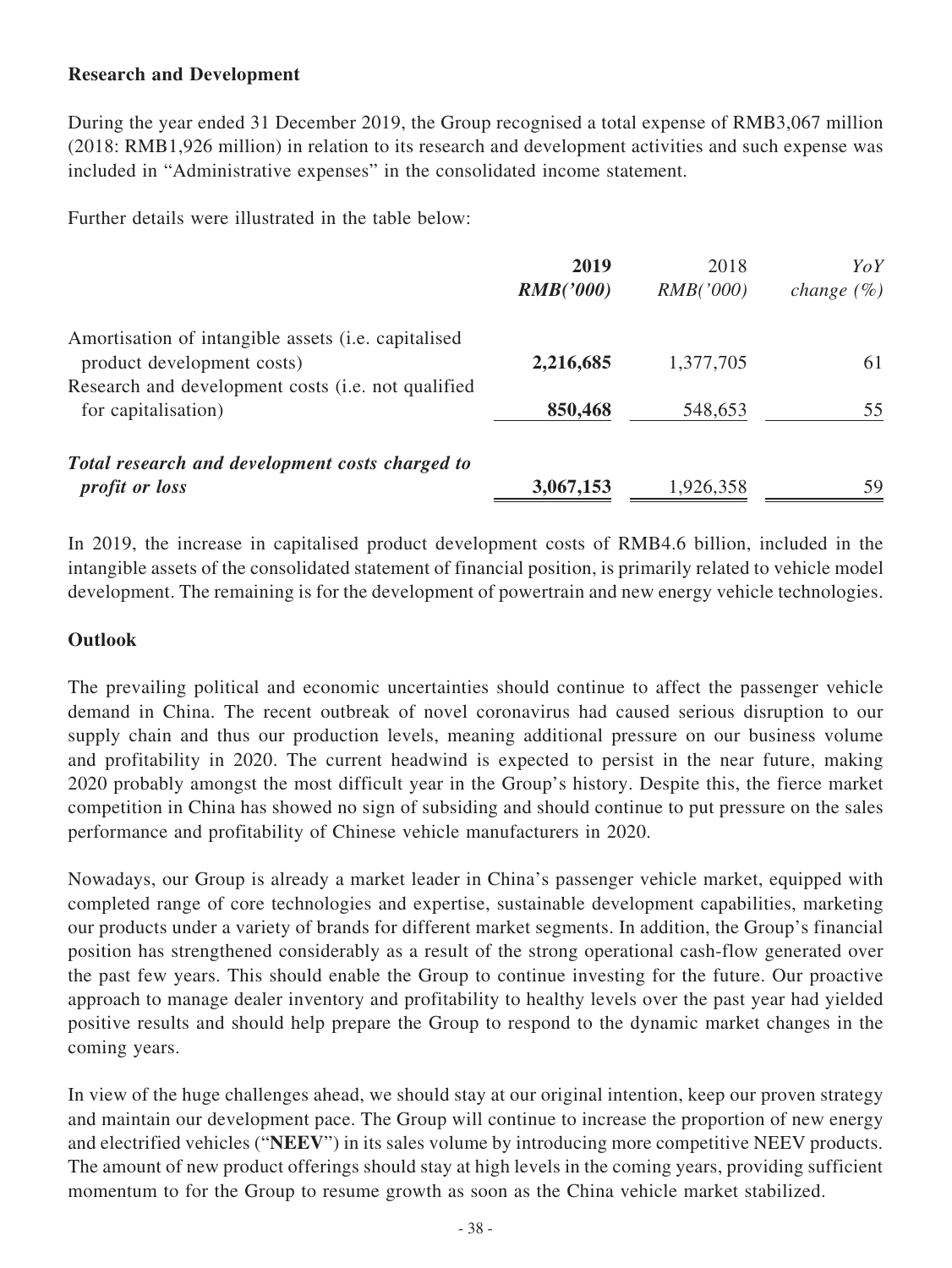The Group had largely completed the rebranding and restructuring of its distribution channels in its major export markets. Localisation of production to reduce costs and currency risk has started to yield positive results in markets like Belarus and Malaysia, where customer feedback and demand for the Group's products significantly improved recently. In a few years' time, exports would not only become a key driver to the Group's growth, but also help to further enhance the Group's economies of scale. In 2020, the Group will go ahead to further expand its export sales to new market in Southeast Asia and Western Europe.

The few major acquisitions in the automobile sector by the Group's parent, namely Geely Holding, over the past few years has started to create synergies and huge opportunities for the Group in both its existing automobile business and other new business areas. The partnership created by these acquisitions should provide the Group substantial opportunities for technologies and costs sharing, economies of scale and new market penetration. Longer-term, these acquisitions should provide additional sources for growth for the Group. To further enhance its long-term competitiveness and to prepare the Group for the disruptive changes ahead, the Group started preliminary discussion with the management of Volvo Car AB (publ) regarding a possible restructuring through a business combination of the two companies. Should the proposed restructuring materialize, it would lead into a stronger global Group that could realise synergies in cost structure and new technology development.

Given the prevailing uncertainties in China's passenger vehicle market, the Group's board of directors preliminarily set the Group's sales volume target for the year of 2020 at 1,410,000 units (including the sales volume target for "Lynk&Co" vehicles), representing an increase of around 4% from the total sales volume achieved in 2019.

# **CAPITAL STRUCTURE AND TREASURY POLICIES**

The Group funds its short-term working capital requirement mainly through its own operational cash flow, short-term bank loans from commercial banks in China and Hong Kong and the payment credit from its suppliers. For its longer-term capital expenditures including product and technology development costs, investment in the construction, expansion and upgrading of production facilities, the Group's strategy is to fund these longer-term capital commitments by a combination of its operational cash flow, bank borrowings and fund raising exercises in the capital market.

On 27 November 2019, the Company announced the issue of 4% senior perpetual capital securities with an aggregate principal amount of US\$500,000,000 (equivalent to approximately RMB3,425,857,000) (the "**Securities**") which are listed on Singapore Exchange Securities Trading Limited at an issue price of 99.641%. Transaction costs relating to the issue of the Securities amounted to approximately RMB12,755,000. Distribution is payable semi-annually in arrears in equal instalments on 9 June and 9 December of each year based on the distribution rate as defined in the subscription agreement. Distribution by the Company may be deferred at its sole discretion. The Securities have no fixed maturity and are redeemable in whole, but not in part, at the Company's option on 9 December 2024, or any distribution payment date falling thereafter at their principal amounts together with any accrued, unpaid or deferred distributions. While any distributions are unpaid or deferred, the Company will not declare, pay dividends or make distributions or similar periodic payments in respect of, or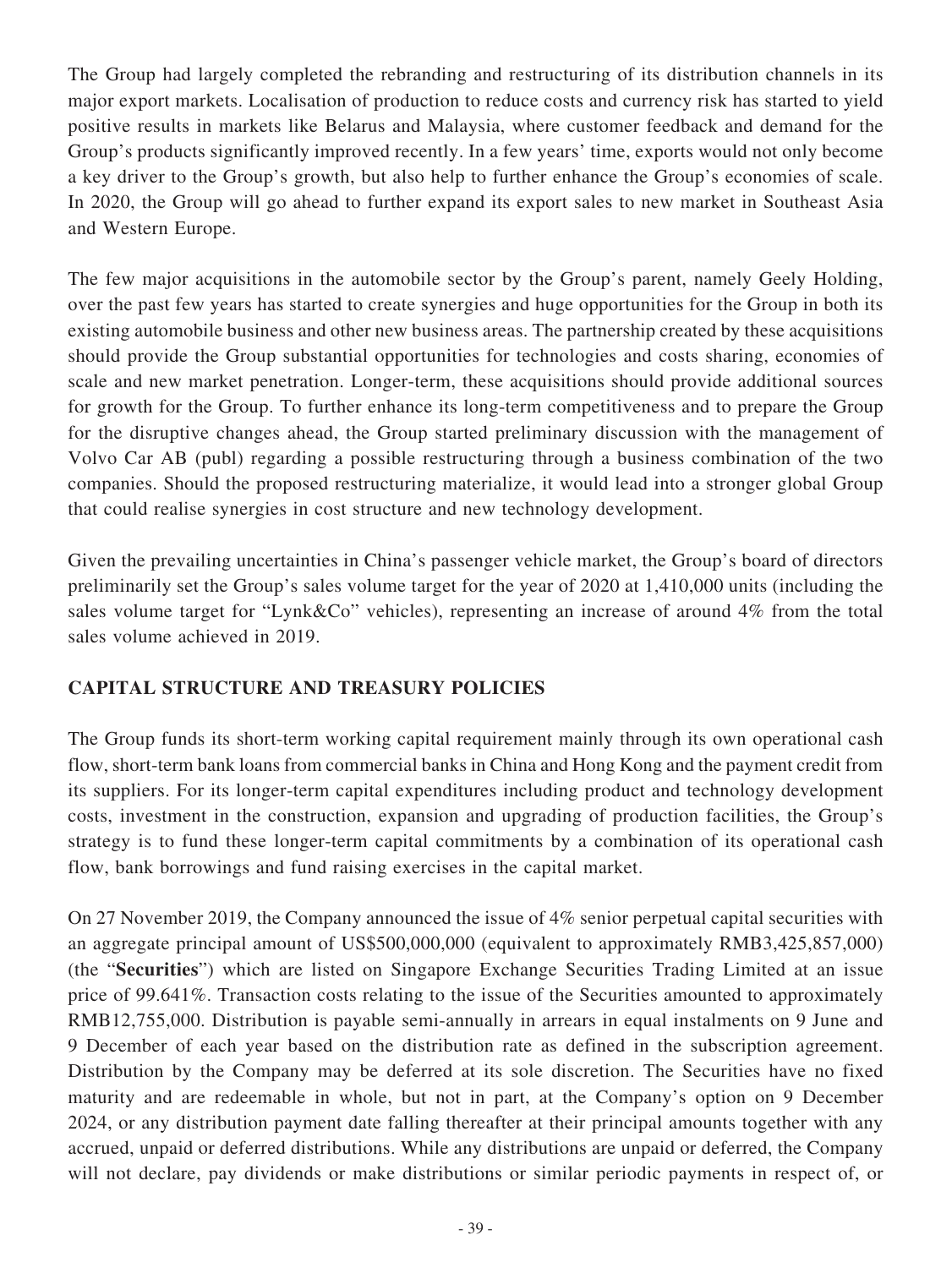repurchase, redeem or otherwise acquire any securities of lower rank. As the Securities do not contain any contractual obligation to pay cash or other financial assets, in accordance with HKAS 32 "Financial Instruments: Presentation", they are classified as equity for accounting purpose. Any distributions made by the Company to the holders of the Securities will be deducted directly to equity in the consolidated financial statements.

As at 31 December 2019, the Group's shareholders' funds amounted to approximately RMB54.4 billion (As at 31 December 2018: approximately RMB44.9 billion). The Company issued 185.385 million ordinary shares upon exercise of share options during the year.

# **EXPOSURE TO FOREIGN EXCHANGE RISK**

During the year, the Group's operations were principally related to domestic sales of automobiles and related automobile parts and components in the Mainland China and the Group's assets and liabilities were mainly denominated in Renminbi (RMB), the functional currency of the Company and its key subsidiaries.

In terms of export operations, most of the Group's export sales were denominated in United States dollars (US\$) during the year. Also, the Group could face foreign exchange risk, particularly in emerging markets if it had local subsidiaries, associates or joint ventures in overseas export markets. The devaluation of local currencies in overseas markets could result in foreign exchange losses and affect the Group's competitiveness and therefore its sales volume in these markets. To mitigate the foreign exchange risk, the Group has embarked on plans to build additional overseas plants to increase the proportion of its costs in local currencies to engage in local business activities. Also, to compensate for higher costs in export markets, the Group has speeded up the renewal of its export models, and has started to streamline its export operations displaying comparative advantages with an aim to achieve higher customer satisfaction, better operating efficiency and economies of scale in its export markets.

The Group's management would also closely monitor the market situation and might consider tools to manage foreign exchange risk whenever necessary.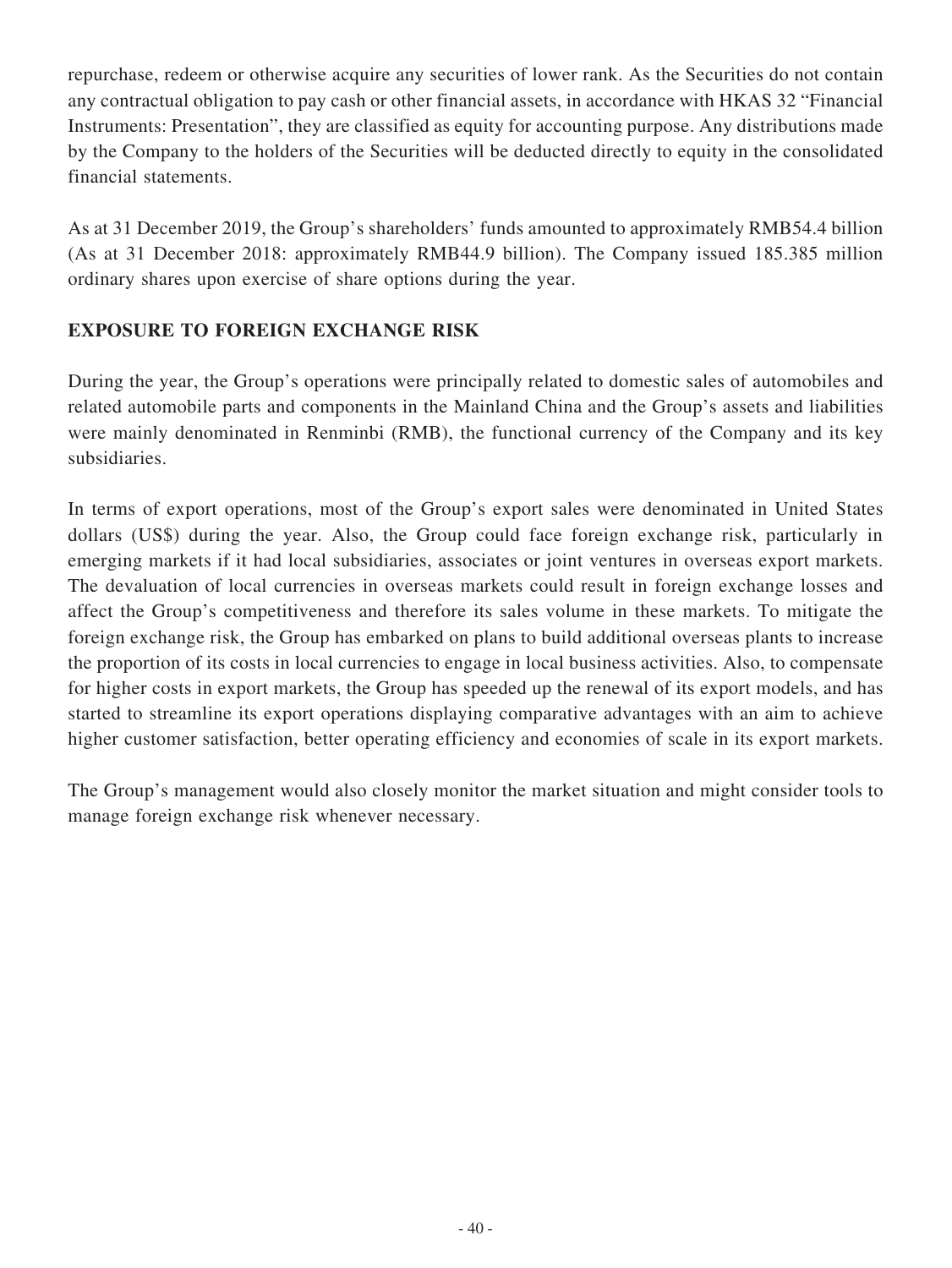# **LIQUIDITY AND FINANCIAL RESOURCES**

As at 31 December 2019, the Group's current ratio (current assets/current liabilities) was about 1.03 (As at 31 December 2018: 0.98) and the gearing ratio of the Group was about 7.6% (As at 31 December 2018: 7.6%) which was calculated on the Group's total borrowings (excluding trade and other payables and lease liabilities) to total shareholders' equity (excluding non-controlling interests). Working capital (inventories + trade and other receivables – trade and other payables) decreased by about RMB2,463 million to deficit RMB16,939 million at the end of 2019. If excluding the working capital effects from the acquisitions through business combination and the disposal of subsidiaries, the working capital increased by RMB2.0 billion in 2019. Further, as a result of the good operational cash inflow from the Group's manufacturing operations and the issuance of the Company's US\$500 million senior perpetual capital securities, the Group's total cash level (bank balances and cash + pledged bank deposits) increased by 23% year-on-year to RMB19.3 billion at the end of 2019. The Group's total borrowings (included bank borrowings and bonds payables) also increased by 21% to RMB4.1 billion. Despite this, interest expense increased to a lesser extent in 2019 due to lower funding cost helped by improved credit ratings and move to restructure debt to longer duration during the year. Accordingly, it resulted in a slight increase in current ratio at the end of year 2019 over the previous year.

Total borrowings (excluding trade and other payables and lease liabilities) as at 31 December 2019 amounted to approximately RMB4.1 billion (As at 31 December 2018: approximately RMB3.4 billion) were mainly the Group's borrowings and bonds payable. At the end of 2019, the Group's total borrowings were denominated in United States Dollars (US\$). They were well matched by the currency mix of the Group's revenues, which were mainly denominated in US\$. For the borrowings, they were unsecured, interest-bearing and repaid on maturity. Should other opportunities arise requiring additional funding, the Directors believe the Group is in a good position to obtain such financing.

# **EMPLOYEES' REMUNERATION POLICY**

As at 31 December 2019, the total number of employees of the Group was about 43,000 (As at 31 December 2018: 52,400). Employees' remuneration packages are based on individual experience and work profile. The packages are reviewed annually by the management who takes into account the overall performance of the working staff and market conditions. The Group also participates in the Mandatory Provident Fund Scheme in Hong Kong and state-managed retirement benefit scheme in the PRC. In addition, employees are eligible for share options under the share option scheme adopted by the Company.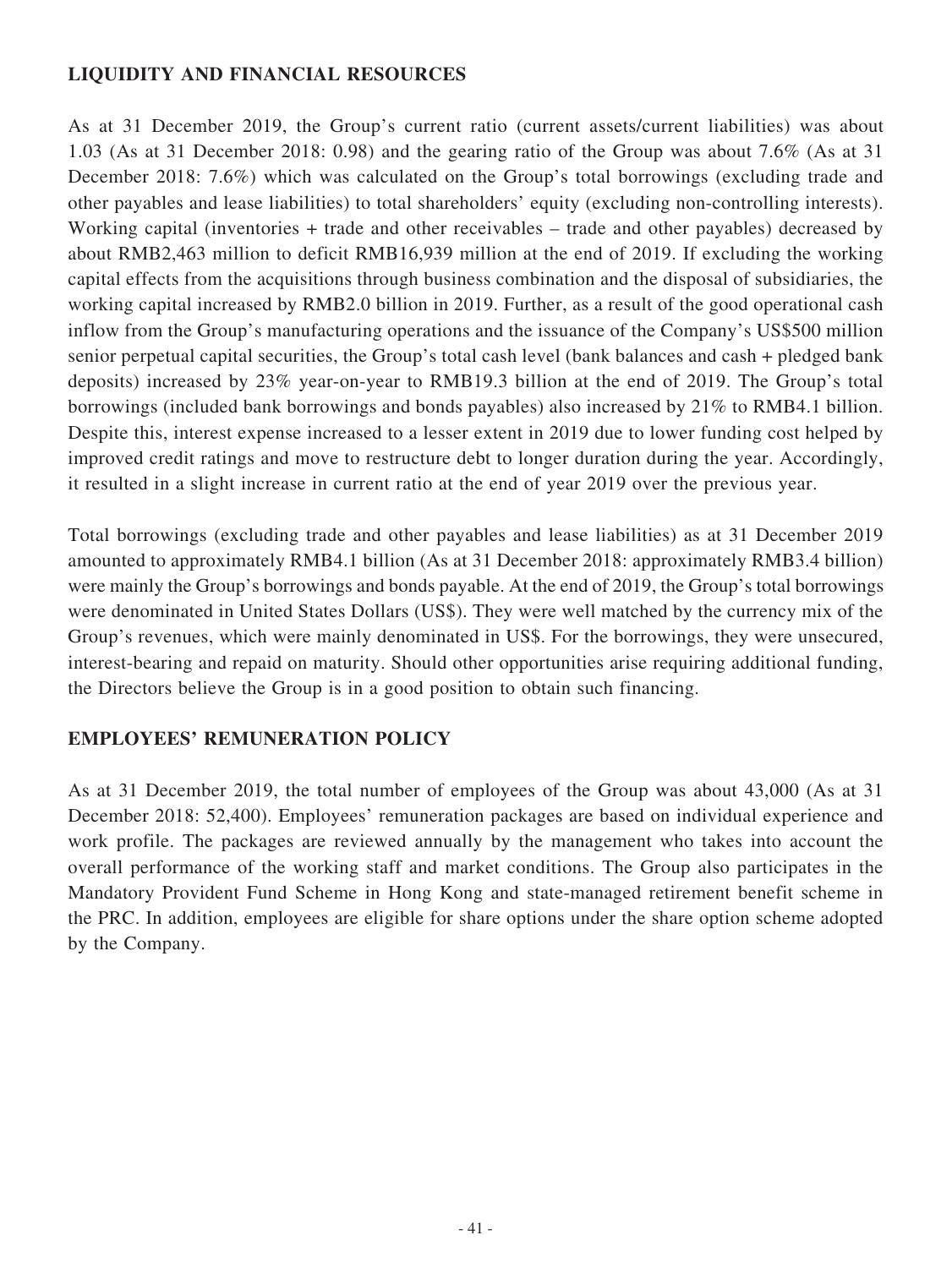# **PURCHASE, SALE OR REDEMPTION OF THE COMPANY'S LISTED SECURITIES**

Neither the Company nor any of its subsidiaries purchased, sold or redeemed any of the Company's listed securities during the year ended 31 December 2019.

## **PROPOSED FINAL DIVIDEND**

The directors have recommended the payment of a final dividend of HK\$0.25 per ordinary share for the year ended 31 December 2019. The proposed dividend payments are subject to approval by the shareholders of the Company at the annual general meeting to be held on Monday, 25 May 2020 at 4:00 p.m. (Hong Kong Time). Upon shareholders' approval at the upcoming annual general meeting, the proposed final dividend will be paid in July 2020 to shareholders whose names shall appear on the register of members of the Company on 4 June 2020.

# **CLOSING OF REGISTER OF MEMBERS**

The register of members of the Company will be closed from 20 May 2020 to 25 May 2020, both dates inclusive, during which period no transfer of shares will be registered. In order to establish entitlements of attending and voting at the forthcoming annual general meeting of the Company to be held on 25 May 2020, all completed transfer forms accompanied by the relevant share certificates must be lodged with the Company's Share Registrar in Hong Kong, Union Registrars Limited, at Suites 3301-04, 33/F., Two Chinachem Exchange Square, 338 King's Road, North Point, Hong Kong, for registration not later than 4:00 p.m. on 19 May 2020.

The register of members of the Company will be closed from 1 June 2020 to 4 June 2020, both dates inclusive, during which period no transfer of shares will be registered. In order to qualify for the proposed final dividend, all completed transfer forms accompanied by the relevant share certificates must be lodged with the Company's Share Registrar in Hong Kong, Union Registrars Limited, at Suites 3301-04, 33/F., Two Chinachem Exchange Square, 338 King's Road, North Point, Hong Kong, for registration not later than 4:00 p.m. on 29 May 2020.

# **CORPORATE GOVERNANCE**

For the year ended 31 December 2019, the Company has complied with the code provisions ("**CPs**") of the Corporate Governance Code and Corporate Governance Report ("**CG Code**"), as set out in Appendix 14 to the Listing Rules, except for CPs A.2.7, A.6.5 and E.1.2.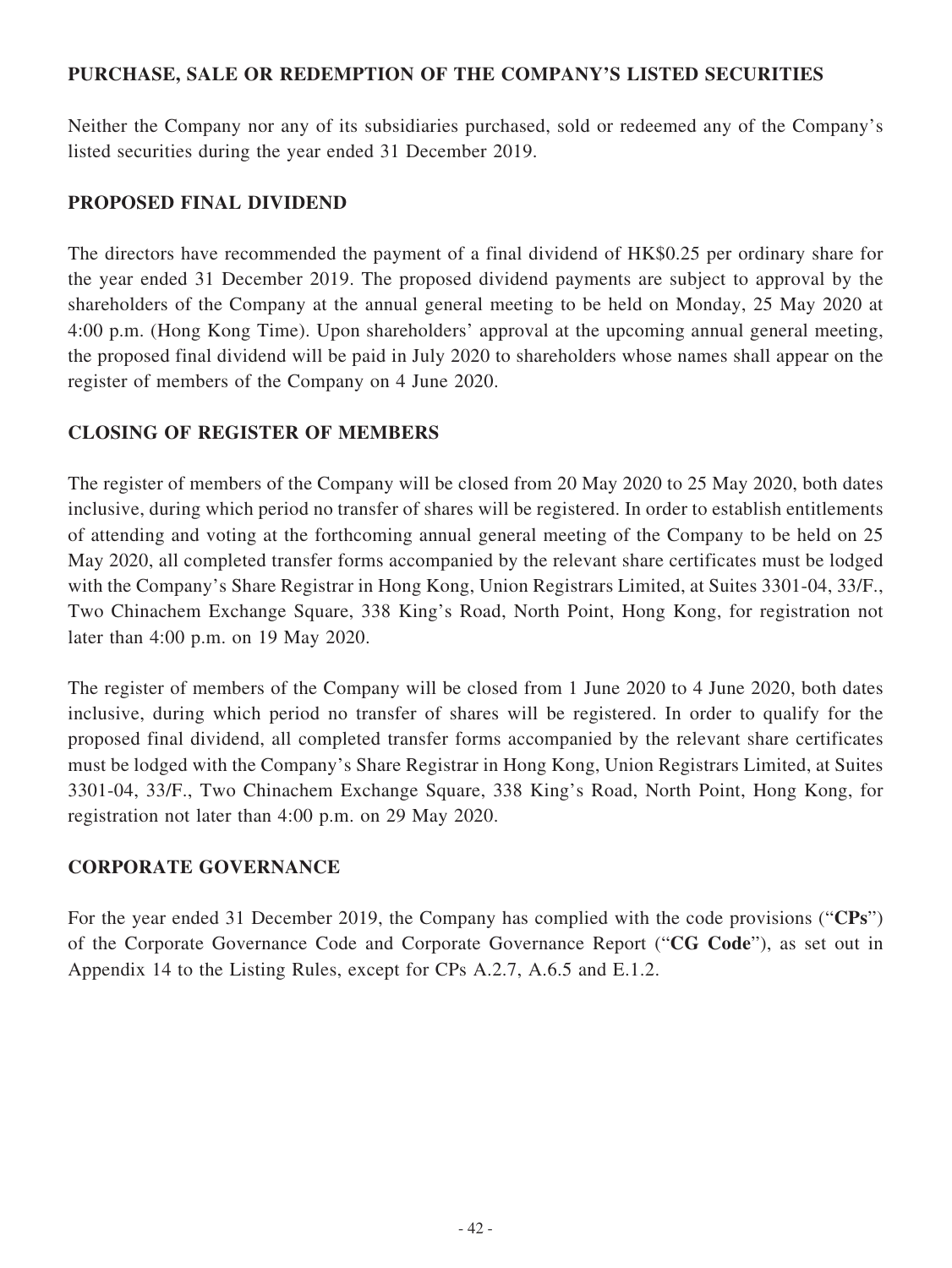CP A.2.7 provides that the Chairman should at least annually hold meetings with the independent nonexecutive directors without the presence of other directors. During the year ended 31 December 2019, a formal meeting could not be arranged between the Chairman and the independent non-executive directors without the presence of other directors. Although such meeting was not held during the year, the Chairman has delegated the company secretary to gather any concerns and/or questions that the independent non-executive directors might have and report to him for considering whether any followup meeting is necessary.

CP A.6.5 provides that the Company should be responsible for arranging and funding suitable training, placing an appropriate emphasis on the roles, functions and duties of a listed company director. During the year, the Company did not host a continuous professional development session for the directors as the Company has made alternative arrangement so that the directors may elect to participate in courses and topics of their own interests. To accommodate the directors' development and to refresh their knowledge and skills, so as to ensure that their contribution to the Board would remain informed and relevant, the directors can submit their applications with details of the curriculum and the relevant course fees to the Chief Executive Officer of the Company ("**CEO**"). Once the training is considered acceptable, the course fees will be fully reimbursed when valid payment receipts are presented.

CP E.1.2 provides that the Chairman and the chairman of respective Board committees should attend the annual general meeting of the Company. During the year ended 31 December 2019, the Chairman did not attend the annual general meeting of the Company due to conflict of his schedules and other prior business engagement in the PRC. If the Chairman could not attend the general meeting of the Company, he would assign an executive director, who does not have a material interest in the businesses contemplating in the meeting and should report to him on any enquiries Shareholders might have, to attend such general meeting on his behalf. Further, the Company would facilitate a conference call for Shareholders and the directors who are unable to attend in person (including the Chairman) to discuss any specific enquiries with respect to the businesses contemplating in the general meeting. Through these measures, views of the Shareholders would be properly communicated to the Board as a whole. In addition, the external auditor will be invited to attend the annual general meeting of the Company to answer questions about the conduct of the audit, the preparation and content of the auditor's report, accounting policies and auditor's independence.

The Company held its annual general meeting ("**AGM**") on 27 May 2019. Due to conflict of his schedules and other prior business engagement in the PRC, Mr. Li Shu Fu, the Chairman, was unable to attend the general meeting but he assigned an executive director to report to him on any enquiries the Shareholders might have after the meeting. Two executive directors, one independent non-executive director and the Company's external auditor attended and answered questions raised by the Shareholders at the meeting physically. Two independent non-executive directors, one non-executive director and four executive directors participated the meeting via conference call.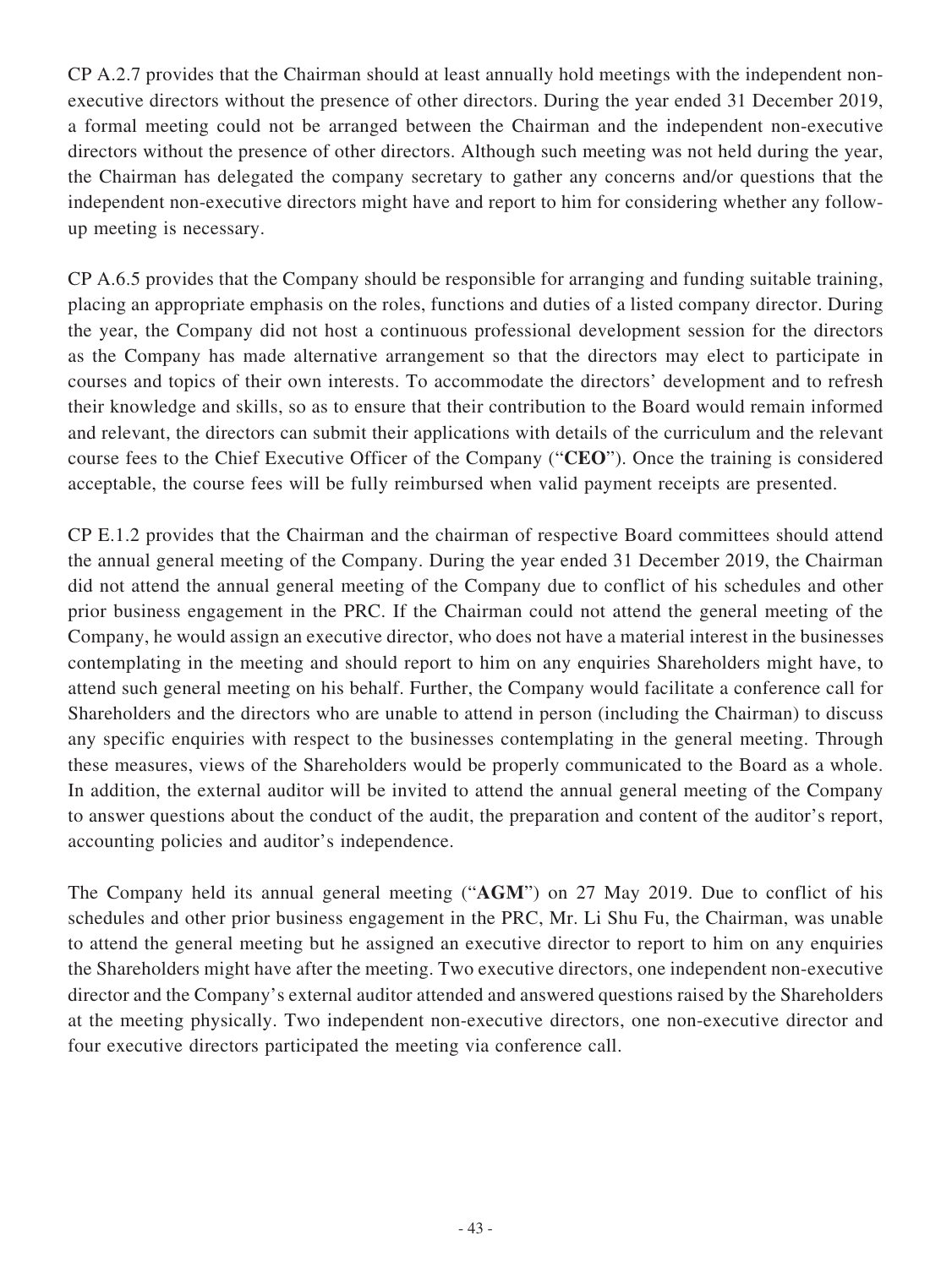# **MODEL CODE FOR SECURITIES TRANSACTIONS BY DIRECTORS**

During the year, the Company adopted the Model Code for Securities Transactions by Directors of Listed Issuers (the "**Model Code**") as set out in Appendix 10 of the Listing Rules as its own Code for Securities Transactions by Officers (the "**Code**"). All directors of the Company have confirmed their compliance during the year with the required standards set out in the Model Code and the Code.

# **AUDIT COMMITTEE**

The Listing Rules require every listed issuer to establish an Audit Committee comprising at least three members who must be non-executive directors only, and the majority thereof must be independent non-executive directors, at least one of whom must have appropriate professional qualifications, or accounting or related financial management expertise. The Audit Committee is accountable to the Board and the primary duties of the Audit Committee include the review and supervision of the Group's financial reporting process and internal controls. The Audit Committee currently comprises Mr. Lee Cheuk Yin, Dannis, Mr. Yeung Sau Hung, Alex, Mr. An Qing Heng and Mr. Wang Yang, who are the independent non-executive directors of the Company.

The Audit Committee has reviewed the consolidated results of the Group for the year ended 31 December 2019.

# **ANNUAL GENERAL MEETING**

The annual general meeting of the Company will be held in Hong Kong on Monday, 25 May 2020 at 4:00 p.m. (Hong Kong Time). A notice of the annual general meeting will be issued and delivered to shareholders of the Company in due course.

# **SCOPE OF WORK OF THE AUDITOR**

The figures in respect of the preliminary announcement of the Group's results for the year ended 31 December 2019 have been agreed by the Group's auditor, Grant Thornton Hong Kong Limited (the "**Auditor**"), to the amounts set out in the Group's draft consolidated financial statements for the year. The work performed by the Auditor in this respect did not constitute an assurance engagement in accordance with Hong Kong Standards on Auditing, Hong Kong Standards on Review Engagements or Hong Kong Standards on Assurance Engagements issued by the Hong Kong Institute of Certified Public Accountants and consequently no assurance has been expressed by the Auditor on the preliminary announcement.